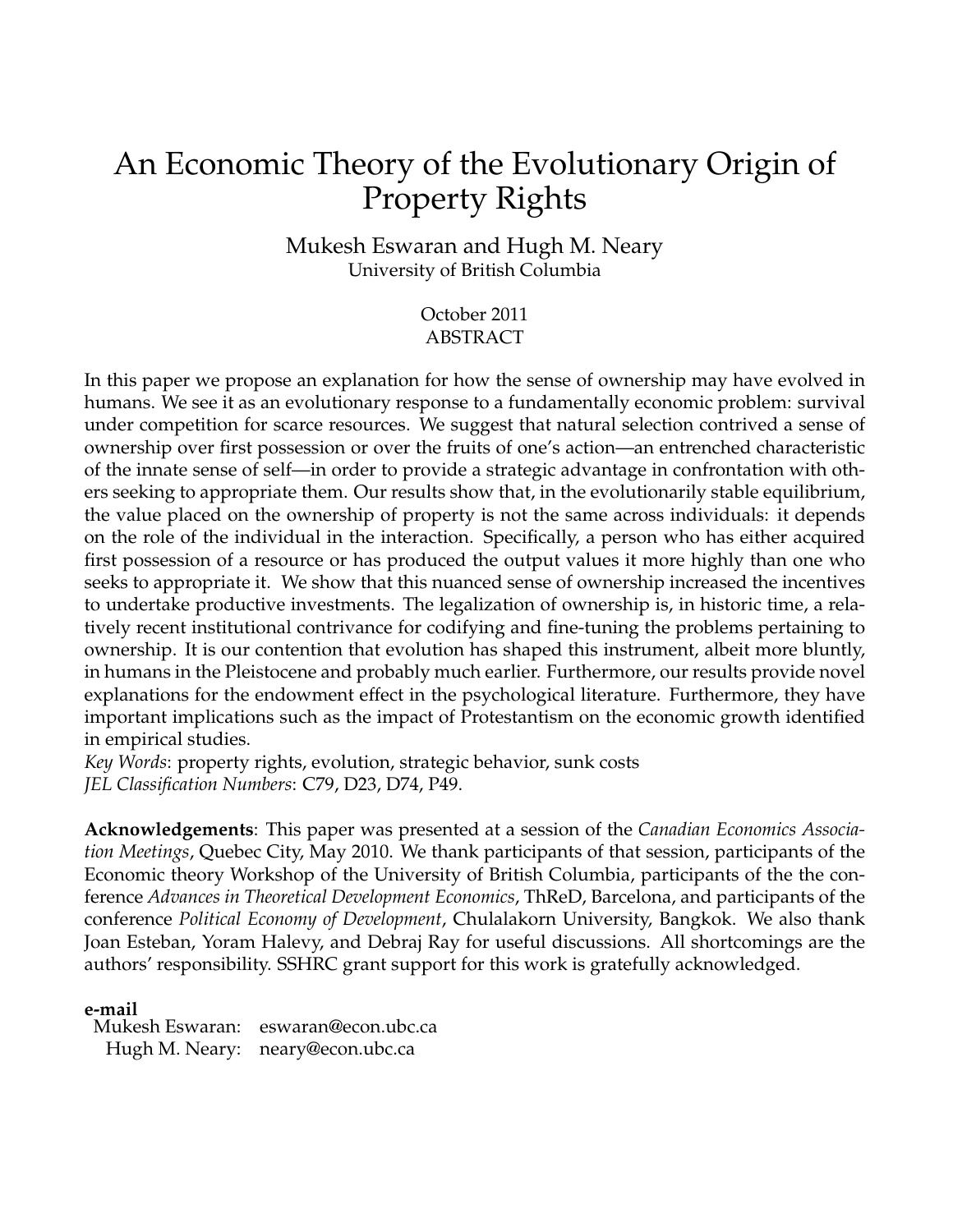## **1 Introduction**

One of the most fundamental axioms of the analysis of market economies is that property rights are well defined. These rights are taken to be assigned by law. One key presumption in law, which has ancient origins, is that of "first possession", that is, the first person to lay claim to a previously unowned object acquires its ownership. A second approach is due to Locke (1689/1967) who put forward a theory that has come to be known as the labor theory of property. To him, it is the conferring of labor on an object by a person that makes it that person's property.<sup>1</sup>

It is our contention in this paper that these legal approaches to property codify what has been inherently built into human nature by evolution. We claim that the sense of ownership of property is hardwired into the human psyche and precedes and underlies the advent of formal legal institutions. We provide a theory of how natural selection may plausibly have shaped the human sense of property rights. In a formal evolutionary model we demonstrate how it is that first possession, insofar as it provides an incumbent advantage to the claim of the possessor over an object, can lead through an evolutionary process to a hardwiring of perception such that the sense of "mine" and "yours" becomes fixed in an affective rather than a rational center of the brain. The possessor's sense of "mine" and the non-possessor's sense of "yours" result in the possessor being willing to expend more effort defending his claim relative to the non-possessor in a contest between them over the object.

In similar vein the theory we offer provides a rationale for why effort or labor expended on an object leads to an innate psychological claim over objects as property. Again, natural selection hardwires stronger preference for the object in the person who bestowed effort than in an interloper who merely seeks to appropriate the object. As a result, when the producer and the interloper contest their claims on the object, more effort will be forthcoming from the

 $1$ In his words, "Whatsoever then he removes out of the state of nature hath provided and left it in, he hath mixed his labor with, and joined to it something that is his own, and thereby makes it his property. It being by him removed from the common state nature placed it in, hath by this labor something annexed to it, that excludes the common right of other men" Locke (1967, p. 306).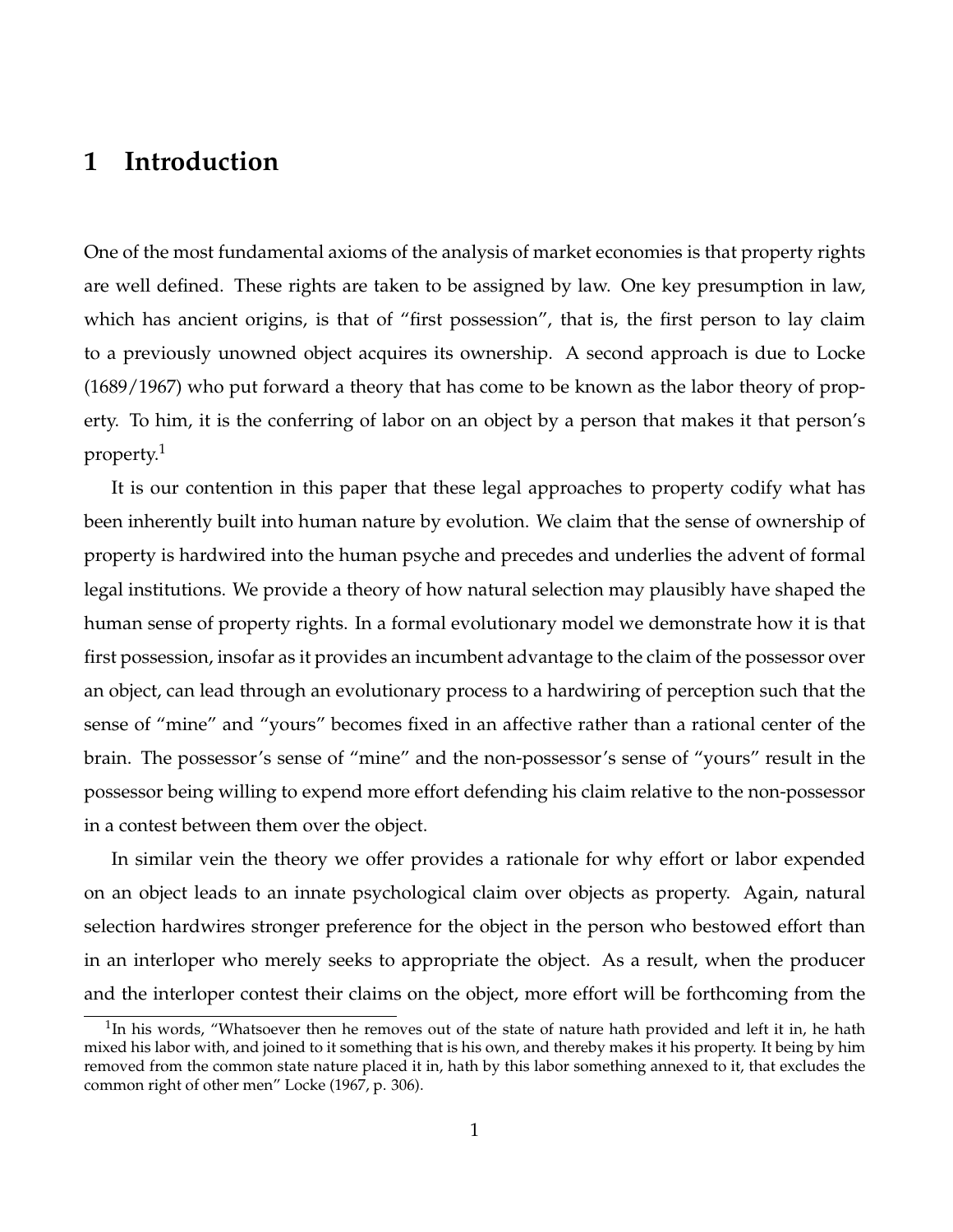former. Nature, in other words, has programmed humans so that producers exercise greater claim on objects they have expended labor on; equivalently, it has built in a recognition among interlopers that the producers have greater claim on their output. Insofar as the possessor's advantages of first possession can be enhanced by the expenditure of labor, first possession and the labor expenditure reinforce each other in ownership claims.

Our approach provides a common framework for understanding the two views in the legal and philosophic literature on how property is acquired — through first possession and through labor. In addition our approach emphasizes the crucial role of enforcement. Since the hardwiring of preferences is done at a psychological level, it is manifest in human behavior even in the absence of any laws. Legal institutions and laws come on the scene much later in time and, in order to save the resources that might have gone into costly conflicts in which the winners can be predicted, formalize and extend what Nature has already wrought.

The need for enforceability has a number of implications. It is not expedient for Nature to hardwire a sense of ownership on an object that an individual has little or no advantage in securing in the event the claim is contested. What cannot be enforced is not likely to be claimed, for such claims are at best worthless (because they are costlessly violated) or at worst very costly in terms of fitness (because they consume energy without commensurate payoff).<sup>2</sup>

Recognizing the issue of enforceability also resolves the problem that has been referred to as the Lockean Proviso. In elaborating on his labor theory of property in which an individual may appropriate through his labor part of what originally belonged in common, Locke added the proviso that this is so as long as enough is left over for others.<sup>3</sup> This has caused considerable debate among legal scholars, for the proviso was deemed to weaken the very premise of private property. Nozick (1974, Ch. 7) and Epstein (1979) wonder how it could be possible for anyone to appropriate a part of commonly owned resource through his effort when there is scarcity, for

<sup>&</sup>lt;sup>2</sup>This answers the objection that the philosopher Nozick (1974, p. 175) raised to Locke's theory: "If I own a can of tomato juice and spill it into the sea so that its molecules (made radioactive, so I can check this) mingle evenly throughout the sea, do I thereby come to own the sea, or have I foolishly dissipated my tomato juice?"

 $3$ In his words, "For this labor being the unquestionable property of the laborer, no man but he can have a right to what that is once joined to, *at least where there is enough, and as good left in common for others*". Locke (1967, p. 306, emphasis added)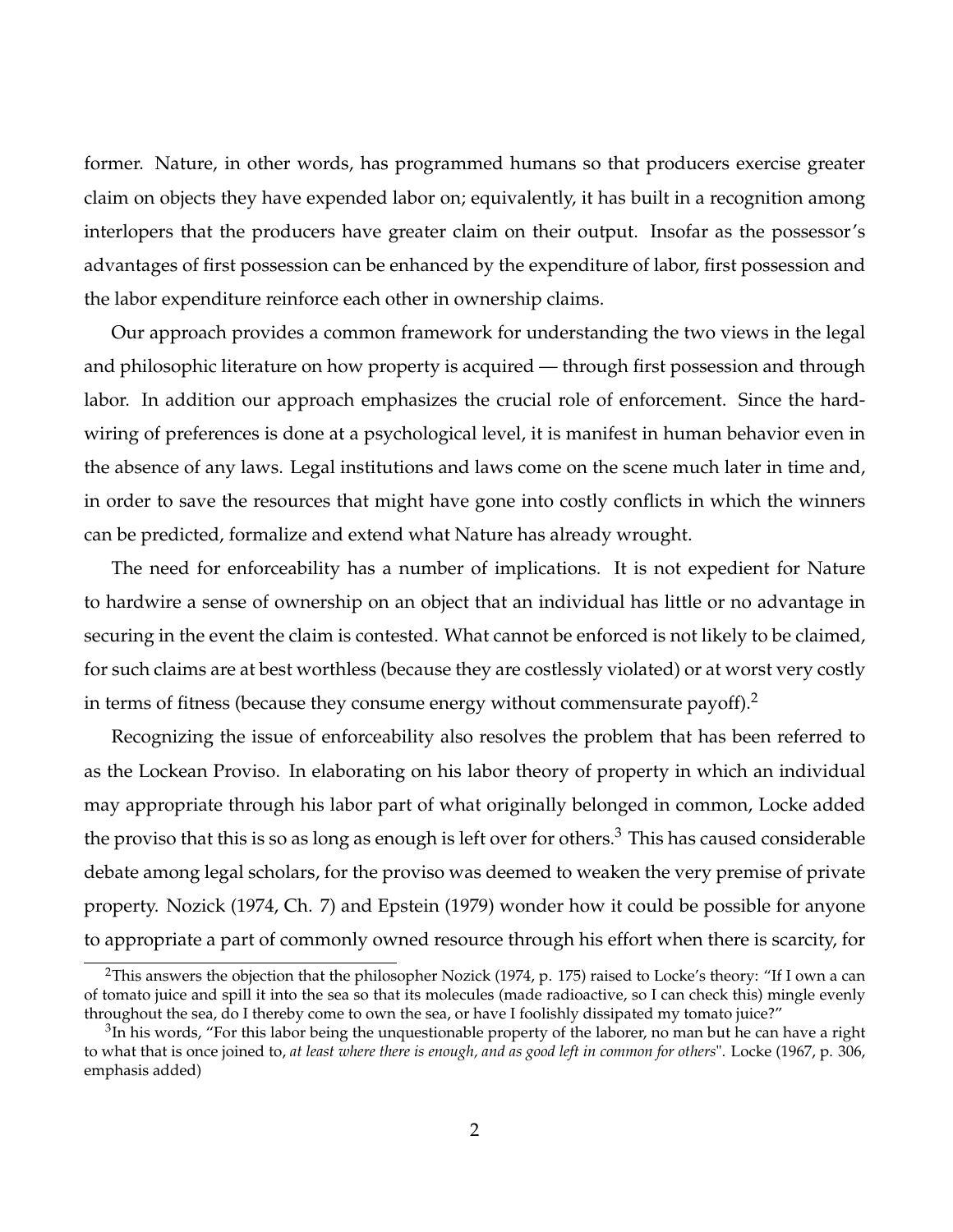if his appropriation is followed by others then, sooner or later, not enough will be left over for newcomers. So appropriation by the first person sets the ball rolling in a direction where the Lockean Proviso ultimately negates Locke's original claim of how property can be made private through one's effort. Our explanation of the Lockean proviso is simple: it pertains to enforcement. If the resource is abundant, appropriating a part of it through one's own labor would not undermine the subsistence of others and so the appropriation would go unchallenged, becoming private property. On the other hand, if not enough of the resource is left over for others one's property rights are insecure because they are liable to be challenged. The application of one's labor means little in this instance. The Lockean Proviso, in our view, is not a normative statement about the acceptability of private property, as it has been hitherto interpreted, but rather a positive one about the conditions under which property can be rendered private.

It is a well known argument that property rights ensure efficient use of resources. Demsetz (1967) has claimed that when the benefits and costs associated with the use of a resource change, it may elicit a change in property rights. Posner (1972) has espoused the view that property rights evolve so as to ensure efficiency. Despite the value of these insights, it is unclear in these arguments how ownership is conferred. How, precisely, is the identity of the owner determined? If we take the long view forced on us by evolution, however, the issues of efficiency and of equity may not be so neatly separable. For what is equitable and what is efficient may be both endogenously and jointly determined. In this paper, we demonstrate that natural selection simultaneously hardwires a sense of justice and determines what is efficient.

In the model we develop in this paper, individuals are identical *ex ante*, but Nature may offer production opportunities to some but not to others. If those who are fortunate to receive such an opportunity bestow effort on them, the output is sufficient to enhance their biological fitness. Fitness is usually measured by the number of surviving offspring left behind, because this number captures the (relative) representation of the person's genes in the next generation. If a fortunate individual invests in the effort needed to bring forth output (say, catch a hare), it is possible that he may be confronted by an interloper who contests the output because he was not fortunate enough to receive a production opportunity. In this case, a distribution-contest game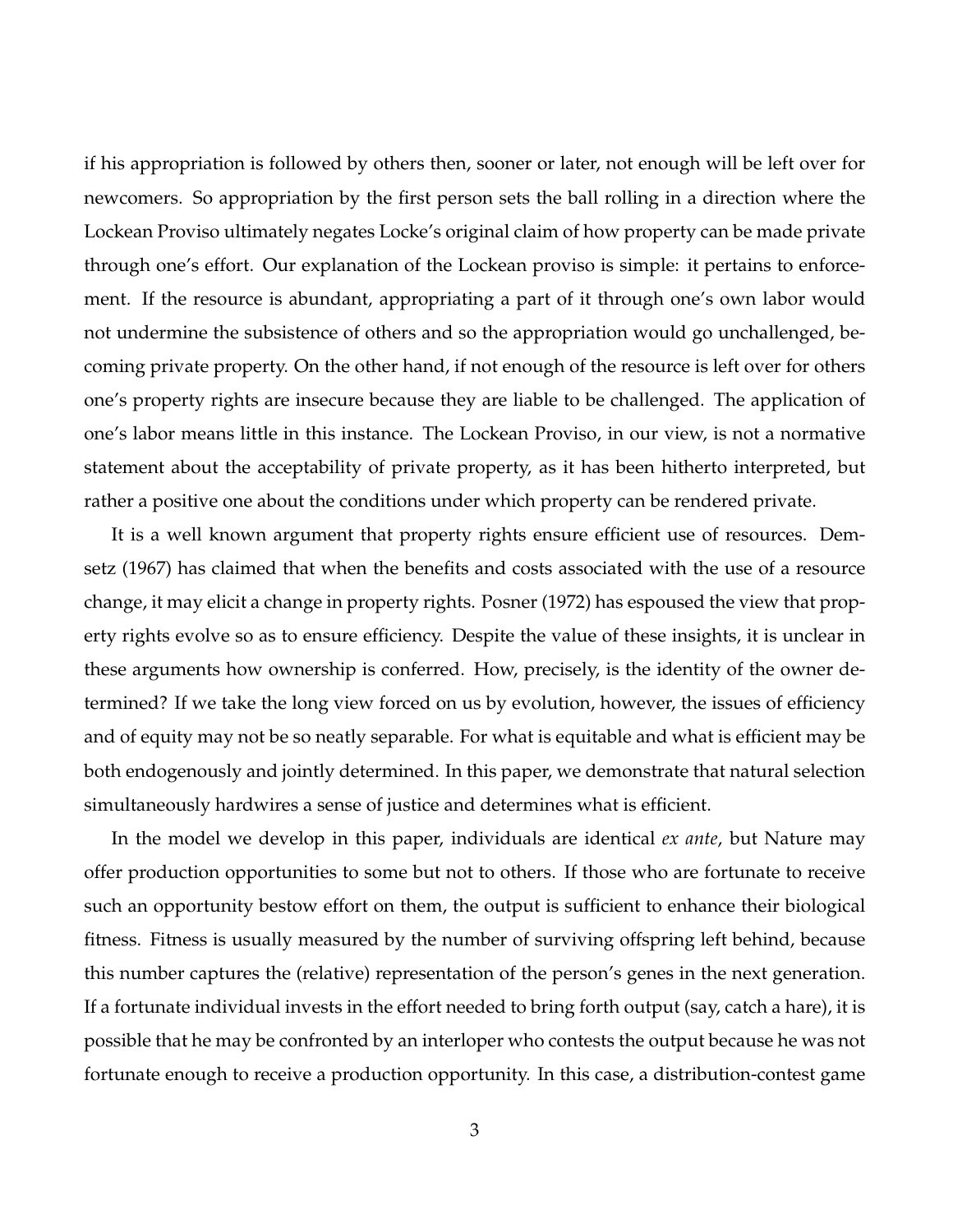ensues between the two players. Although individuals are identical, we allow the value placed on the output to be *different* for the individual in the role of producer and for the individual in the role of interloper. These values, or preferences, are subject to natural selection. The effort that these two players apply in the Nash equilibrium of the distribution contest depends on their perceptions of the worth of the output. We determine the evolutionarily stable set of preferences, namely, preferences (values on output) such that no mutant in the role of producer can do better in terms of fitness than other producers and, likewise, no mutant in the role of interloper can have higher fitness than other interlopers. We demonstrate that this evolutionarily stable set of preferences exhibits an asymmetry: *producers value the output more than interlopers do*. In this way, natural selection hardwires attachment to the fruits of one's own labor more than attachment to the fruits of someone else's labor. This is a built-in enforcement mechanism that ensures that a producer would engage in more vigorous defense of his output than would an interloper in its attempted appropriation. We contend that this result provides the theoretical underpinnings of Locke's labor theory of property.

A variant of our model also readily provides a theoretical basis for the simple first-possession argument, which happens, for example, when no one has prior claim on an object by dint of labor already applied. Rather, the labor may be simultaneously applied or Nature may have capriciously bestowed the object on an individual. Why would evolution endow the possessor with property rights in this scenario? If the mere fact of possession of an object confers on the possessor an advantage in retaining it when ownership is challenged by a contender (a very plausible advantage), we demonstrate that Nature hardwires greater attachment to the object in the possessor than in the contender. Consequently, if a distribution contest ensues to determine ownership, the odds are in favor of the possessor. It is our contention that, in invariably assigning property rights to first possession, legal institutions are merely recognizing this asymmetry built into human nature.

Whether it is first possession or one's labor that is relevant to the determination of property rights, our theory proposes that it is the enforcement of ownership that is the crux of the matter. That enforcement comes through the hardwiring that natural selection has wrought so as to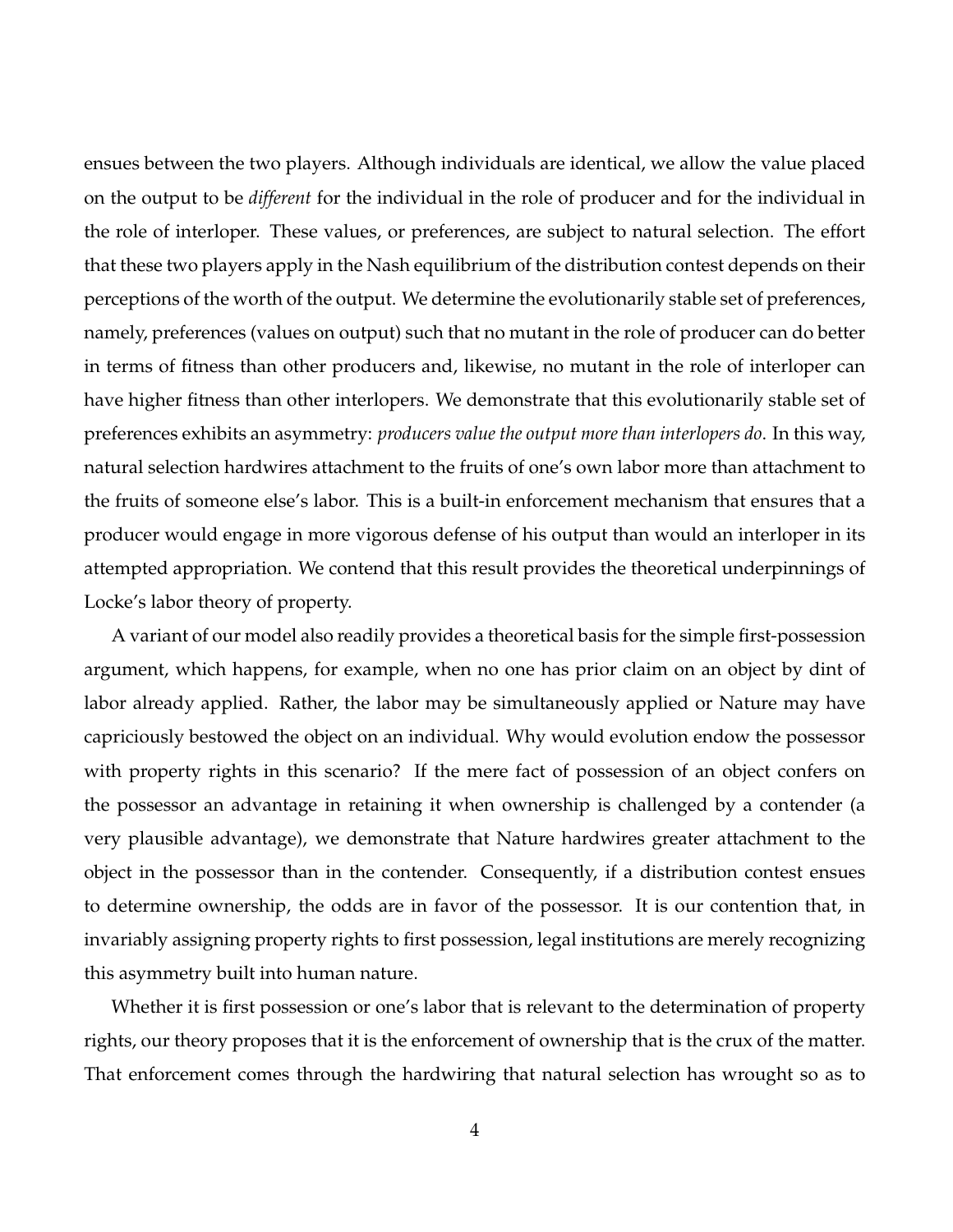maximize survival chances. That enforcement, it should be noted, is what would have been feasible *in our evolutionary past*—probably when humans were hunters and gatherers, for this is the social organization that prevailed during 99% of the evolutionary history of humans.

Our theory also resolves a profound objection that has been raised to Locke's view of property rights. Epstein (1979) has argued that property rights confer rights to an individual against the claims of the rest of the world and the latter must respect it for these rights to mean anything. How can this be taken for granted? As Epstein puts it, "The essence of any property rights is a claim to *bind the rest of the world*; such cannot be obtained, contra Locke, by an unilateral conduct on the part of one person, without the consent of the rest of the world whose rights are thereby violated or reduced. First possession runs afoul of this principle; so does the labor theory. ... Property may look to be an individualistic institution, but the very nature and definition of the right seems to require some collective social institution to lie at its base. No 'natural' act can legitimate a social claim to property." (p. 1228, emphasis added) In other words, if property rights are a convention between an individual and the rest of the world, how can we expect the latter to respect this? Without such respect, individual property rights would rest on very shaky foundations indeed. Our theory shows why property rights do indeed bind the rest of the world. The evolutionarily stable preferences of those who acquire first possession or who have bestowed labor on an object value it more than, and so exercise greater claim over it than, those in the rest of the world. This fact means that the rest of the world grants de facto ownership of property to the former. *This is no mere convention; it is hardwired behavior*. This insight, we argue, is also the basis of individual property in natural law, to which Locke subscribed. Natural law is claimed to be the same all over the world, irrespective of place and time. Our explanation of this claim is that all humans are products of evolution, which is universal. For the same reason, the innate sense of property ownership is universal, too.

Our paper is not the first one to adopt an evolutionary approach to understanding property rights.<sup>4</sup> In a pioneering study, Maynard Smith (1982) used the Dove-Hawk-Bourgeois game in an evolutionary setting to understand why possessors seem to invariably win contests for own-

 $4$ The relevant literature is comprehensively and accessibly summarized in Krier (2009).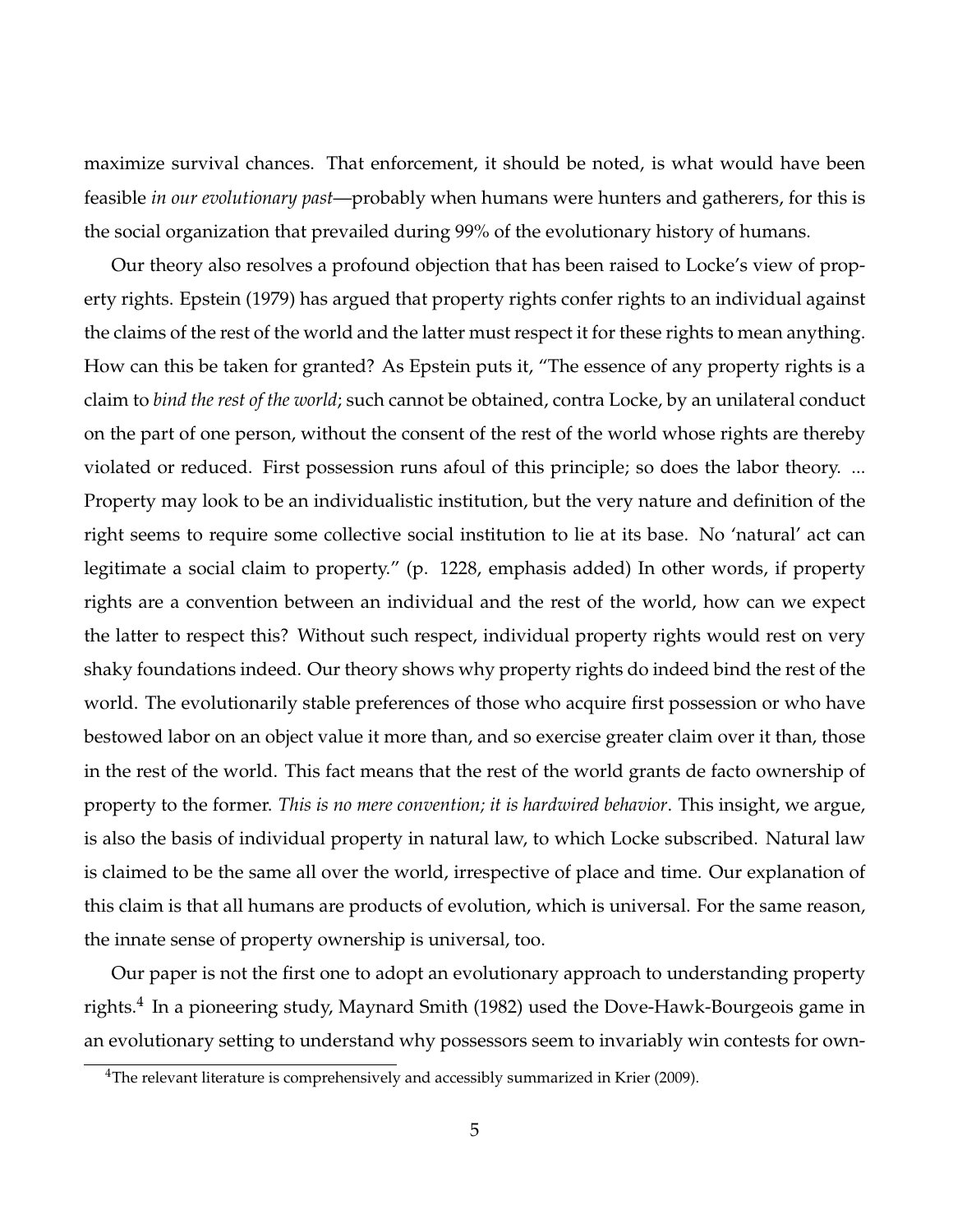ership in the animal world. He showed that the Bourgeois strategy "Play Hawk (aggressive) if an occupant, and play Dove (concede) if an interloper" is an evolutionarily stable strategy under some circumstances. Sugden (2004) has analyzed similar models for the case of humans and obtained analogous results. The difficulty with these results is that the evolutionarily stable strategies are not unique. Theoretically, the anti-Bourgeois strategy "Play Hawk if an interloper and play Dove if an occupant" can be evolutionarily stable also. So in these analyses it becomes a question of which strategy is adopted as a convention, and the former is chosen as an explanation for the role of occupancy in establishing property rights. We believe that conventions cannot be appealed to for explaining property rights. The feeling of ownership is so entrenched in human nature that it elicits visceral and often violent responses when ownership rights are violated. Violations of norms are unlikely to elicit such reactions. Property rights are more than a matter of convention, in our view. The results in our paper support this contention: the sense of ownership is hardwired, and the preferences that kick in depend on whether a person is an interloper or is a producer/occupant.<sup>5</sup> In addition our modeling strategy allows us to deduce that the possessor will play more aggressively and the interloper less aggressively in the unique evolutionarily stable outcome. We do not need to rely on any notion of convention to select between different possible outcomes.

Gintis (2007) has addressed these issues also, taking the view that property rights are initially biological rather than social, and extending the Dove-Hawk-Bourgeois model in a number of ways, to establish circumstances in which the Bourgeois (private property) evolutionarily stable strategy is more likely to obtain than the anti-private property outcome, where the intruder plays Hawk and the incumbent plays Dove.

Our theory has significant implications for economic development. The evolutionary hardwiring that links one's effort to an innate sense of property rights suggests that cultural or religious norms that emphasize a work ethic will automatically trigger greater respect for property rights. Thus, we argue that the Protestant work ethic, which Weber (1905) famously claimed to have heralded capitalism, would have been aided by the greater salience of property rights

 $5$ These results are consistent with the intuition of Stake (2004).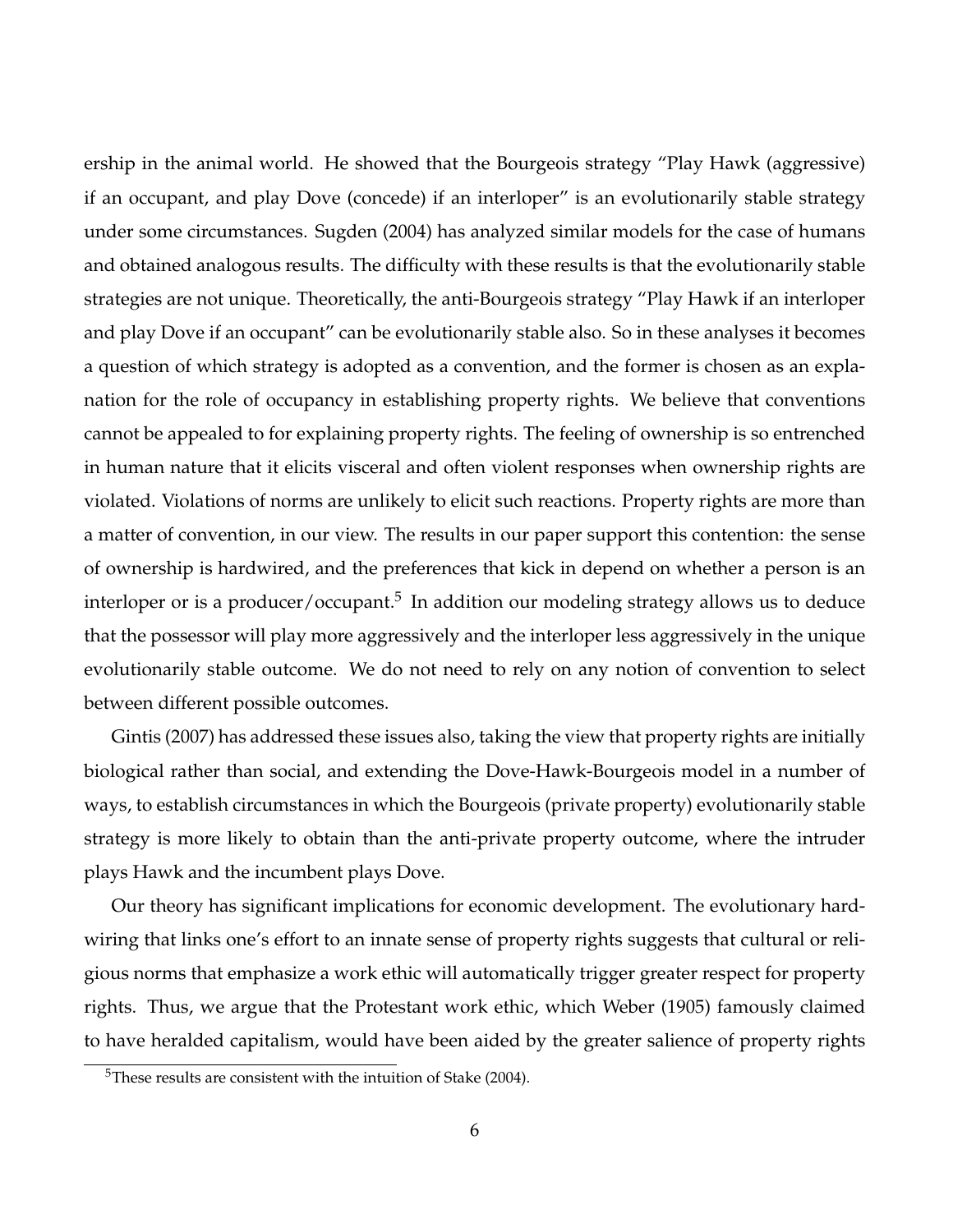in Protestant countries induced by that work ethic. Indeed, evidence suggests that Protestant countries offer greater protection for creditors [Stulz and Williamson (2003)]. Our theory may also be pertinent to an explanation of why Japan also, with its renowned work ethic, may have embraced capitalism: any culture that emphasizes a work ethic will also ensure greater respect for ownership of the fruits of one's labor.

The rest of the paper is as follows. In the next section, we spell out a basic model in which producers and interlopers can have different preferences (subject to selection) over a good that promotes survival. In Section 3, we work out the implications of our model; we demonstrate the fundamental asymmetry in the evolutionarily stable preferences between first possessors/producers and interlopers. In Section 4 we provide a discussion of the evidence for our theory and draw out its implications for economic development. In Section 5, we offer some concluding thoughts.

## **2 The Model**

In our model, people live for one period, reproduce, and die. Their offspring inherit their genes and the cycle is repeated. We posit an evolutionary environment in which Nature randomly offers individuals an opportunity to engage in an activity that could enhance their survival. These opportunities, however, are not available to all individuals. The proportion, *θ*, of individuals who are fortunate is a measure of the munificence of Nature. In harsh environments, this proportion will be small.

It should be mentioned at the outset that the focus here is on *individuals*, not groups. The reason is that it is our goal to understand how the sense of ownership arose in individuals. The sense of "I, me, and mine" is undoubtedly more innate than the sense "we". It appears that Nature evolved a sense of individual identity before it evolved a group identity. It is certainly not our intention to dismiss the latter, which obviously must have been very important to group activities like tribal warfare, trade, etc. The sense of "us" was arguably shaped to facilitate group or team activities like big game hunting or tribal defence [Eaton, Eswaran, and Oxoby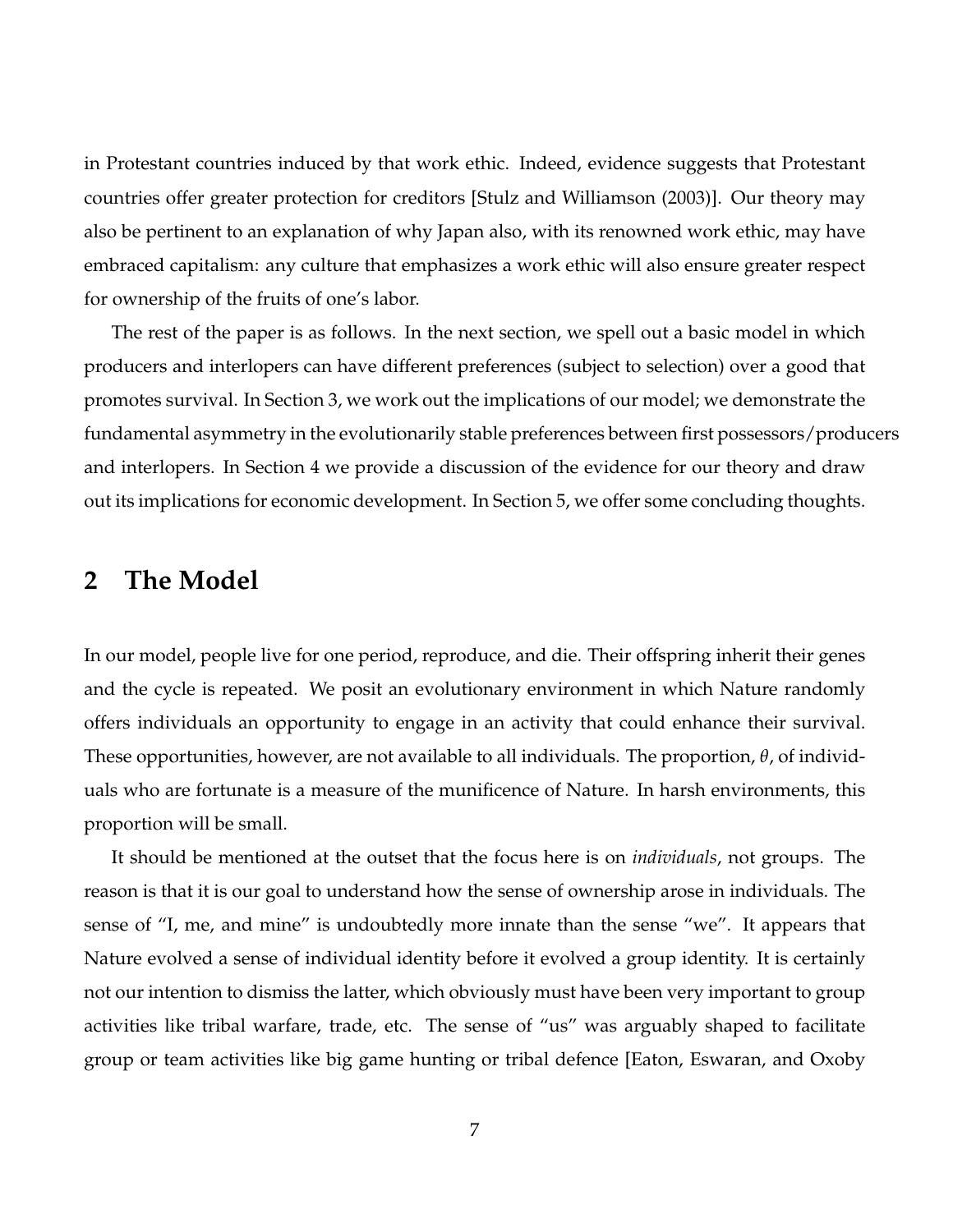(2011)]. To isolate the emergence of an individual's inveterate sense of ownership, however, it is convenient to abstract from the latter sort of considerations.

In our model, fortunate individuals are those who have been offered a productive opportunity by Nature, and have to exert effort in order to produce fitness-enhancing output. Hunting a hare, for example, requires effort. We shall generally refer to engagement in the productive activity as 'production', and hunting is a useful example to keep in mind. If we denote this effort by *K*, we posit the output  $q(K)$  to be given by

$$
q(K) = A K^{\alpha}, \quad 0 \le \alpha \le 1,
$$
\n<sup>(1)</sup>

where *A* is the total factor productivity that characterizes the production technology and *α* is the elasticity of the output with respect to effort. We may interpret (1) as the expected output when the effort applied is *K*.

Individuals who have not been fortunate have two options available to them. They can attempt to extort output from a producer; we assume that they can try this with at most one such. Or, if scarcity of producers precludes even this possibility, the unlucky ones must fall back on some low fitness activity such as eating roots. We model the challenge of a producer by an unlucky individual as a distribution contest in which their respective effort levels will determine the relative shares they get of the output. How much productive effort the lucky ones will put into pursuit of their opportunity will depend on their anticipation of the likelihood that they will be subsequently confronted by an interloper in a distribution contest, and on how aggressive that interloper may be.

In the distribution contest, we shall always refer to the individual who has engaged in production as Player 1; Player 2 will denote the potential interloper. We denote by  $e_1$  and  $e_2$  their respective effort levels in the distribution contest. The share<sup>6</sup> that Player 1 retains of his output

 $6$ In the interest of analytical simplicity we assume that conflict results in a sharing of output between the two contestants. A winner-take-all formulation in which the "shares"are interpreted as the probabilities of securing the entire output by each of the two contestants is also possible, and provides a more plausible interpretation in so examples. We do not present the results for this "probability" model because the major thrust of the results is similar to that of the "shares" model that we focus on.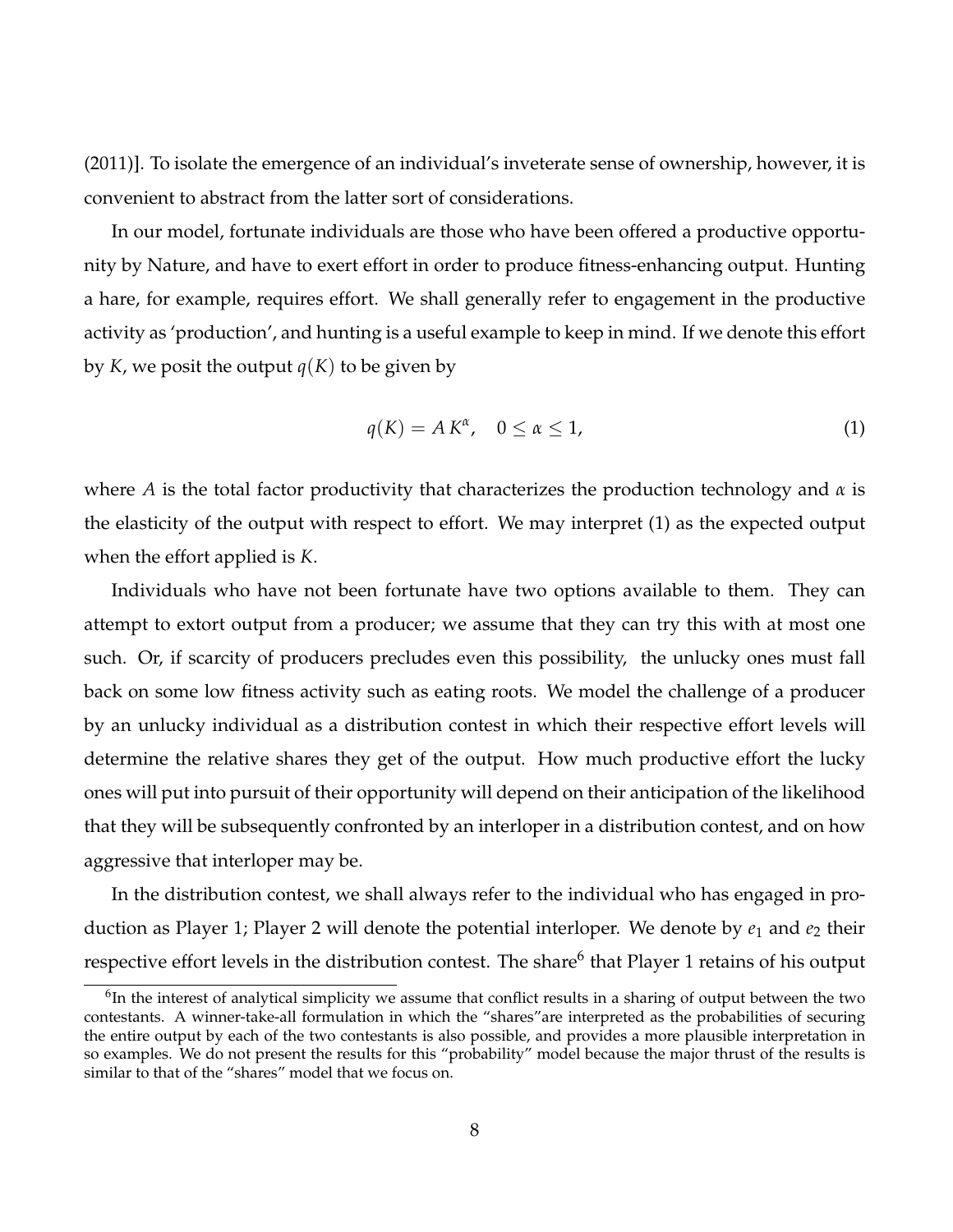is  $s_1$  and the share that Player 2 appropriates is  $s_2$ . We posit that these shares are given by

$$
s_1 = \frac{\beta e_1}{\beta e_1 + e_2}; \quad s_2 = \frac{e_2}{\beta e_1 + e_2}.
$$
 (2)

where the parameter  $\beta$  ( $\geq$  1), which we dub the 'incumbent advantage', captures the fact that the individual bringing the output to fruition or who happens to be the first possessor (Player 1) may have an advantage in retaining it. For equal effort levels, we see that  $s_1 = \beta/(\beta + 1) \geq$  $1/(\beta+1) = s_2$  since  $\beta \geq 1$ . We treat  $\beta$  as exogenous initially; later we will endogenize its value, allowing it to be a function of hunting effort *K*. It is reasonable to think of an incumbent advantage in this way because the individual producing the output is generally better positioned to defend it, or hide it, or even simply consume it.

We draw a distinction between a person's preferences and his fitness. Natural selection maximizes fitness, but Nature may find it expedient to conjure up preferences that deviate from fitness [Bester and Guth (1998), Bolle (2000), Ely and Yilankaya (2001), Dekel, Ely, and Yilankaya (2007), Gintis (2007), Possajennikov (2000), Schaffer (1988, 1989), Eaton and Eswaran (2003), Eswaran and Kotwal (2004)]. We presume that a person's fitness function,  $f(c, e)$ , is given by:<sup>7</sup>

$$
f(c, e) = \ln(c) - (e + K),
$$
 (3)

where *c* denotes consumption and *e* and *K* are efforts. Our assumption that fitness is logarithmic in consumption is convenient for analytics; and, because it severely penalizes very low levels of consumption, it is also suitable for capturing the importance of subsistence.

We allow the person's utility function,  $u(c, e; v)$ , to deviate from the fitness function in the following simple form:

$$
u(c, e; v) = v \ln(c) - (e + K),
$$
 (4)

where the parameter *v* is the value that the individual places on the worth of consumption. This

 $7$ The ln function is used for analytical simplicity. To ensure robustness of our results with respect to this functional form we occasionally report parallel calculations done for a square root function.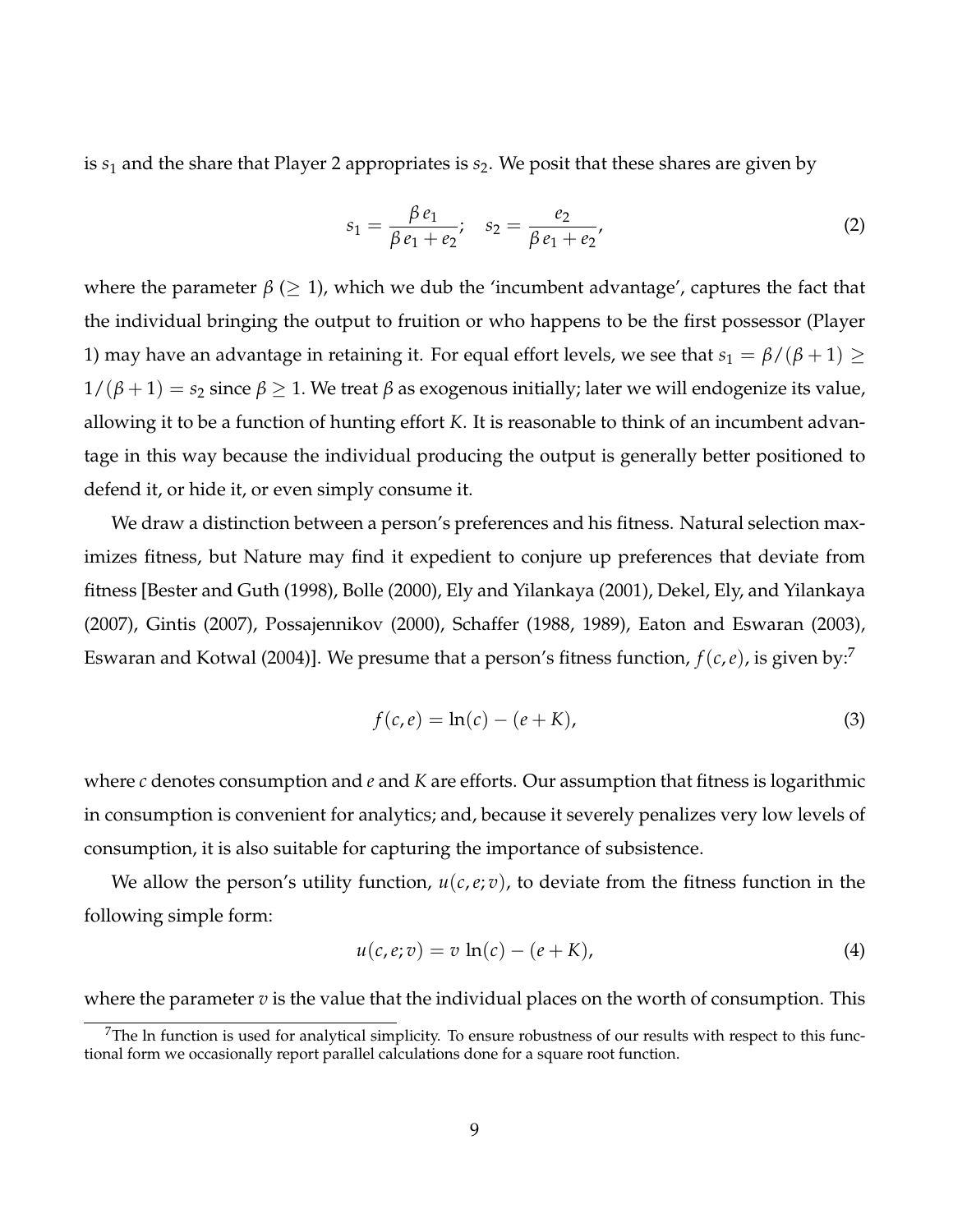parameter can differ from unity (and hence utility can deviate from fitness), and is subject to selection. The consumption of a hare may be worth one unit in terms of fitness ( $v = 1$ ), but we allow preferences to either over or undervalue it relative to its fitness value. Furthermore, we allow the value this parameter takes to depend on the role the player ends up in (lucky producer or unlucky interloper). Thus  $v_1$ , the value that an individual as hunter places on consumption of a hare, may differ from  $v_2$ , the value that the same individual as interloper places on it. Natural selection will determine these. If these *v*'s differ in an appropriate way, specifically if  $v_1 > v_2$ , then we will conclude that evolution has hard-wired a sense of private property into our preferences. $^8$  In what follows, we shall identify the parameters  $(v_1,v_2)$  that characterize the evolutionarily stable preferences, that is, preferences which are such that no mutant with different preferences would achieve higher fitness than the rest of the population playing the same role. That the evolutionarily stable preference parameters would likely deviate from unity may be expected from previous work on evolutionary preferences [see the references cited earlier]. How these parameters differ between producers and interlopers and how these impinge on the allocation of property is the prime focus of investigation here, for it is the difference in the latter, if any, that we construe as ownership rights in an evolutionary sense.

The sequence of events and the choices of players are as follows. Individuals live for one period. At birth, Nature assigns to them preferences that they take as given because these are part of their genetic makeup. Then Nature randomly assigns productive opportunities to a fraction  $\theta$  of the individuals. In stage 1, a person with an opportunity (Player 1) applies an amount of effort *K* and brings forth output given by (1). (We shall also consider a variant of this in which Nature hands these people output without them having to expend effort—where the fortunate individuals get to possess output produced by Nature.) In stage 2, a player who has been unlucky (Player 2) seeks to confront one of the lucky individuals in a distribution contest. If Nature has been munificent ( $\theta \geq 1/2$ ), every unlucky person manages to engage in such a

 $8$ This pattern of preference parameters represents precisely what is known in the literature as the "endowment" effect"—different valuations of an object by an individual depending on whether the individual owns it or not. We do not use this term because it is closely associated with the concept of *loss aversion* in utility, a concept that provides one approach to rationalizing the endowment effect but which we do not use in this paper. [Kahneman et al. (1991) and Gintis (2007).]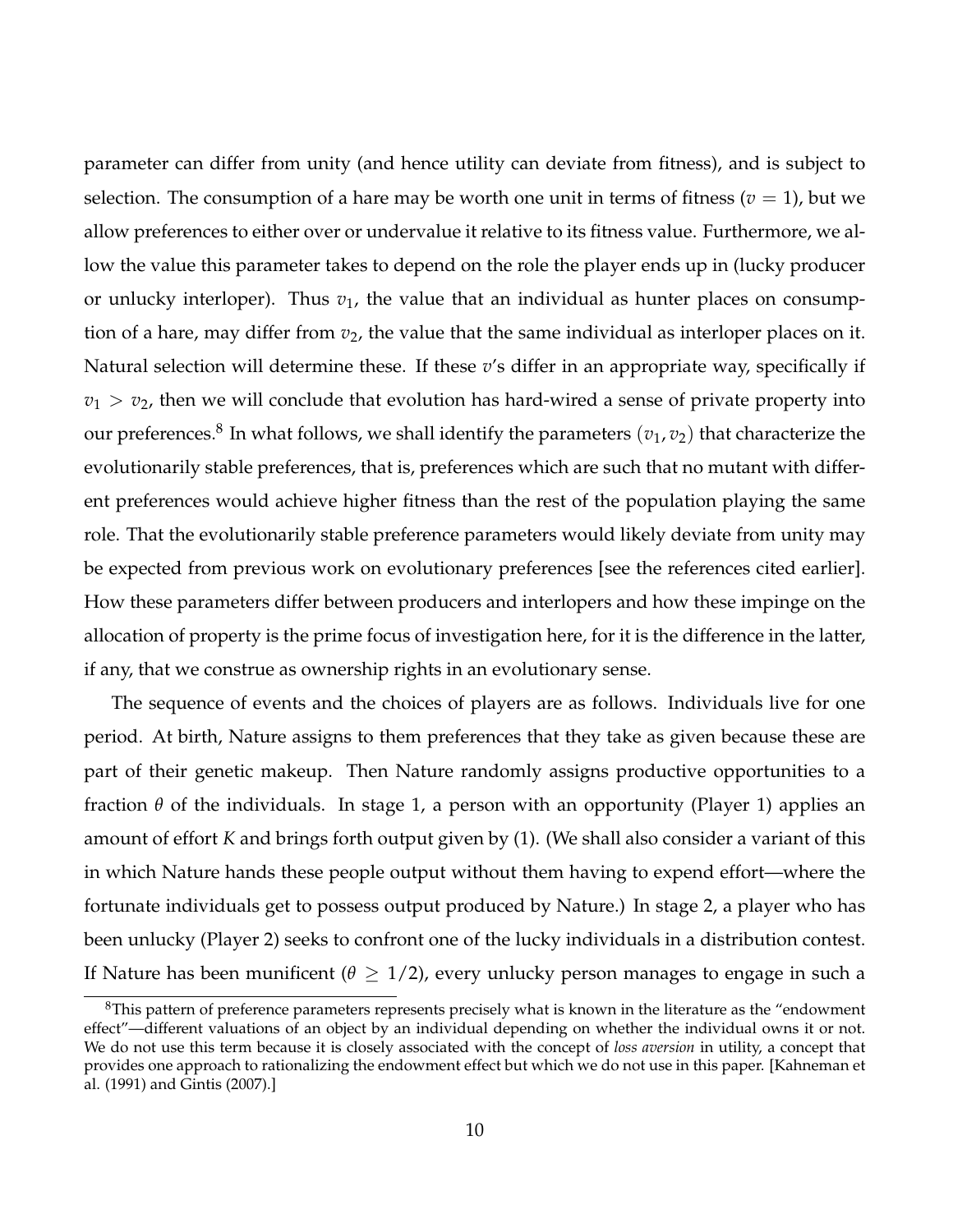game in which he tries to appropriate the fruits of someone else's labor. The probability, *µ*, that Player 1 would find himself in such a distribution contest after his efforts have borne fruit is thus given by  $\mu = (1 - \theta)/\theta$ . If, on the other hand, Nature has been miserly ( $\theta$  < 1/2), only a fraction of the unlucky individuals will even find an opportunity to extort. In the case that he has not been successful in locating a lucky type to engage with, he has no option but to choose a low-fitness activity alluded to earlier that gives him some minimal level of consumption, say *c*. The probability that a Player 1 will find himself in a distribution contest in this instance is  $\mu = 1$ .

The distribution game, along with the measure *θ* of Nature's bounty, determines the allocation of the property between the producer role and the interloper role. We define an index of property rights, Π, by the relative proportions of total output consumed by producers and interlopers:

$$
\Pi = \frac{\text{expected consumption of } q(K) \text{ by a producer}}{\text{epected consumption of } q(K) \text{ by an interloper}'}
$$

In the event of first possession case that we consider, the output will be exogenous and can be interpreted as the total endowment bequeathed by Nature.

We now spell out the actions of the players in detail. In the first stage of the game Player 1 applies effort *K* in his productive opportunity with full awareness of the fact that he may subsequently be engaged in a distribution contest. So proceeding backward, we first need to examine the outcome of the game in the latter stage, contingent on Player 1's effort.

#### **2.1 Stage 2: Distribution contest**

We assume that preferences are observable; so Player 2 knows  $v_1$  and Player 1 knows  $v_2$ . In this, we follow a substantial literature on the evolution of preferences [Guth and Yaari (1992), Guth (1995), Bester and Guth (1998), Sethi and Somanathan (2001), Eaton and Eswaran (2003)]. These papers show that Nature may contrive preferences that deviate from fitness for strategic reasons.<sup>9</sup>

<sup>9</sup>There is also a literature demonstrating that, where preferences are *not* observable, evolutionarily stable preferences cannot deviate from fitness because deviations lose their strategic value [Ely and Yilankaya (2001), Ok and Vega-Redondo (2001), Dekel et al (2007)]. Dekel et al (2007) show that, when preferences are general and depend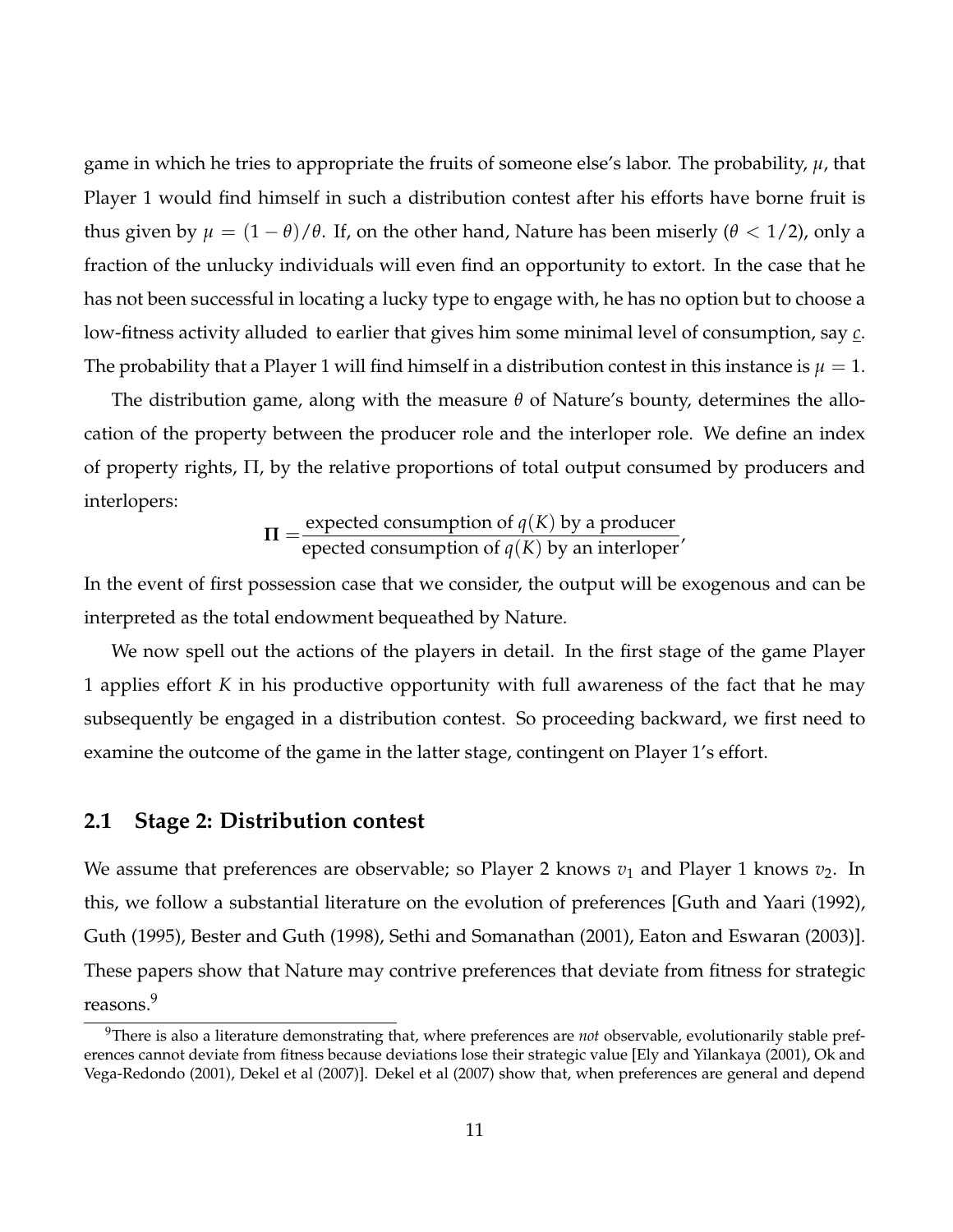Here, observability of preferences matters in the distribution game. We justify observability by appealing to work on the psychology of deception. We assume that each player's facial expression and body language in a confrontation reveal the values that they place on the object of contention. In his *Expression of Emotions in Man and Animals*, Darwin argued that not all facial muscles are under voluntary control and, furthermore, that these muscles cannot be entirely suppressed. Thus humans betray their feelings because of what is dubbed "emotional leakage".<sup>10</sup> Recent literature in psychology confirms Darwin's view about the involuntary nature of some facial expressions; Ekman (2003) reports that anger and fear (arguably the emotions most salient to a confrontation between the two players in our model) were among the handful of emotions that fewer than 25% of his experimental subjects could produce deliberately. Furthermore, it has been shown that body language is sometimes even more revealing than facial expressions because humans tend to focus on their facial expressions but neglect to consider the posture of the body [Ekman (2003)].

In the distribution game, then, the players simultaneously apply effort to divide the output produced by Player 1. Utility-maximizing Player 1 solves

$$
\max_{e_1} \qquad v_1 \ln(s_1 q(K)) - e_1 - K. \tag{5}
$$

The parameter  $v_1$  is the value Player 1 places on the output he has produced and  $s_1$  is given by (2). Likewise, utility-maximizing Player 2 solves

$$
\max_{e_2} \qquad v_2 \ln(s_2 q(K)) - e_2. \tag{6}
$$

In this model it is easy to verify that the effort levels in the distribution contest are strategic complements: an increase in the rival's effort raises the marginal worth of a player's effort.

on outcomes, efficiency is a necessary condition for evolutionary stability. Such equilibria, however, are seen to be evolutionarily unstable when preferences are allowed to depend not only on outcomes but also on opponents' types [Herold and Kuzmics (2009)].

 $10$ "They reveal the thoughts and intentions of others more truly than do words, which may be falsified," Darwin concluded when referring to emotions [Darwin (1872, Ch. XIV)].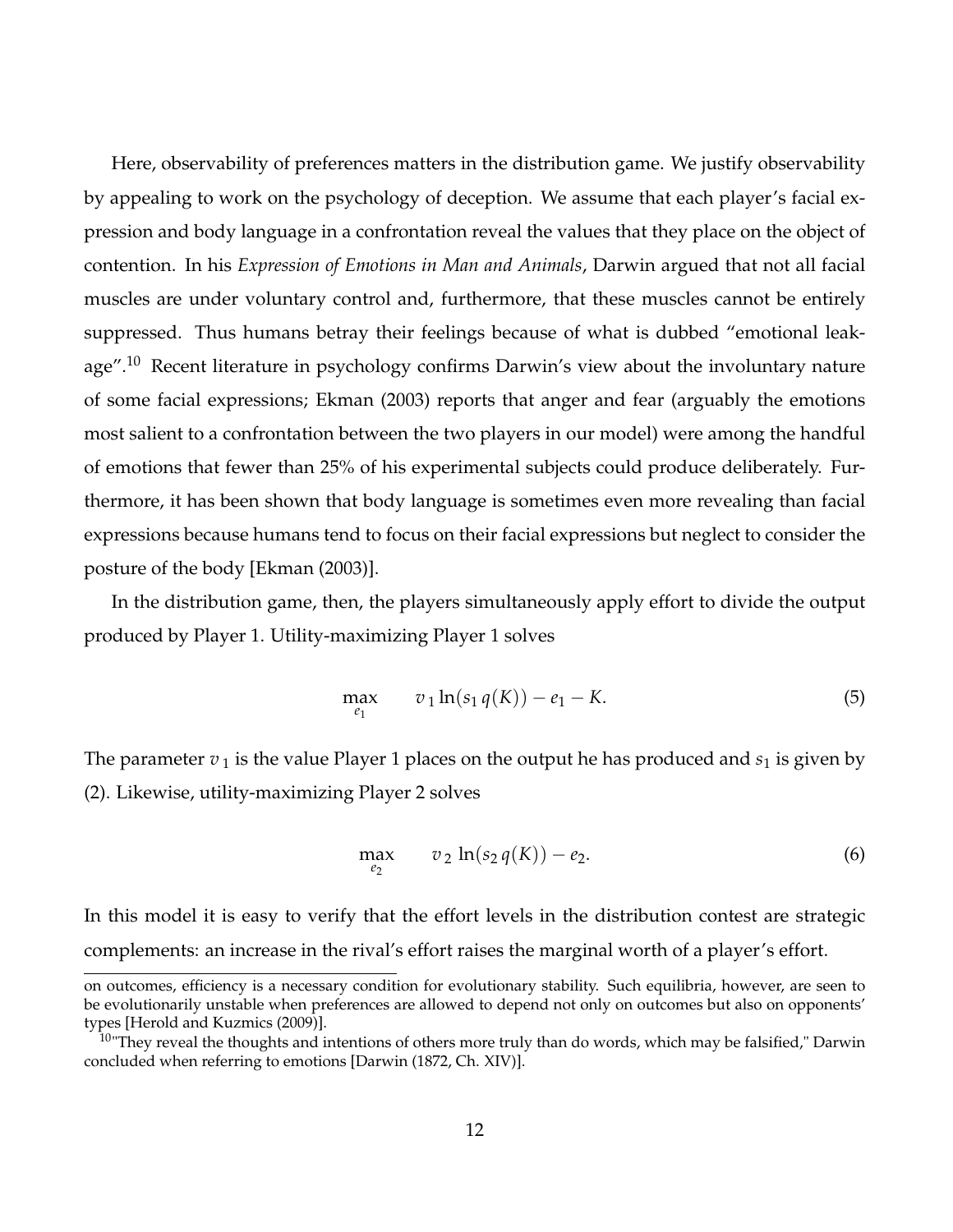The unique Nash equilibrium solutions for efforts and shares, depend on the parameters  $(v_1, v_2, \beta)$ . We denote the respective solutions by

$$
\{e_i^*(v_1, v_2, \beta), s_i^*(v_1, v_2, \beta)\} \qquad \text{for} \quad i = 1, 2. \tag{7}
$$

Equilibrium efforts are each increasing in own *v<sup>i</sup>* . For example, higher *v*1, indicating a higher valuation of consumption, induces Player 1 to increase *e*1.

Clearly, asymmetric values of the utility parameters *v<sup>i</sup>* will result in asymmetric efforts and shares in equilibrium. In particular, if  $v_1$  is larger than  $v_2$  then Player 1 will have a larger equilibrium share of the output,  $s_1 > s_2$  even when  $\beta = 1$ . This is important because in the first stage Player 1 chooses his productive effort *K* in anticipation of the (expected) share of the fruits of his effort that he will receive in the distribution contest.

Note that neither the effort levels in the distribution contest nor the shares depend on the output level  $q(K)$  directly. This is an artefact of the assumption that fitness is logarithmic in consumption. This assumption simplifies the analytics and allows us to explicitly solve for the endogenous choices that humans (as opposed to Nature) make in this model.

## **2.2 Stage 1: Choice of productive effort** *K*

We adopt three different formulations of the first stage problem in which productive effort is chosen. These reflect different potential scenarios for the manner in which the evolution of preference parameters interacts with the fitness functions derived from the two-stage production and distribution game.

For convenience in presentation, we analyze in sequence each of the different formulations of the production decision, together with the associated evolutionary stable preferences.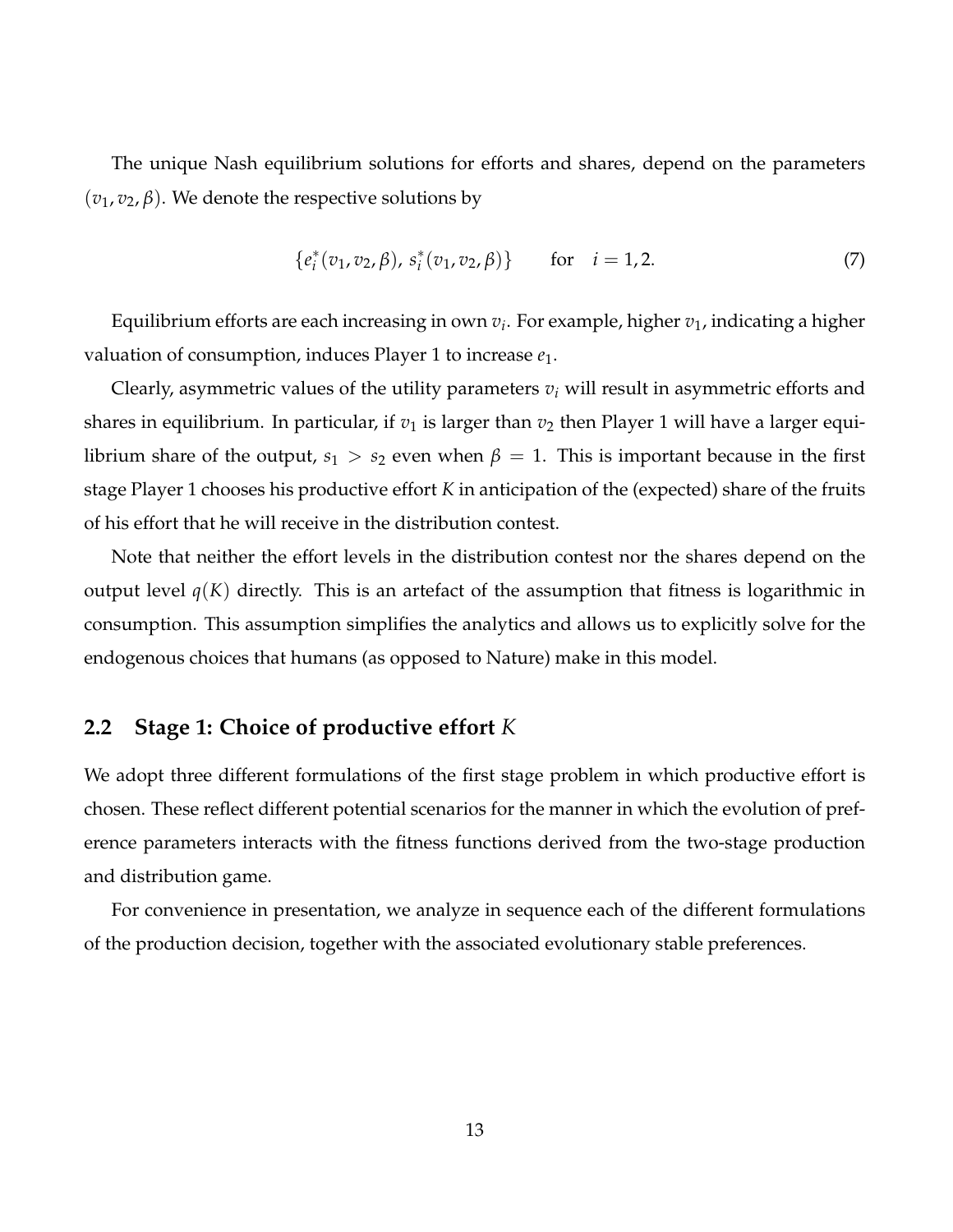## **3 Production and Evolutionary Stable Preferences**

### **3.1 First Possession (No Production)**

We look initially at the benchmark case of first possession. In this case output is exogenously handed out by Nature to fortunate individuals, who are thereby first possessors, and no effort of the form *K* is expended. The only relevant parameter in the model becomes *β*, which we interpret as representing an incumbency advantage of first possession. This advantage is taken to be determined exogenously, and in general to have a value strictly greater than unity.

#### **3.1.1 Evolutionary stable preferences**

Substituting the Nash equilibrium efforts and shares of the players from the distribution contest, and the specification that output is exogenously given as  $\bar{q}$ , and  $K \equiv 0$ , into the fitness function of equation (3) we derive players' fitness as functions of  $(v_1, v_2; \beta)$ .

The fitness of a fortunate individual who has been challenged by an interloper is given by

$$
f_1^*(v_1, v_2; \beta) = \ln(s_1^*(v_1, v_2; \beta) \overline{q}) - e_1^*(v_1, v_2; \beta), \tag{8}
$$

This challenge occurs with probability  $\mu \equiv \min[(1 - \theta)/\theta, 1]$ . When Player 1 is not challenged, which occurs with probability  $(1 - \mu)$ , he retains the entire output and devotes no effort to thwarting an interloper; his fitness is

$$
f_1^{nc} = \ln(\overline{q}).\tag{9}
$$

Thus the expected fitness of an individual in the Player 1 role is given by

$$
\overline{f}_1(v_1, v_2; \beta) = \mu f_1^*(v_1, v_2; \beta) + (1 - \mu) f_1^{nc}
$$
\n(10)

$$
= \ln(\overline{q}) + \mu[\ln(s_1^*(v_1, v_2; \beta)) - e_1^*(v_1, v_2; \beta)]. \tag{11}
$$

For an unlucky individual who gets to contest (as Player 2) the output of a lucky individual,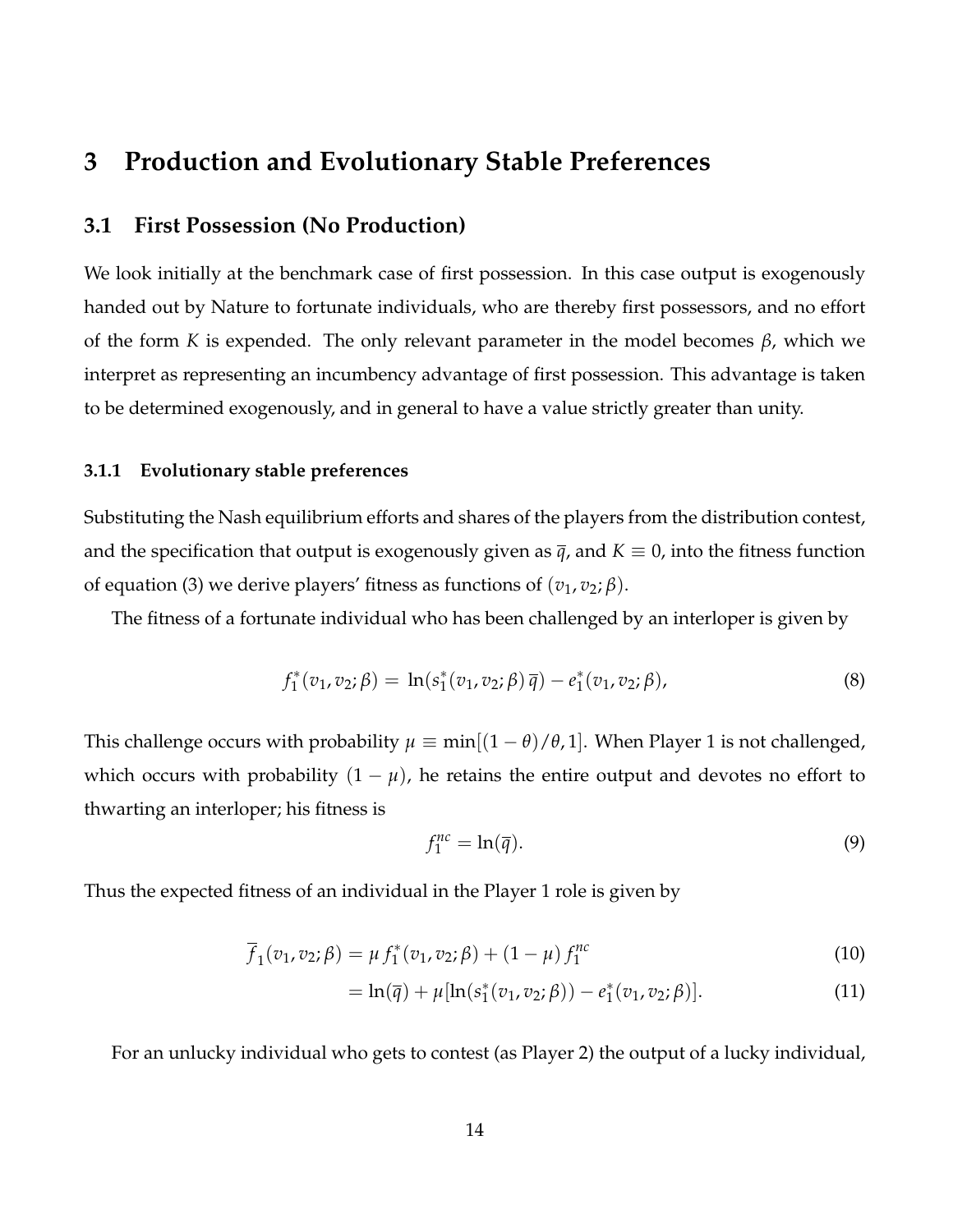fitness is given by

$$
f_2^*(v_1, v_2; \beta) = \ln(s_2^*(v_1, v_2; \beta) \overline{q}) - e_2^*(v_1, v_2; \beta).
$$
 (12)

Unlucky individuals who do not even get to enter such a contest have no option but to take up the low-fitness activity that generates consumption *c*. Denote by  $\phi \equiv \min[\theta/(1-\theta),1]$  the probability that an unlucky individual gets to contest a lucky individual's output. Then the expected fitness of an individual in the Player 2 role is given by

$$
\overline{f}_2(v_1, v_2; \beta) = \phi f_2^*(v_1, v_2; \beta) + (1 - \phi) \ln(\underline{c})
$$
\n(13)

$$
= \phi \ln(\bar{q}) + (1 - \phi) \ln(\bar{c}) + \phi [\ln(s_2^*(v_1, v_2; \beta)) - e_2^*(v_1, v_2; \beta)]. \tag{14}
$$

For ease of reference in what follows, we use the notation

$$
g_1(v_1, v_2, \beta) := \ln(s_1^*(v_1, v_2, \beta)) - e_1^*(v_1, v_2, \beta)
$$
\n(15)

$$
g_2(v_1, v_2, \beta) := \ln(s_2^*(v_1, v_2; \beta)) - e_2^*(v_1, v_2; \beta).
$$
 (16)

to represent the distribution-contest terms in the fitness functions (11) and (14).

How does natural selection operate in the model? Assume that every individual in the population inherits the same pair of parameters  $(v_1, v_2)$ . Which parameter of the pair becomes relevant to an individual depends on the situation he finds himself in. If Nature grants him a productive opportunity, he will be Player 1 and  $v_1$  would be relevant. If he is in the situation of an unlucky individual who gets to challenge the output of a fortunate individual,  $v_2$  would be relevant. If he is an unlucky individual who does not even get to challenge someone else, neither parameter is relevant.

Suppose now that a mutant with a parameter pair  $(v_1^m)$  $_1^m$ , $v_2$ ) has higher fitness in his role as Player 1 than all other individuals in the same role. To the extent that the genes dictating preferences are inherited, the frequency of people with the pair  $(v_1^m)$  $_1^m$ ,  $v_2$ ) will increase relative to those with the pair  $(v_1, v_2)$ . The only scenario where a mutant in the role of Player 1 cannot do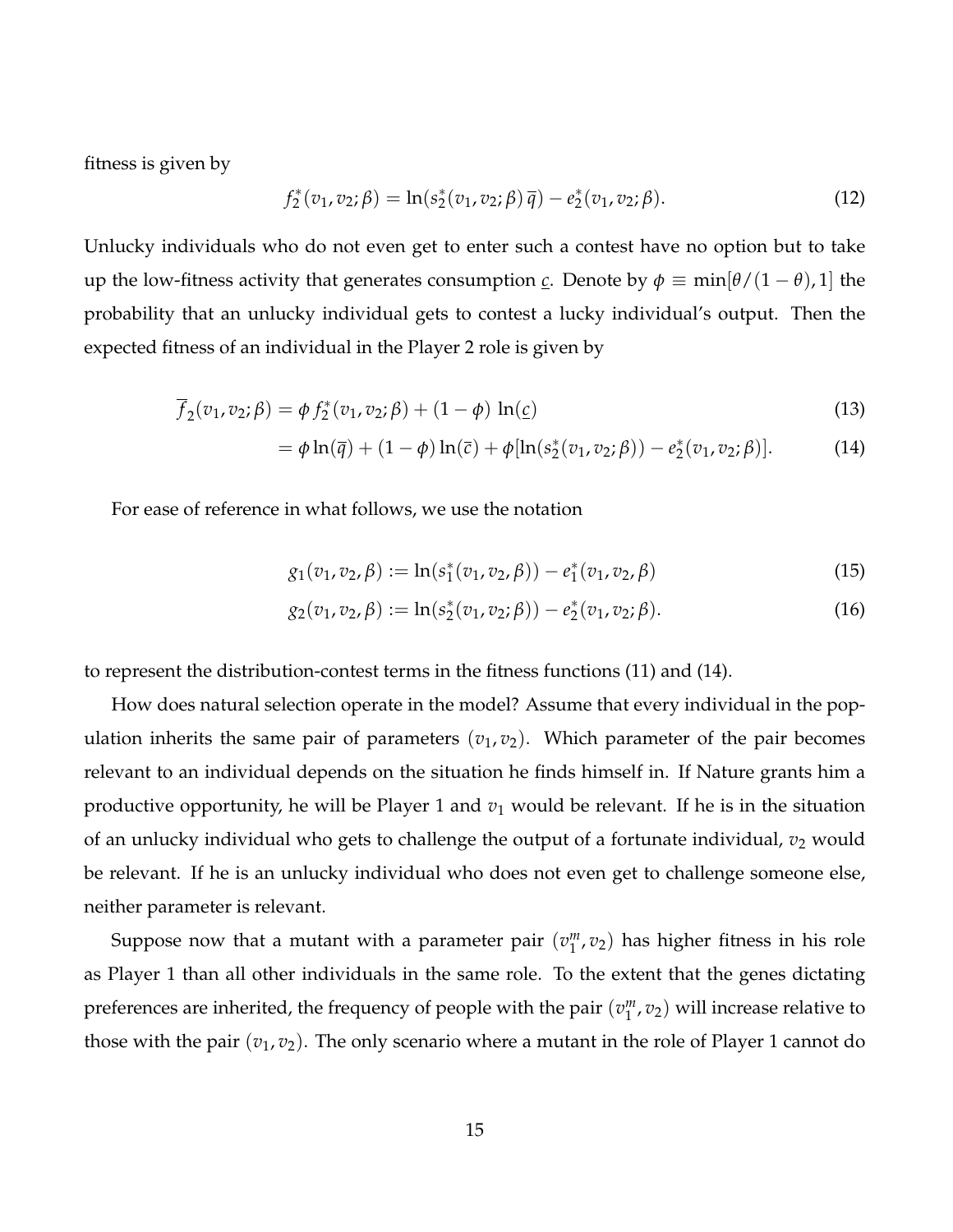better than others in the same role is when  $v_1$  takes on a value that solves

$$
\max_{v_1} \qquad \overline{f}_1(v_1, v_2; \beta). \tag{17}
$$

That is, when  $v_1$  is the "best response", say  $v_1^{br}$  $_1^{br}(v_2)$ , to  $v_2$  in the sense that it maximizes the expected fitness of individuals in the role of Player 1. This is what natural selection will bring about by tinkering with the genes.

An analogous argument shows that the only scenario where a mutant in the role of interloper (Player 2) cannot do better than others in the same role is when  $v_2$  takes on a value that solves

$$
\max_{v_2} \qquad \overline{f}_2(v_1, v_2; \beta), \tag{18}
$$

that is, when  $v_2$  is the "best response", say  $v_2^{br}$  $2^b$ <sup>*br*</sup>( $v_1$ ), to  $v_1$  in the sense that it maximizes the expected fitness of individuals in the role of Player 2. This, again, is what natural selection will bring about by tinkering with the genes. We denote by the pair (*v* † 1 , *v* †  $_2^{\dagger}$ ) the simultaneous solution to the equations  $v_1 = v_1^{br}$  $v_1^{br}(v_2)$  and  $v_2 = v_2^{br}$  $_{2}^{br}(v_1).$ 

It is straightforward to prove the following result (all proofs are relegated to the Appendix):

**Proposition 1**  $^{11}$  (i) The best response functions  $v_1^{br}(v_2)$  and  $v_2^{br}(v_1)$  are negatively sloped;  $v_1$  and  $v_2$ *are strategic substitutes; (ii) the Nash equilibrium* (*v* †  $i_1^{\dagger}(\beta)$ ,  $v_2^{\dagger}$ 2 (*β*)) *is unique and is evolutionarily stable;* (iii) the evolutionarily stable preference parameters satisfy the inequalities  $v^\dagger_2(\beta) < v^\dagger_1$  $_{1}^{7}(\beta)$  for  $\beta > 1$ *; and*  $(iv) \Pi > 1$  *for*  $\beta > 1$ *.* 

The pair  $(v_1^{\dagger})$ 1 , *v* †  $_{2}^{+}$ ) constitutes a Nash equilibrium in which nature maximizes Player 1's expected fitness given the preferences of individuals in the role of Player 2, and Player 2's expected fitness given the preferences of individuals in the role of Player 1. The pair (*v* †  $\frac{1}{1}$ ,  $v_2^+$  $_2^{\text{t}}$ ) also characterizes the *evolutionarily stable preferences* that Nature would hardwire into humans in their roles

 $11$ These results can be shown to hold also in a model with fitness given by the square root, rather than the log, of consumption. However, if the model is re-specified to take a "probability" rather than a "shares" interpretation of the  $s_i$  functions, then it has no Nash equilibrium in  $(v_1,v_2)$  when  $\beta>1$ ; when  $\beta=1$  all symmetric values of the *vi* 's satisfy the first-order equilibrium conditions. In this case of probability and exogenous investment, there is no evolutionary force acting on the *v<sup>i</sup>* 's.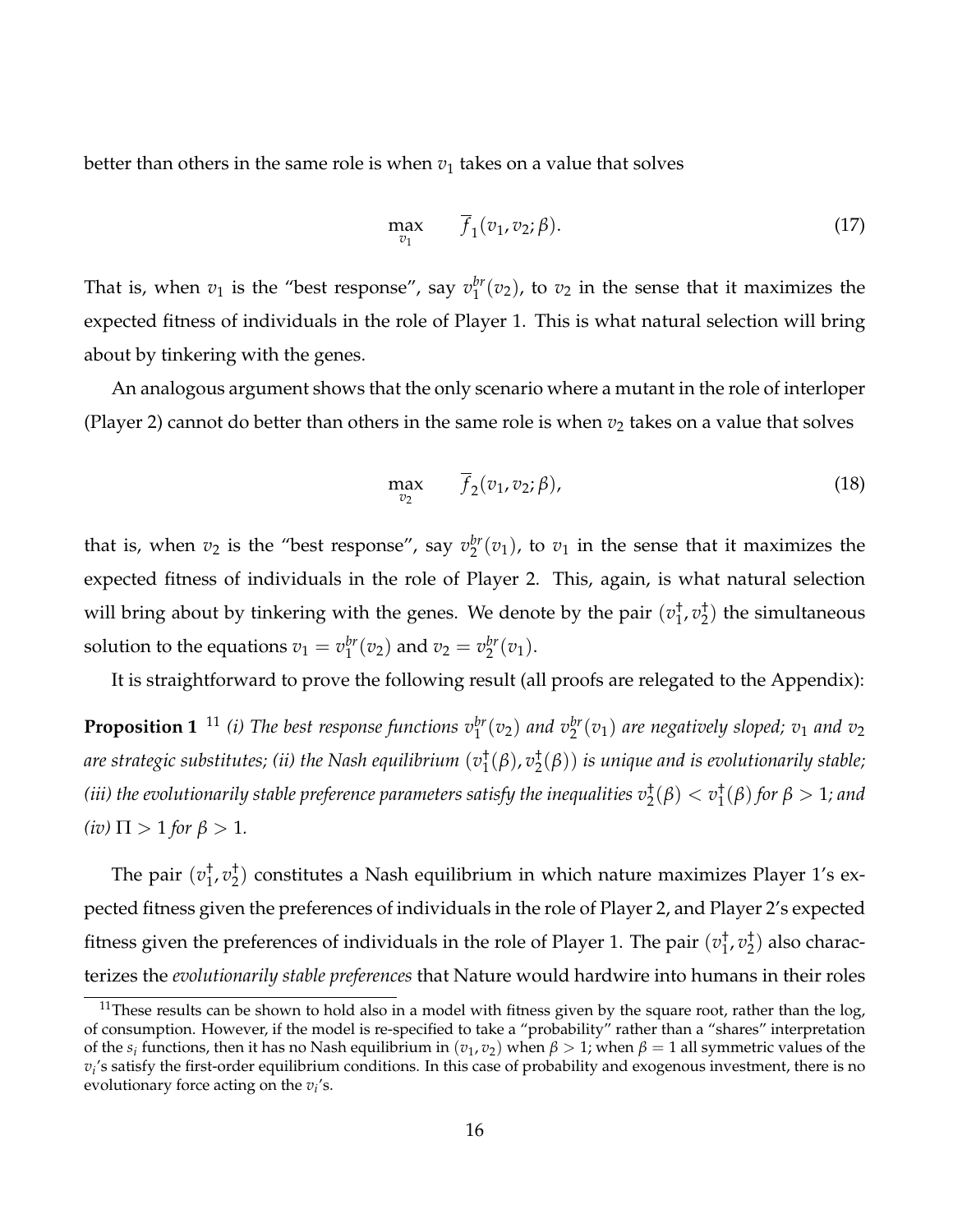as possessors and interlopers, respectively. No mutant with parameters different from (*v* †  $\frac{1}{1}$ ,  $v_2^+$  $\binom{1}{2}$ can do better in terms of fitness than the rest of the population.

Part (*iii*) of the above proposition contains the key result. The asymmetric outcome,  $v_2^\dagger < v_1^\dagger$ 1 , occurs whenever a first-possession advantage is enjoyed by Player 1 ( $\beta$  > 1). This asymmetry in the preference parameters  $v_i$  indicates that the possessor values the object more than the non-possessor does. Put slightly differently, an individual values a given object that he himself possesses at *v* †  $_1^+$ , while he would value the same object if possessed by another at  $v_2^+$  $\frac{1}{2}$ . This suggests the evolutionary hardwiring of a specific notion of property, whereby an individual values what he himself *holds by first possession* more than what another holds.

The evolutionary logic for this asymmetry is as follows. The parameter  $v_2$  is important only for the share of output, less contest effort, received by the non-possessor in the distribution contest, while the parameter  $v_1$  has a symmetrical importance for the possessor (compare (11) and (14)). The only asymmetry is the parameter  $\beta > 1$ , which reflects a first-possession advantage to Player 1: even when  $v_1 = v_2$ , Player 1 has a larger share than Player 2. Since the return to Player 1's effort is greater than that to Player 2's, Nature 'contrives' an increase in  $v_1$  so as to exploit Player 1's advantage. Strategic substitutability between  $v_1$  and  $v_2$  then induces a decline in  $v_2$ , and so the evolutionarily stable preferences are such that  $v_1^+>v_2^+$  $_{2}^{+}$ . Part (iv) follows from the fact that the incumbent advantage and higher valuation of the first possessor deliver a greater share of the output to him; property rights are in his favor.

This preference pattern economizes on the total expenditure of effort in the equilibrium of the distribution contest. In our model the evolutionarily stable values for the preference parameters, and the Nash equilibrium effort levels,  $(e_1^*, e_2^*)$  evaluated at  $(v_1^{\dagger}$  $\frac{1}{1}$ ,  $v_2^+$  $_2^{\dagger}$ ), are functions of the single parameter *β*. Comparative static analysis of the equilibrium conditions yields:

## **Proposition 2** <sup>12</sup> *The evolutionarily stable preferences, and the associated Nash equilibrium effort levels,*

 $12A$ nalogous results hold in a model with fitness given by the square root, rather than the log, of consumption. (i)  $\mathcal{L} = \{ \mathbf{a}_1, \mathbf{b}_1, \mathbf{c}_2, \mathbf{c}_3, \mathbf{c}_4, \mathbf{c}_5, \mathbf{c}_5, \mathbf{c}_6, \mathbf{c}_7, \mathbf{c}_8, \mathbf{c}_9, \mathbf{c}_9, \mathbf{c}_9, \mathbf{c}_9, \mathbf{c}_9, \mathbf{c}_9, \mathbf{c}_9, \mathbf{c}_9, \mathbf{c}_9, \mathbf{c}_9, \mathbf{c}_9, \mathbf{c}_9, \mathbf{c}_9, \mathbf{c}_9, \mathbf{c}_9, \mathbf{c}_9, \math$ as *β* goes to infinity;  $v_2^{\dagger}$  is decreasing in *β* and approaches 1/2 asymptotically as *β* goes to infinity; (iii) the sum of the efforts in the evolutionarily stable outcome is decreasing in *β* and goes to 0 as *β* goes to infinity; and (iv) Π goes to infinity as *β* goes to infinity.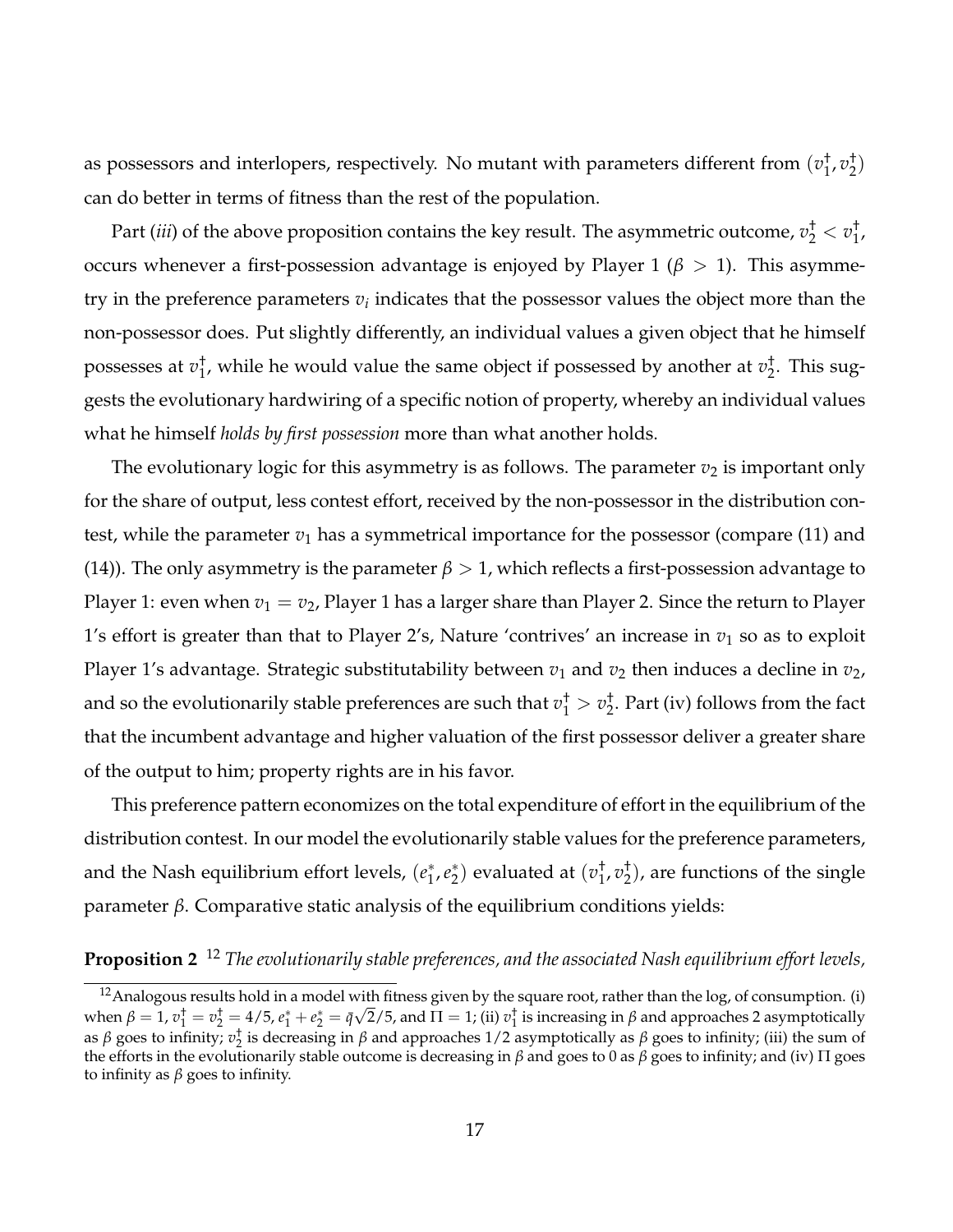*have the following properties: (i) when*  $\beta = 1$ *,*  $v_1^{\dagger} = v_2^{\dagger} = 2/3$ *,*  $e_1^*(v_1^{\dagger})$  $\frac{1}{1}$ ,  $v_2^+$  $(e_2^{\dagger}) + e_2^{\dagger}(v_1^{\dagger})$  $\frac{1}{1}$ ,  $v_2^+$  $_{2}^{2}) = 2/3$ , and Π = 1*; (ii) v*† 1 *is increasing in β and approaches 1 asymptotically as β goes to infinity; v*† 2 *is decreasing in β and approaches* 1/2 *asymptotically as β goes to infinity; (iii) the sum of the efforts in the evolutionarily stable outcome is decreasing in β and goes to* 1/2 *as β goes to infinity; and (iv)* Π *goes to infinity as β goes to infinity.*

The evolution of a hardwired sense of property derives in this model from the impact on fitness of an incumbent advantage derived from first-possession. This advantage is magnified by Nature which exploits the strategic interdependence in the efforts of the two players. Rather than positing by convention a Hawk strategy for the possessor and a Dove strategy for the nonpossessor, as Maynard Smith (1982) does, we have derived this pairing as the unique outcome of an evolutionary process involving preference parameters. Our result provides a theoretical rationale for why the rule of first possession is a key precept in a variety of legal systems.<sup>13</sup>

It must be emphasized that, as modeled here, the average fitness that Nature perceives is obtained when individuals maximize their own self-regarding preferences, given the actions of others. Nature, therefore, is constrained in its choices to maximize average fitness in a second best world. This approach is consistent with our focus that Nature shaped the notion of a selfconscious "me" before it undertook to append this with the notion of "us". Thus Nature in effect acknowledges that, given the behavior of the lucky types, the unlucky individuals will do what they need to in order to best survive. To the extent that the survival of unlucky individuals is facilitated by appropriation, Nature will find it expedient to shape preferences that promotes extortion.

### **3.2 With Production**

We turn now to a model that involves effort in production. This will allow articulation of a laborbased theory of property rights, providing evolutionary support for the principle enunciated by Locke. What follows repeats the structure of the analysis that we have just presented, requiring

<sup>13</sup>See Epstein (1979) and Rose (1985). A landmark case is *Pierson v. Post* (see subsection 3.3.3 below).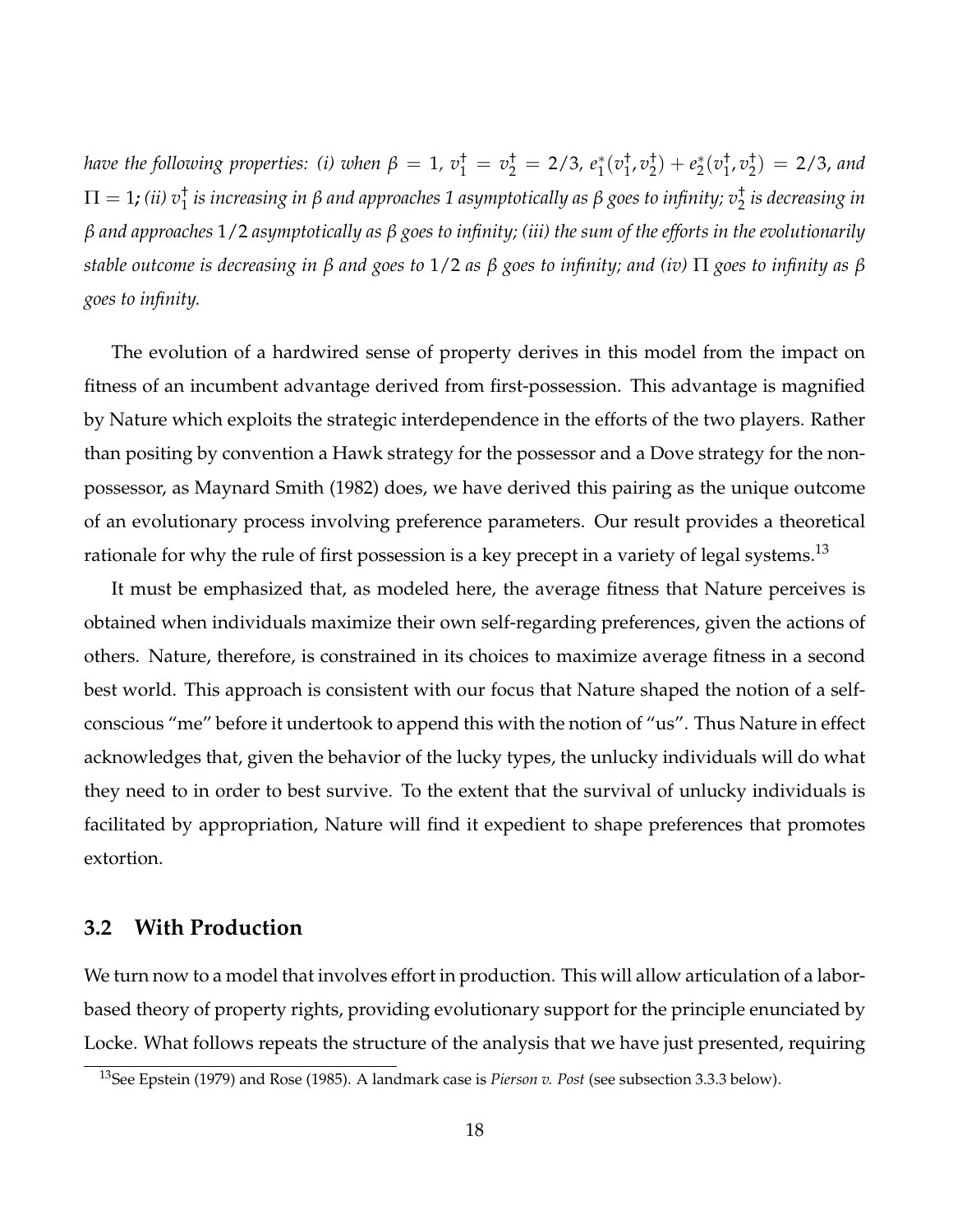only the inclusion of the production effort variable, *K*.

We suppose now that productive effort must be non-trivially chosen in stage 1, and that the utility parameter  $v_1$  characterizes Player 1's utility in both stage 2 and stage 1, that is, the  $v_1$ characterizes utility in the first stage where Player 1 chooses *K* also characterizes utility in the second stage distribution contest.

Write the utility of Player 1 in the Nash equilibrium of the distribution contest as:

$$
u_1^*(v_1, v_2, \beta; K) = v_1 \ln(s_1^* q(K)) - e_1^* - K.
$$
 (19)

This is the utility that Player 1 can expect, contingent on his prior productive effort, when he is challenged by an interloper. When not challenged his utility is

$$
u_1^{nc}(v_1, \beta; K) = v_1 \ln(q(K)) - K.
$$
 (20)

At stage 1 Player 1 will choose *K* to maximize expected utility

$$
U_1 = \mu u_1^*(v_1, v_2, \beta; K) + (1 - \mu) u_1^{nc}(v_1, \beta; K)
$$
  
=  $[v_1 \ln(q(K)) - K] + \mu[v_1 \ln(s_1^*) - e_1^*]$  (21)

The first term is the full stage-1 utility value to Player 1 of effort *K*. The second term reduces Player 1's stage-1 utility because of possible engagement in the distribution contest in stage 2. In our model, the solution to this maximization yields a simple, unique optimum for productive effort, *K* ∗ (*v*1), given by

$$
K^*(v_1) = \alpha v_1. \tag{22}
$$

That the productive effort level of Player 1 depends on the utility parameter  $v_1$  is not surprising. Key here is the fact that both  $s_1^*$  and  $K^*$  are functions of  $v_1$ ; this entanglement of  $v_1$  in both production and distribution outcomes will give rise, in the evolutionary stable preferences, to an asymmetry in the values of  $v_1$  and  $v_2$ , even when there is no incumbent advantage (i.e.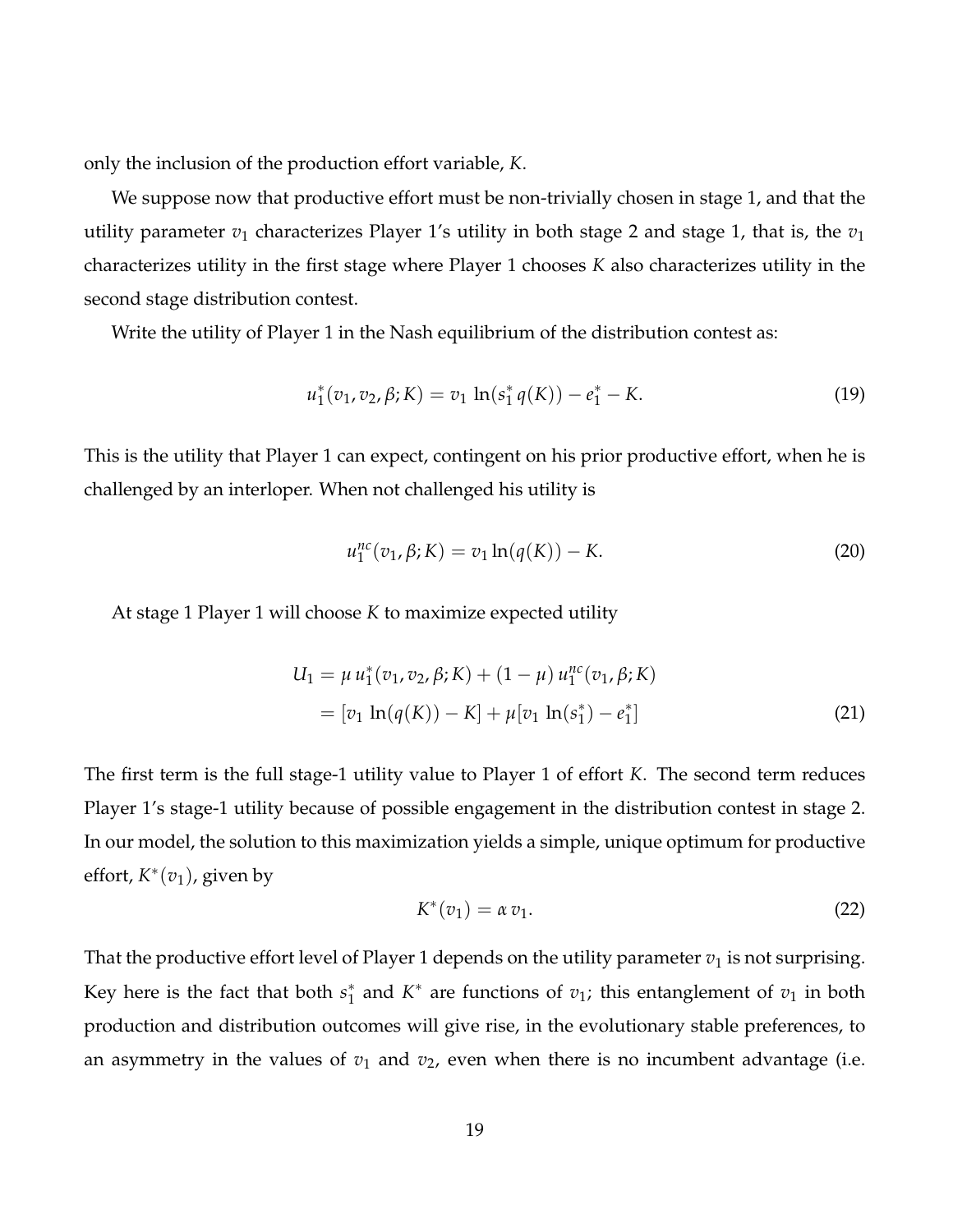*β*=1). These parameters will evolve in a way that balances distribution and conflict issues in the distribution contest against production issues in the stage 1 game.

#### **3.2.1 Evolutionarily Stable Preferences**

Substituting the subgame perfect efforts and shares of the players from the distribution contest, and the productive-effort solution  $K^*(v_1)$  from (22), into the fitness function (3) gives players' fitness as functions of  $(v_1, v_2)$ .

Following the logic of the section (3.1.1), the expected fitness of a Player 1 is given by

$$
\overline{f}_1(v_1, v_2, \beta) = [\ln(q(K^*(v_1))) - K^*(v_1)] + \mu g_1(v_1, v_2, \beta)
$$
\n(23)

Note that  $v_1$  plays a role in both production decisions (first term) and distribution/conflict decisions (second term).

Likewise, the expected fitness of an (unlucky) Player 2 individual, is given by

$$
\overline{f}_2(v_1, v_2, \beta) = \phi \ln(q(K^*(v_1)) + (1 - \phi) \ln(\overline{c}) + \phi g_2(v_1, v_2; \beta).
$$
 (24)

As before, natural selection will choose a pair  $(v_1, v_2)$  that simultaneously solve

$$
\max_{v_1} \quad \overline{f}_1(v_1, v_2) \qquad \text{and} \qquad \max_{v_2} \quad \overline{f}_2(v_1, v_2). \tag{25}
$$

The two optimization programs above identify the evolutionarily stable outcome in the scenario where Player 1 applies productive effort. For the model that we are using it is straightforward to prove the following proposition:

**Proposition 3** (i) The best response functions from (25),  $v_1^{br}(v_2)$  and  $v_2^{br}(v_1)$ , are negatively sloped;  $v_1$ *and v*<sup>2</sup> *are strategic substitutes; (ii) the Nash equilibrium* (*v* †  $\frac{1}{1}$ ,  $v_2^+$ 2 ) *is unique and is evolutionarily stable;* (*iii) the evolutionarily stable preference parameters satisfy the inequalities*  $v^\dagger_2 < v^\dagger_1$  $_{1}^{1}$ *; and (iv)*  $\Pi > 1$ **.** 

The pair  $(v_1^{\dagger})$ 1 , *v* † 2 ) constitutes the *evolutionarily stable preferences* that Nature would hardwire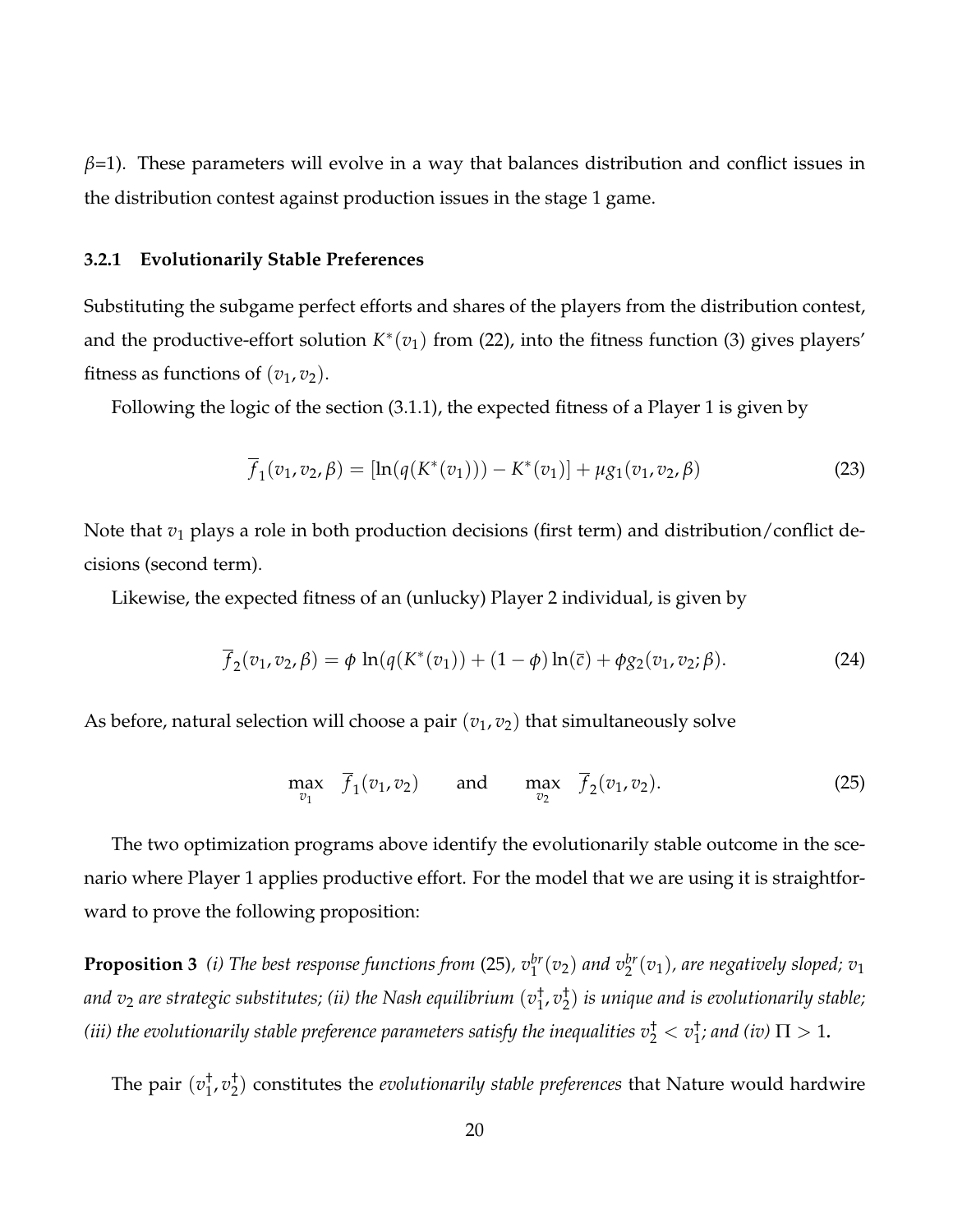into humans in their roles as producers and interlopers, respectively. No mutant with parameters different from (*v* †  $\frac{1}{1}$ ,  $v_2^+$  $_2^{\text{+}}$ ) can do better in terms of fitness than the rest of the population.

As before, part (*iii*) of the proposition contains the key result. The evolutionary process again generates the asymmetric outcome,  $v_2^\dagger < v_1^\dagger$  $_{1}^{7}$ , which suggests the evolution and hardwiring of a second specific notion of property whereby an individual values what he himself *has produced* more than what another has produced.<sup>14</sup>

As before, while the parameter  $v_2$  is important only for the share of output received by the non-producer in the distribution contest, the parameter  $v_1$  has a symmetrical importance for the producer in the distribution contest. But, in addition,  $v_1$  is crucial for Player 1's incentive to produce. The evolution of  $v_1$  will balance this production effect with the sharing effect, pushing  $v_1^{\dagger}$  $_1^{\dagger}$  to be larger than  $v_2^{\dagger}$  $\frac{1}{2}$  in the evolutionarily stable outcome. In addition to exploiting the incumbent advantage discussed earlier, the hardwired sense of property derives in this model from the impact on fitness of providing the producer with an appropriate incentive to expend effort in production. Note, however, we do not need an incumbent advantage (that is,  $\beta > 1$ ) to obtain  $v_1^{\dagger} > v_2^{\dagger}$  $_2^{\text{t}}$  here, because of the incentive with which Nature finds it expedient to provide Player 1. This ensures that Player 1 gets a higher share of the output (that is, exercises greater property rights) than the interloper, which explains part (iv) of the Proposition.

The parameters exogenous to the model have been suppressed for brevity in all of the functions above. The solution (*v* † 1 , *v* † 2 ) depends on the production function parameters (*A* and *α*) and also on the abundance of fitness-enhancing opportunities (captured by the parameter *θ*) in the ecological niche. The solution will also depend on the parameter entering the share functions pertinent to the distribution contest (that is, the incumbent advantage, *β*).

Some comparative static results can be summarized as:

**Proposition 4** (i) For  $\theta \le 1/2$ ,  $v_1^{\dagger}$  and  $v_2^{\dagger}$  are independent of  $\theta$ . For  $\theta > 1/2$ ,  $v_1^{\dagger}$  is increasing and  $v_2^{\dagger}$  is decreasing in θ; (ii)  $v_1^+$  is increasing in both α and β,  $v_2^+$  is decreasing in both; and (iii)  $\Pi$  is increasing in *both.*

<sup>&</sup>lt;sup>14</sup>This asymmetry holds in the absence of an incumbency advantage ( $\beta = 1$ ); the presence of an incumbency advantage would reinforce the asymmetry in the  $v_i$  values.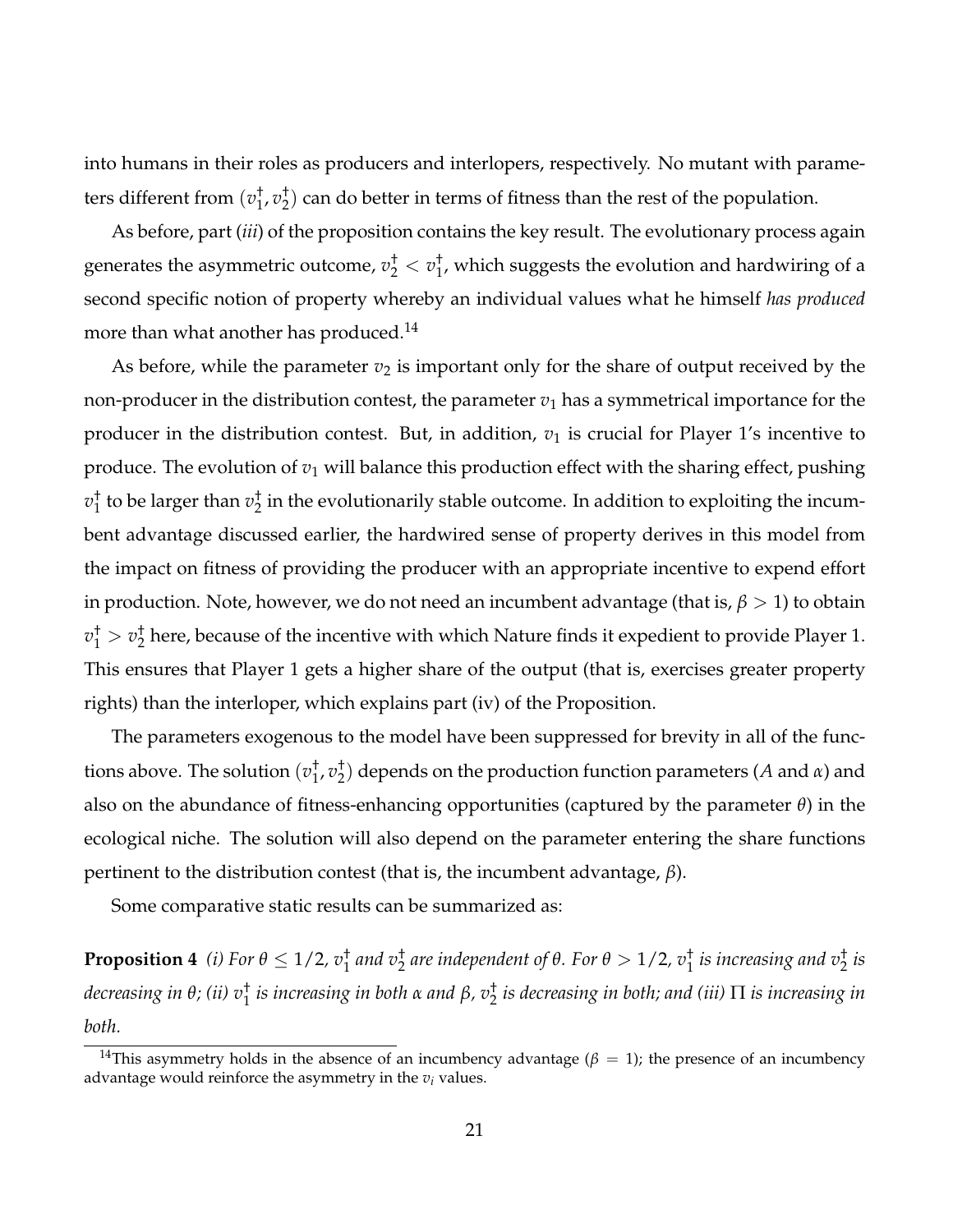When production opportunities are relatively scarce ( $\theta \leq 1/2$ ) both  $v_1^\dagger$  $1\overline{1}$  and  $v_2$ <sup>+</sup>  $_2^{\dagger}$  are independent of *θ*. This is because each producer is confronted by an interloper with certainty, irrespective of *θ*. When production opportunities are relatively abundant, *θ* > 1/2, *v* †  $\frac{1}{1}$  is increasing in  $\theta$  and  $v_2^\dagger$  $_2^{\texttt{t}}$  decreasing. This is because, as  $\theta$  increases, producers will be confronted less often by interlopers and a higher  $v_1^{\dagger}$  will induce greater effort in production. Since opportunities are more abundant, Nature finds it expedient to reduce *v* † 2 as *θ* increases. This explains part (*i*) of the proposition. Also, *v* †  $\frac{1}{1}$  is increasing in *α* and *β*, while  $v_2^{\dagger}$  $_2^{\dagger}$  is decreasing in both these parameters. This is because the production function is less constrained by diminishing returns when *α* increases and the producer is more secure in retaining his output in a distribution contest when *β* increases; so Nature provides more incentive to apply production effort by increasing *v* †  $\frac{1}{1}$ . The decline in *v* † <sup>2</sup> when *α* increases occurs because Player 1 produces more output and, by contriving a lower *v* † 2 , Nature enhances the interloper's fitness by having him settle for a smaller share of a larger pie. When the incumbent advantage *β* is higher, Nature reduces *v* †  $\frac{1}{2}$  to reduce wastage in the interloper's effort. Higher *α* and *β* both increase the producer's share of the output. This explains parts (*ii*) and (*iii*) of the proposition.

### **3.3 Heterogeneous Utility Valuations for Player 1**

The property-right results of the production model just examined follow because the same parameter  $v_1$  determines both production and distribution decisions, resulting in  $v_1^{\dagger} > v_2^{\dagger}$  $\frac{1}{2}$ . In this section we consider the implications of breaking the link between production and distribution decisions. To this end we allow Player 1's utility valuation to differ between the consumption and the production of output, applying a utility parameter,  $v_1$ , to utility in stage 2, as above, but applying a potentially different parameter, *V*1, to utility in stage 1. This breaks the specific link between production and distribution that was key in the previous section. The reason for investigating this scenario is that Nature may craft one valuation over output when a player is producing without knowledge of whether he will be challenged subsequently and another valuation when he is actually confronted with a challenge. We allow Nature to select both *V*<sup>1</sup>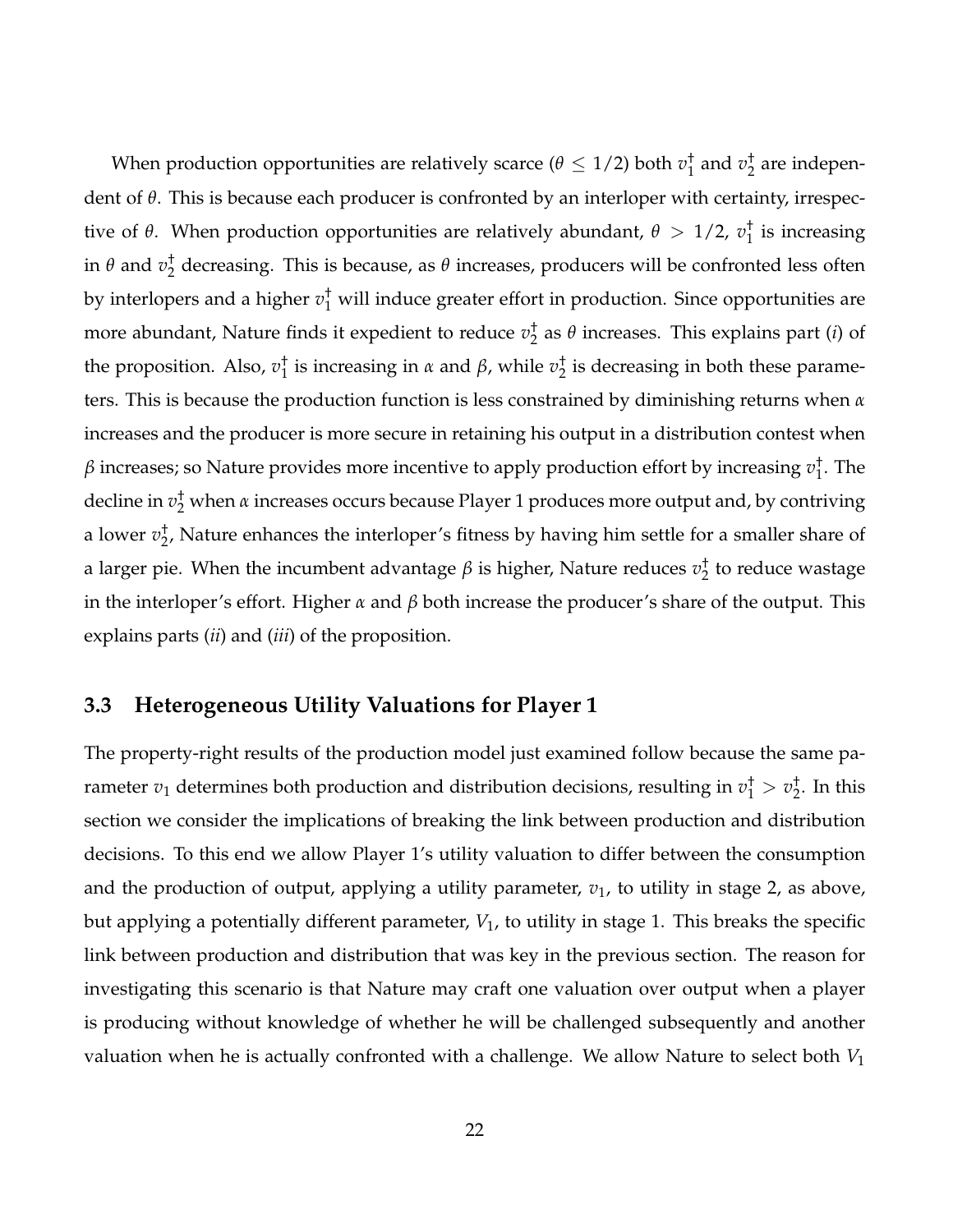and *v*1. In the presence of this production-specific utility parameter, Player 1, at stage 1, chooses *K* to maximize

$$
U_1 = V_1 \ln(q(K)) - K + \mu[V_1 \ln(s_1^*(v_1, v_2, \beta)) - e_1^*(v_1, v_2, \beta)].
$$
\n(26)

In what follows we consider two cases, the first in which *β* is exogenous, and the other in which  $\beta$  is specified to be an increasing function of *K*.

#### **3.3.1 Exogenous** *β*

When  $\beta$  is exogenous, the maximization of (26) gives a solution analogous to that of the previous model:

$$
K^*(V_1) = \alpha V_1. \tag{27}
$$

Now productive effort is independent of the value of  $v_1$ . This severs the connection between distribution in the distribution contest and production effort, which occurred when  $v_1$  pertained to both stages. As we show below, natural selection now picks *V*<sup>1</sup> to be unity, giving efficiency of the production decision. And because  $v_1$  and  $v_2$  are relevant only to the distribution contest  $v_1$  is selected greater than  $v_2$  (and, therefore, the producer exercises greater property rights on his output than the interloper) if and only if there is an incumbent advantage ( $\beta > 1$ ); this is as in the first possession case. To summarize:

**Proposition 5** *The evolutionary stable preference parameters* (*V* †  $i_1^+, v_1^+$ 1 , *v* †  $_{2}^{+}$ ) *satisfy* (*i*)  $V_{1}^{+} = 1$  *and* (*ii*)  $v_1^{\dagger} \geq v_2^{\dagger}$  $\frac{1}{2}$  and  $\Pi \geq 1$ , if and only if  $\beta \geq 1$ **.** 

#### **3.3.2 Endogenous** *β*

While introduction of the utility parameter  $V_1$  separates production and consumption in this model, this separation also depends critically on the use of the logarithmic specification in fitness and utility. This specification erases any dependence of distribution-contest effort solutions,  $e_i^*$ , on the magnitude of the prize  $q(K)$ , and hence on first-period investment decisions. A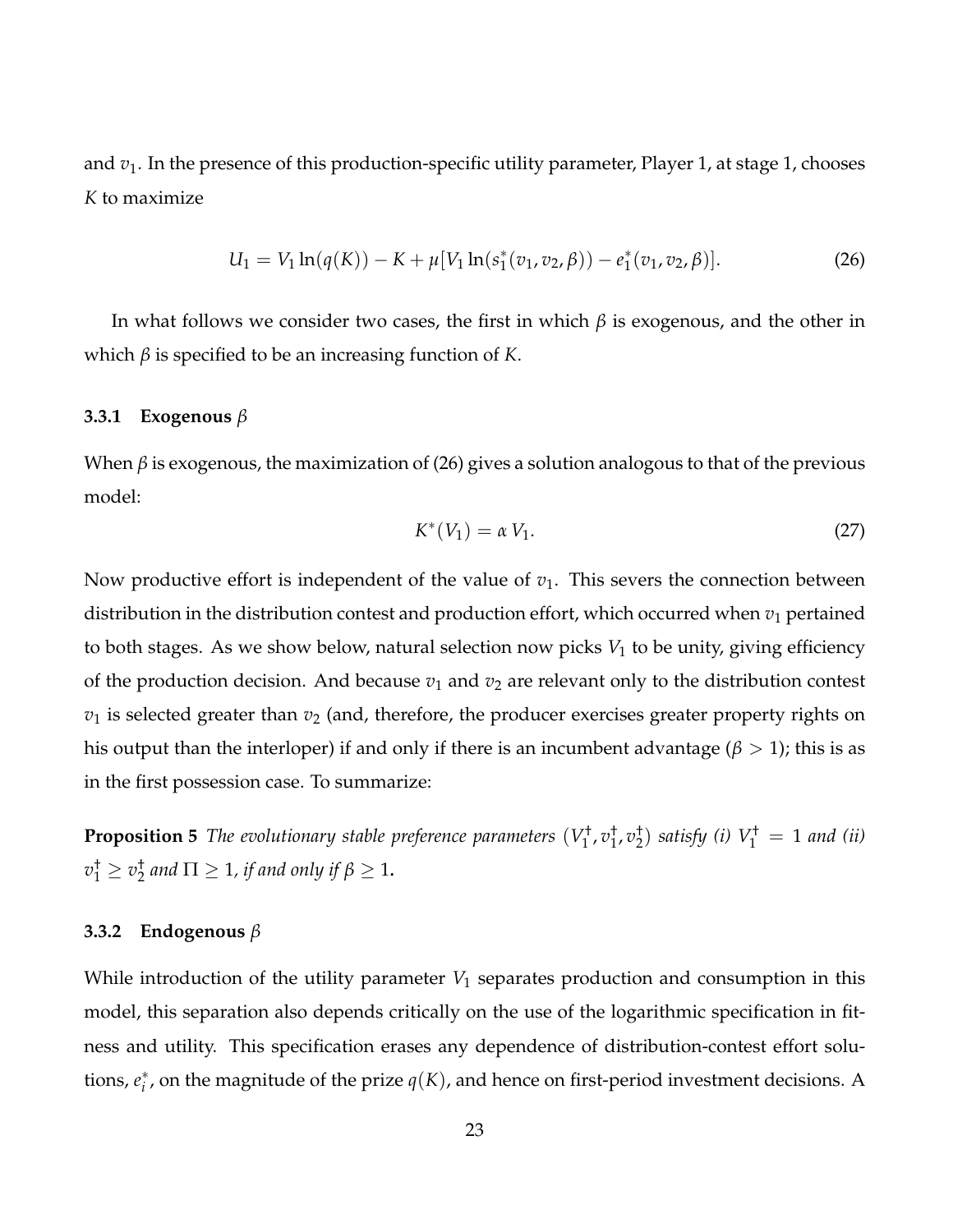non-log specification such as the square root will typically involve dependence of distribution efforts directly on *q*(*K*), providing a channel whereby choice of *K* can impact the distributioncontest solution directly, re-entangling  $v_1$  in both production and distribution/conflict issues even in the presence of the second utility parameters  $V_1$ . This brings back asymmetry of the  $v_i$ 's, even when  $\beta = 1$ .

For example, when fitness is the square-root rather than the log of consumption, numerical analysis of the model for a wide range of parameter values shows that invariably the evolutionary stable preference parameters  $(V_1, v_1, v_2)$  satisfy  $V_1^{\dagger} = 1$ ,  $v_1^{\dagger} > v_2^{\dagger}$  $_{2}^{\mathsf{T}}$ , and  $\Pi > 1$  for  $\beta \geq 1$ .

In the present log model, there are alternative channels that can link production and distribution, and affect the evolution of the preference parameters. It is plausible, for example, that the magnitude of the incumbent advantage, *β*, in the distribution contest is endogenous to the productive effort applied in stage 1. That is, *K* may be interpreted not merely as effort designed to produce output, but also to secure it to some extent from potential interlopers. This is a reasonable assumption, for those who produce are typically in a better position to consume or to hide output than are interlopers. The possibility of production effort helping to secure output by raising *β* will typically affect the relative values of the utility parameters,  $v_1$  and  $v_2$ . To consider the possibilities we specify

$$
\beta = \beta_0 + \gamma K \qquad \beta_0 \ge 1; \quad \gamma \ge 0. \tag{28}
$$

The outcome of the distribution contest depends on the value of production effort *K* through the endogenous *β*.

We assume that the cognitive abilities of humans when the sense of property rights was being shaped by evolution were such that Player 1 does not take the strategic effect of *K* on the distribution-contest equilibrium into account when choosing *K*. Looking only at the direct effect of *K* on the production outcome, maximization of (26) with respect to *K* gives a solution that depends only on  $V_1$ :

$$
K^* = \alpha V_1. \tag{29}
$$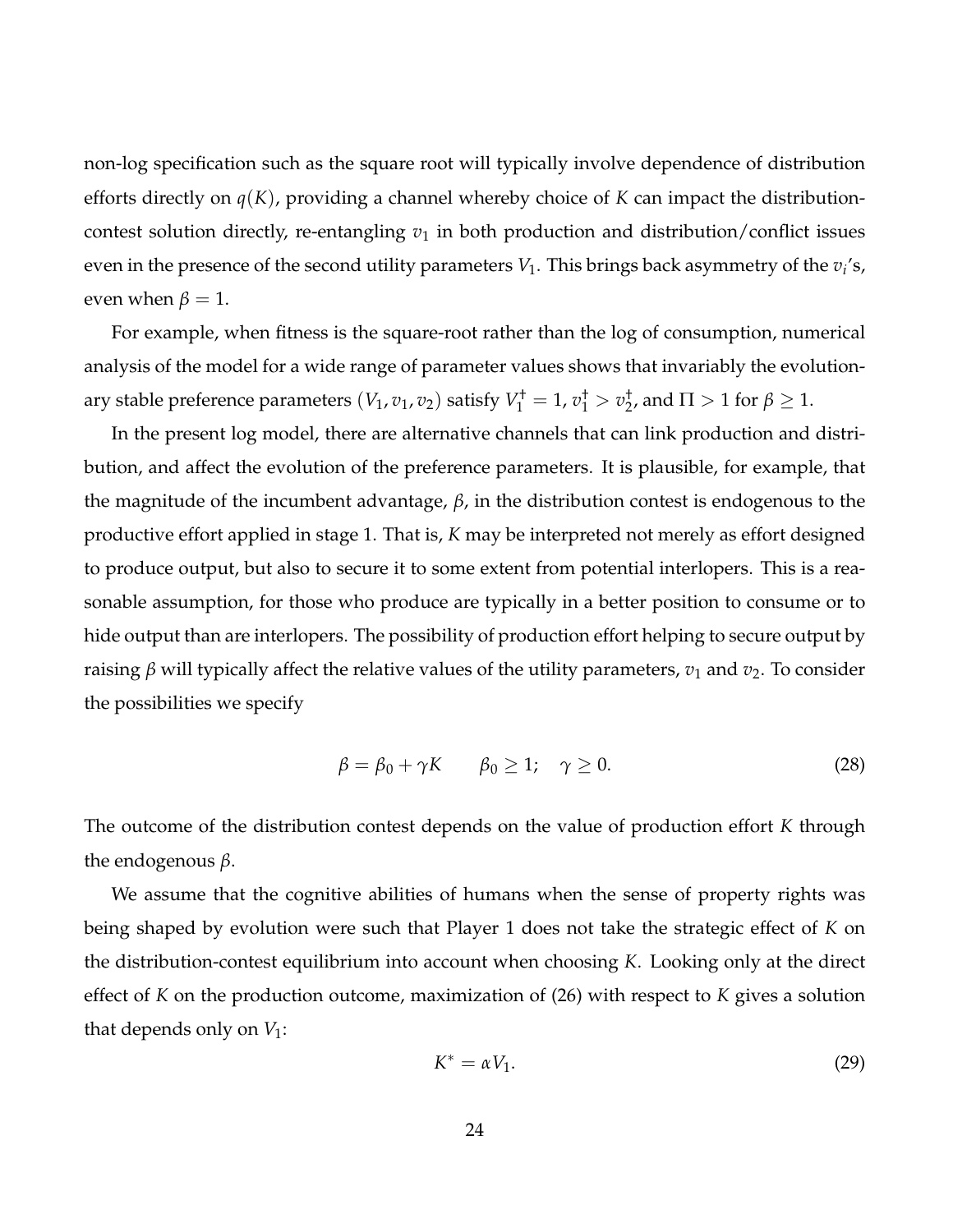Substituting  $K^*(\cdot)$  into the fitness functions (23) and (24) and maximizing  $\bar{f}_1$  with respect to *V*<sup>1</sup> gives

$$
\frac{\partial \bar{f}_1}{\partial V_1} = \left[ \left( \frac{1}{q(K)} \frac{\partial q}{\partial K} - 1 \right) + \mu \gamma \frac{\partial g_1}{\partial \beta} \right] \frac{\partial K^*}{\partial V_1} = 0. \tag{30}
$$

Natural selection takes the dependence of *β* on *K* into account, through the second term in (30), which is positive because a higher *β* benefits Player 1 in the distribution contest that may follow. Since the second term in (30) is positive, the first term must be negative. This, combined with the first-order condition for non-strategic maximization of (26), requires  $V_1^{\dagger} > 1$ . Player 1 ignores the (positive) strategic effect of productive input *K* on *β*, and so under-supplies *K*. Evolution guided by fitness considerations takes the strategic effect fully into account, and so conjures up a *V* † 1 that is *larger* than the fitness value 1, inducing higher-than-efficient productive input from the player.

Because  $K^*$  is independent of  $(v_1, v_2)$ , the first-order conditions for maximizing  $\bar{f}_1$  and  $\bar{f}_2$ with respect to  $v_1$  and  $v_2$  are

$$
\frac{\partial g_1}{\partial v_1} = 0 \quad \text{and} \quad \frac{\partial g_2}{\partial v_2} = 0. \tag{31}
$$

These equations are symmetric and yield  $v_1^{\dagger} \geq v_2^{\dagger}$  $\frac{1}{2}$  if and only if  $\beta \geq 1$ . If we normalize  $\beta_0 = 1$ then in equilibrium  $\beta = 1 + \gamma K^* > 1$ ; as a result,  $v^\dagger_1 > v^\dagger_2$  $\frac{1}{2}$  and  $\Pi > 1$ .

**Proposition 6** *When β is endogenous, but the producer does not take into account the strategic effect of the choice of productive effort on the distribution-contest equilibrium, the evolutionary stable equilibrium values of the preference parameters,*  $(V^{\dagger}, v_{1}^{\dagger})$  $\frac{1}{1}$ ,  $v_2^+$  $\binom{1}{2}$ , exhibit  $V_1^{\dagger} > 1$  and, when  $\beta_0 = 1$ ,  $v_1^{\dagger} > v_2^{\dagger}$ 2 *, and*  $\Pi > 1$ .

In summary, the basic labour theory model presented shows  $v_1 > v_2$  because  $v_1$  has a role in both the distribution game, as  $v_2$  does, and also in the production game where it encourages production. The result is an evolutionary outcome of private property hardwired in preferences,  $v_1 > v_2$ . It might be thought that the presence of an additional utility parameter  $V_1$ , that would allow preference over output at the time of production to evolve independently of preference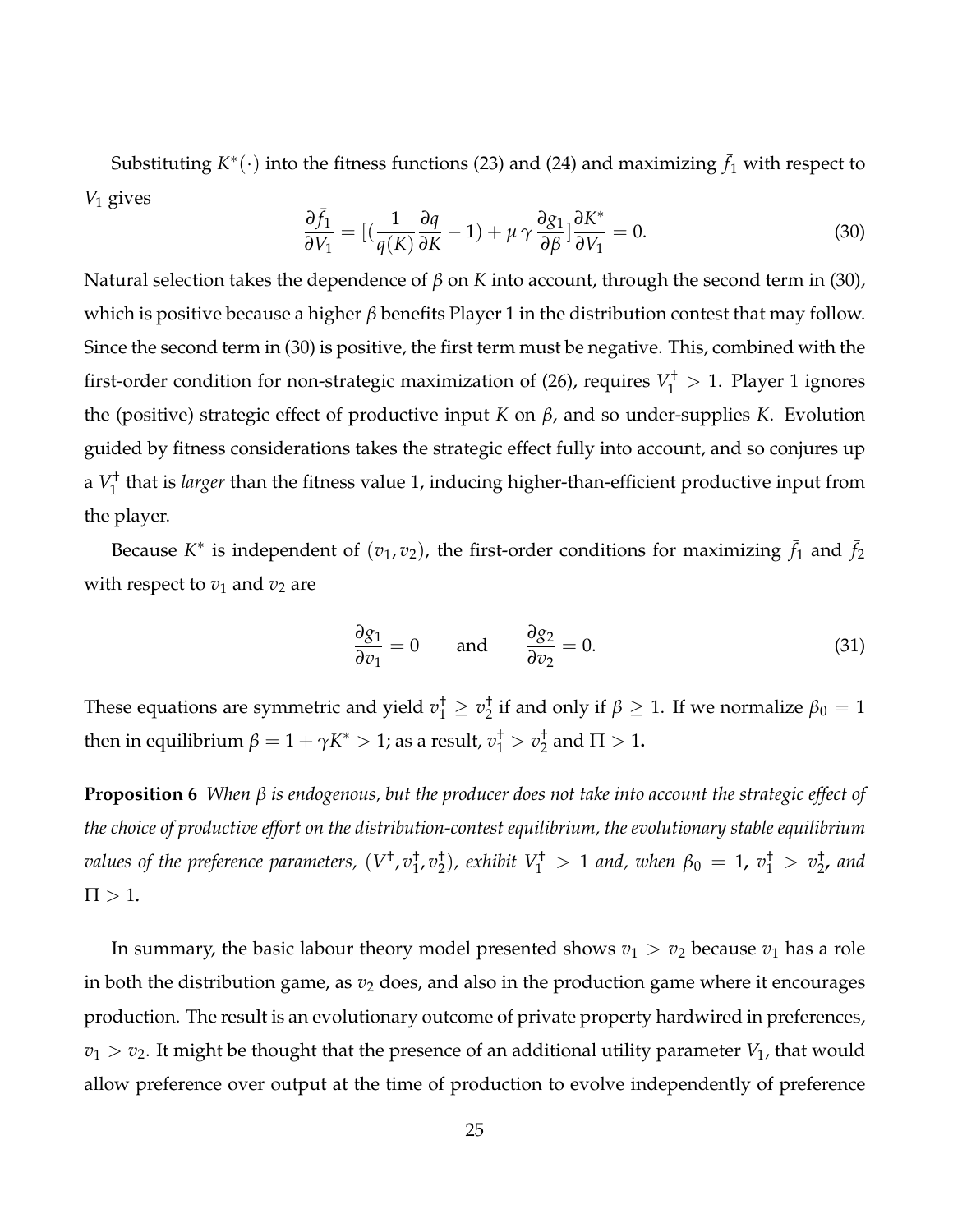over output at the time of consumption, might result in symmetric evolutionary pressure on  $v_1$ and  $v_2$  in a fully symmetric game ( $\beta = 1$ ). This is true for the log model, where the distribution game is fully independent of the production game. However, if we reintroduce a natural dependence of the distribution game on the production decision, by making *β* endogenous to the choice of *K*, or use a non-log functional form where equilibrium distribution-game efforts depends naturally on *K*, then we find that the labour theory result holds robustly, even when there is no exogenous incumbent advantage.

An objection to our analysis might be that our model ignores the possibility of agents masking their true preferences. Such a possibility, of course, has been ruled out by our assumption that players correctly observe others' preferences. But what if this were not the case? For example, it is conceivable that Nature may costlessly endow an interloper mutant, whose true valuation is  $v_2$ , with the ability to display a higher valuation, say  $v_2^d$  $_2^d$ , to his rival. Then Player 1, being taken in by Player 2's false signal, would lower his Nash equilibrium effort. This would work to the former's detriment and the latter's advantage.<sup>15</sup> Similarly, Nature might also find it expedient to have Player 1 display a valuation much higher than it truly is. The difficulty with pursuing this line of argument is that we can further conceive that Nature may costlessly conjure up a detection technology which renders useless a particular mode of masking of preferences. In fact, we can conceive of a whole 'arms race' type of evolution between masking and detection technologies. The outcome of this process, of course, is unclear and in reality will depend non-trivially on the fitness costs of displaying fake signals and of detecting such signals. Such an analysis (which will require an estimate of the costs of deception and detection, among other things) is quite outside the scope of this paper. We have opted to cut the process short by assuming that preferences are observed. As mentioned earlier, we appeal to evidence from literature in psychology which is consistent with Darwin's claims (1872, Ch. XIV) that facial expressions cannot be entirely suppressed and betray true information about emotions. In an experimental setting, Porter and Brinke (2008) recently found that participants asked to conceal or

 $15Robson$  (1990) analyzes the effects in some evolutionary games of mutants possibly signalling cooperative behavior through "secret handshakes". He shows that Pareto inferior equilibria can be destabilized by such mutants.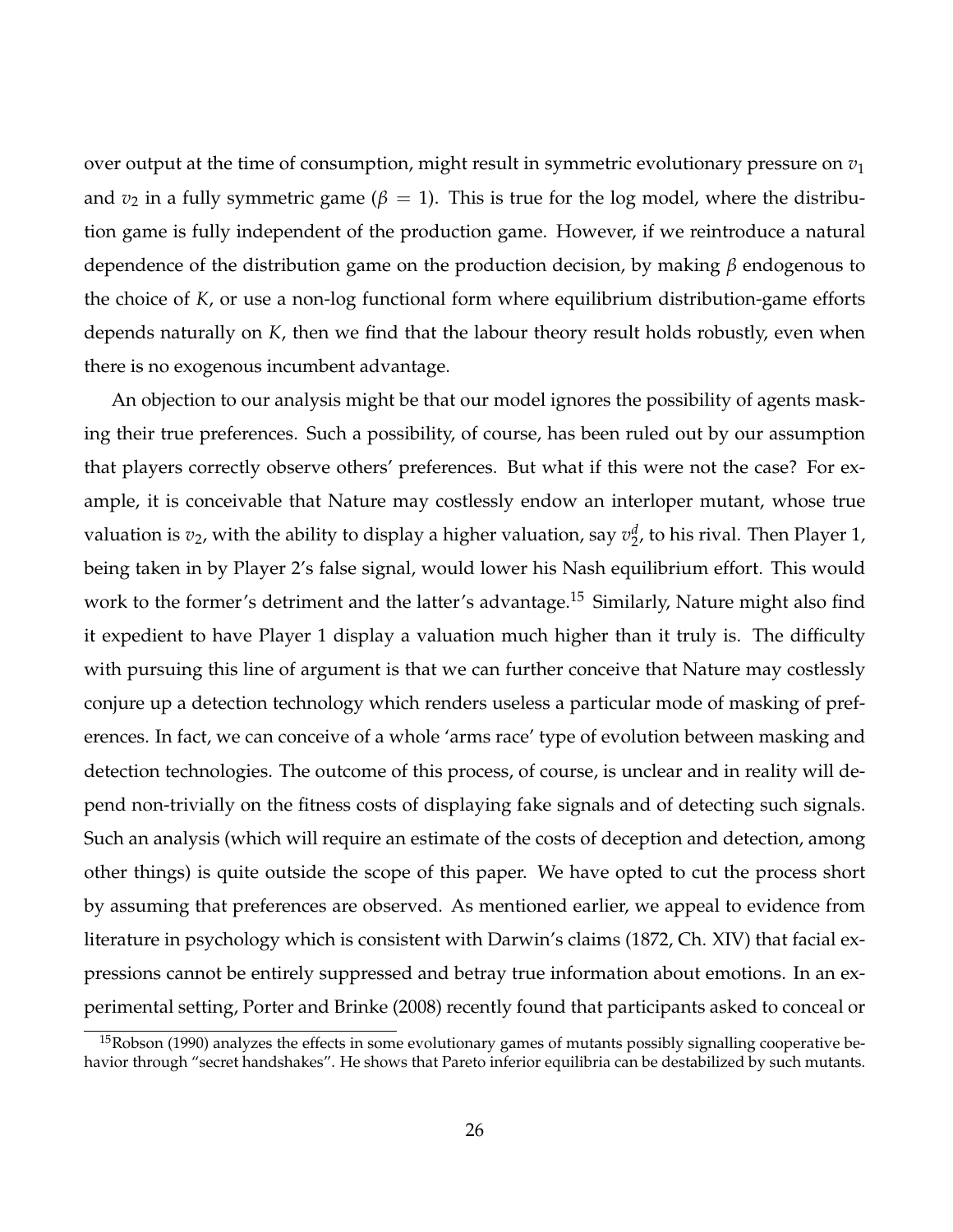fake emotions invariably exhibited expressions that were inconsistent with the emotion.<sup>16</sup> This was particularly true of the negative emotions. This suggests that there are substantial costs to masking or suppressing preferences, and we may tentatively infer that this is why Nature has not found it feasible to eliminate all telltale signs that betray deception in humans.

#### **3.3.3 Summary of Findings**

The results of this section provide the essential basis of our claim that humans are programmed by Nature to exercise property rights when they either have first possession or they have bestowed labor on an object. The technological advantage conferred by possession invites an endogenous "response" by Nature to enhance fitness, which it does by grafting a sense of ownership in the agent. Interlopers who arrive on the scene after first possession or after someone's labor has been bestowed on the object place a lower value on the object. Thus the "rightful" owner's claims are respected by others, though they may desire the object. *Property rights, as instilled by Nature, bind the rest of the world to some extent.* This answers Nozick's (1974) and Epstein's (1979) objection to Locke's labor theory of property.

We contend that it is the innate sense of ownership that the law formalizes by granting property rights both to first possession and to the product of one's labor. In *Pierson v. Post*, a landmark case in legal history, Post caught a fox that Pierson had been independently chasing. The law conferred ownership on Post based on first possession. In a subsequent landmark case, *Swift v. Gifford*, the courts modified *Pierson v. Post*. In *Swift v. Gifford*, the crew of the whaling ship Rainbow (owned by Gifford) wounded a whale. While their harpoon was still lodged in the whale, the crew of another ship, Hercules, owned by Swift, intercepted and took in the whale. When the captain of the Rainbow contested the haul, the captain of Hercules conceded and handed it over. Swift later sued Gifford, claiming that the whale belonged to him because the Hercules had acquired first possession. Gifford countered that his crew was in active pursuit of the whale

 $16$ This is clearly a matter of utmost importance in courts of law, where the credibility of witnesses cannot be taken for granted. The Supreme Court of Canada—no doubt drawing on extensive experience in the matter—believes that judging the credibility of a witness is common sense as long as the judge or jury can see the witness's face [Porter and Brinke (2008)].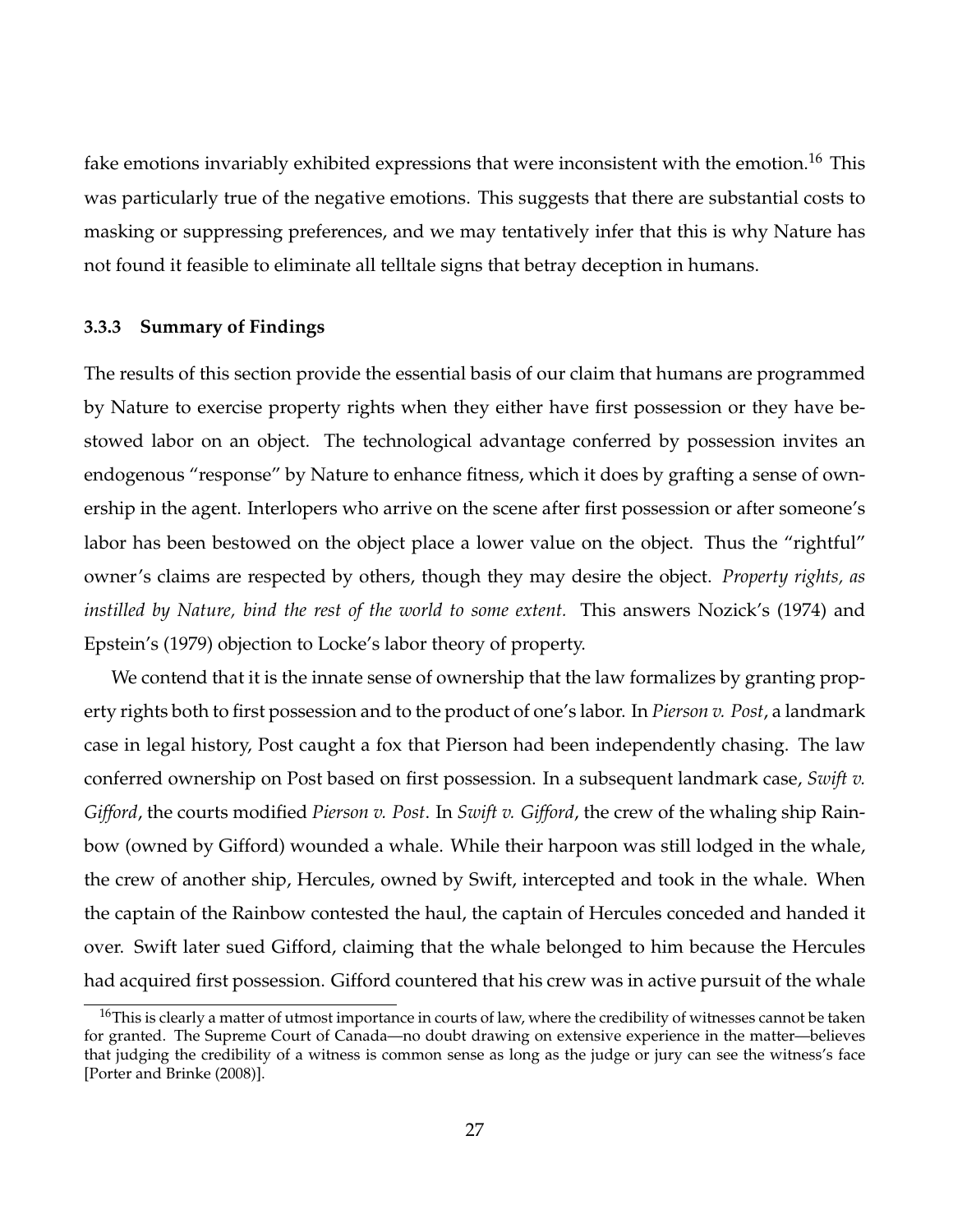and had lodged a harpoon in it. The court favored Gifford, that is, the labor of pursuit was rewarded at the expense of what was technically first possession. The reason offered was that the harpoon that was successfully lodged in the whale had brought the mammal within the grasp of the Rainbow. In our interpretation, the labor of Rainbow's crew had produced some concrete output (a wounded whale) that was appropriated by the crew of Hercules. In an evolutionary setting, this act of production through the expenditure of labor would have created a stronger sense of property rights in the producers than in the interlopers. The court's ruling in this case was consistent with the implications of this view.

In our view the law on property rights employs the machinery of the state to prevent costly distribution contests to establish ownership. The cost of enforcement to the state would be greater if the law reversed the ownership "established" by Nature and granted property rights to an interloper instead—for the grievance following the perceived loss of ownership would be greater for the possessor/producer than for the interloper. Furthermore, the perverse incentive effects of such a switch would clearly be very counterproductive. Thus, in conferring property rights to the first possessor or the person who bestowed labor on an object, the law serves justice *and* also efficiency. Our theory may be seen as providing the theoretical underpinnings of the view espoused by Demsetz (1967) and Posner (1972) that the law on property rights may be dictated by efficiency considerations. Our theory does more: it not only explains how property rights get assigned, it also shows how the *identity* of the owner is determined. The transactions costs associated with assigning property rights will not be negligible since the claimants in our scenario have the option of engaging in dissipative distribution contests. Furthermore, since the hardwiring of Nature is asymmetric between possessors/producers and interlopers, the transactions costs will differ depending on who is assigned the rights. Since the scenario we analyze necessarily falls outside the purview of the Coase theorem, the identity of the individual who is assigned the property rights matters. In effect, our theory shows that justice and efficiency cannot be separated.

Finally, the labor theory model predicts behavior that may appear to be governed by the sunk cost fallacy. Nature has found good reason to cause an individual who has bestowed labor on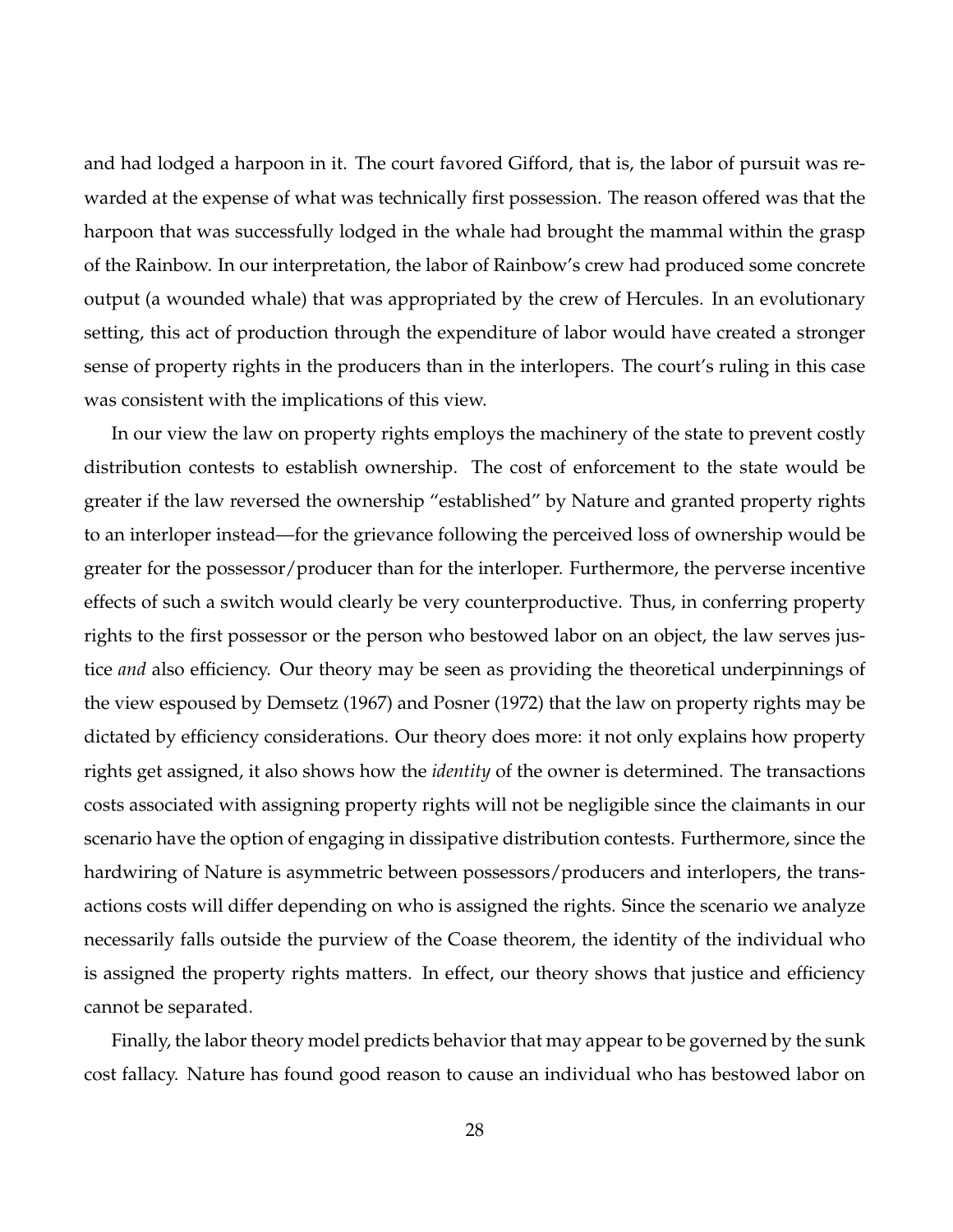an object to therefore have greater claim on it and value it more highly than would a third party; this idiosyncratic personal valuation may result in the individual expending future resources on maintaining or securing the object that appear to be unwarranted from the point of view of a third-party valuation. While it is rational to consider only future costs and benefits in a decision about a project, future benefits will appear as being idiosyncratically larger to someone who has expended past effort on the project. Sunk cost effects are controversial in biology [see Trivers (1972) and Dawkins and Carlisle (1976)]. It is possible to reformulate our labor theory model in biological (non-utility) terms to explain, for example, why a digger wasp would defend a burrow with effort that is related to its own past effort in stocking it, but that is not (as would be rational) related to the total value of stock previously placed in the burrow by both itself and its competitor [Dawkins and Brockmann (1980)].

## **4 Experimental Evidence Supporting Findings**

The asymmetric valuation of the consumption good by the possessor/producer and the interloper derived in the previous section is so strong in humans that even when a person does not produce the good but has uncontested ownership of it, he exhibits an 'endowment effect' that is well documented in the psychology literature [Kahneman et al (1980)] and summarized in Gintis (2007). Experimental results reveal that the minimum compensation people are willing to accept for an object they own can greatly exceed what they would be willing to pay to acquire it. This, we argue, is likely a hangover from our evolutionary past, where a sense of ownership automatically conferred greater attachment to it so that it may be defended more vigorously in potential contests and thereby dissuade such challenges. We may interpret the parameter  $v_1$  as the minimum compensation people are willing to accept for something they own, and  $v_2$  as a measure of how much they would be willing to pay to acquire it. We expect the effect to be much stronger when the person has bestowed his effort to produce it. It follows from this that, in the distribution contest that occurs after Player 1 has produced the output, the outcomes are necessarily asymmetric. It cannot be modeled as a scenario where Player 1 produces the output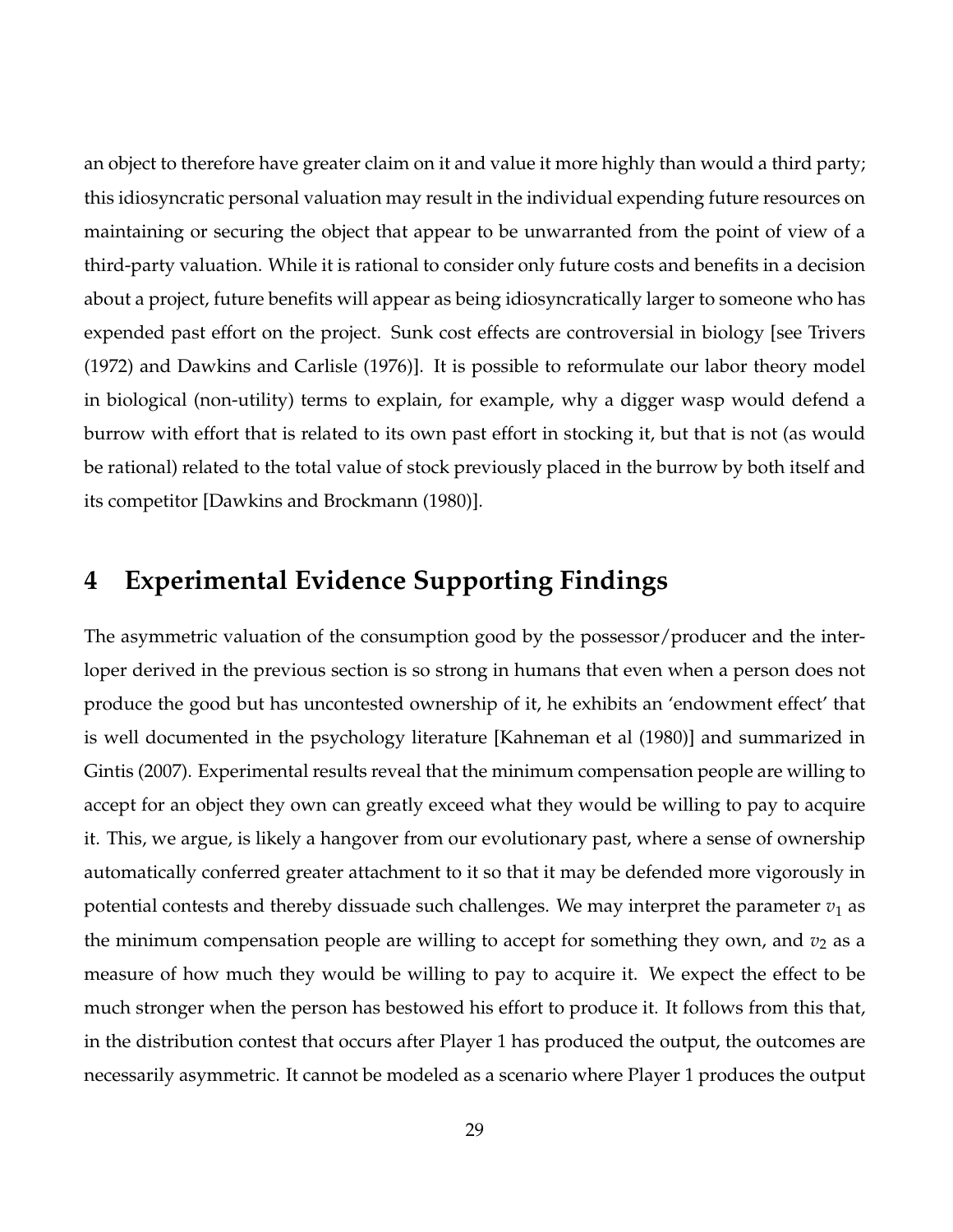and then symmetrically battles an interloper. The outcome of the distribution contest is rigged by Nature to favor the producer/possessor.

Our theory finds confirmation from recent experimental findings. It is an established fact that, in dictator games where unearned sums of money are to be allocated by the dictator between himself and a passive recipient, experimental results show that the dictator allocates an average of about 20% of the sum to the receiver. This contradicts the prediction that, if agents maximize self-interest, this amount should approach zero [see Camerer (2003, Ch. 2) for an overview of experimental findings]. This experimental outcome remains valid independent of culture [Henrich et al (2001)]. The allocation, however, changes quite dramatically when the endowment to be divided is *earned*. Ruffle (1998) examined a scenario where the size of this endowment is determined by the recipient, who is engaged in a skill-testing exercise and is rewarded according to performance. The allocation here was compared to that in a scenario where the recipient's reward was randomly obtained through a coin toss. Ruffle found that dictators rewarded recipients who did well in the skill-test in comparison to recipients who received the same amount in a coin-toss. Furthermore, they mildly punished recipients who did poorly in the skill-test in comparison to recipients who did equally poorly in a coin-toss. This demonstrates that the offers of dictators are influenced by the application of effort by the recipients and not merely by strategic considerations. Cherry et al (2002) investigated dictator games in which the dictators' previously earned wealth was to be allocated by them. The authors find that altruism virtually vanishes; the gap between experimental findings and theoretical predictions of subgame perfection (assuming income-maximization as the objective) is essentially eliminated. This finding is in conformity with our theory that an agent who has earned income through his effort is hardwired to exercise property rights over it. Furthermore, Oxoby and Spraggon (2008) recently found that, while legitimizing the dictators' wealth reduced their offers to recipients, they offered more to receivers if they were distributing the wealth earned by receivers. Thus, not only do agents exercise property rights over what they have earned, they also recognize the property rights of others over what they (others) have earned. This is consistent with our theoretical result that natural selection has evolved the means to bind humans into respecting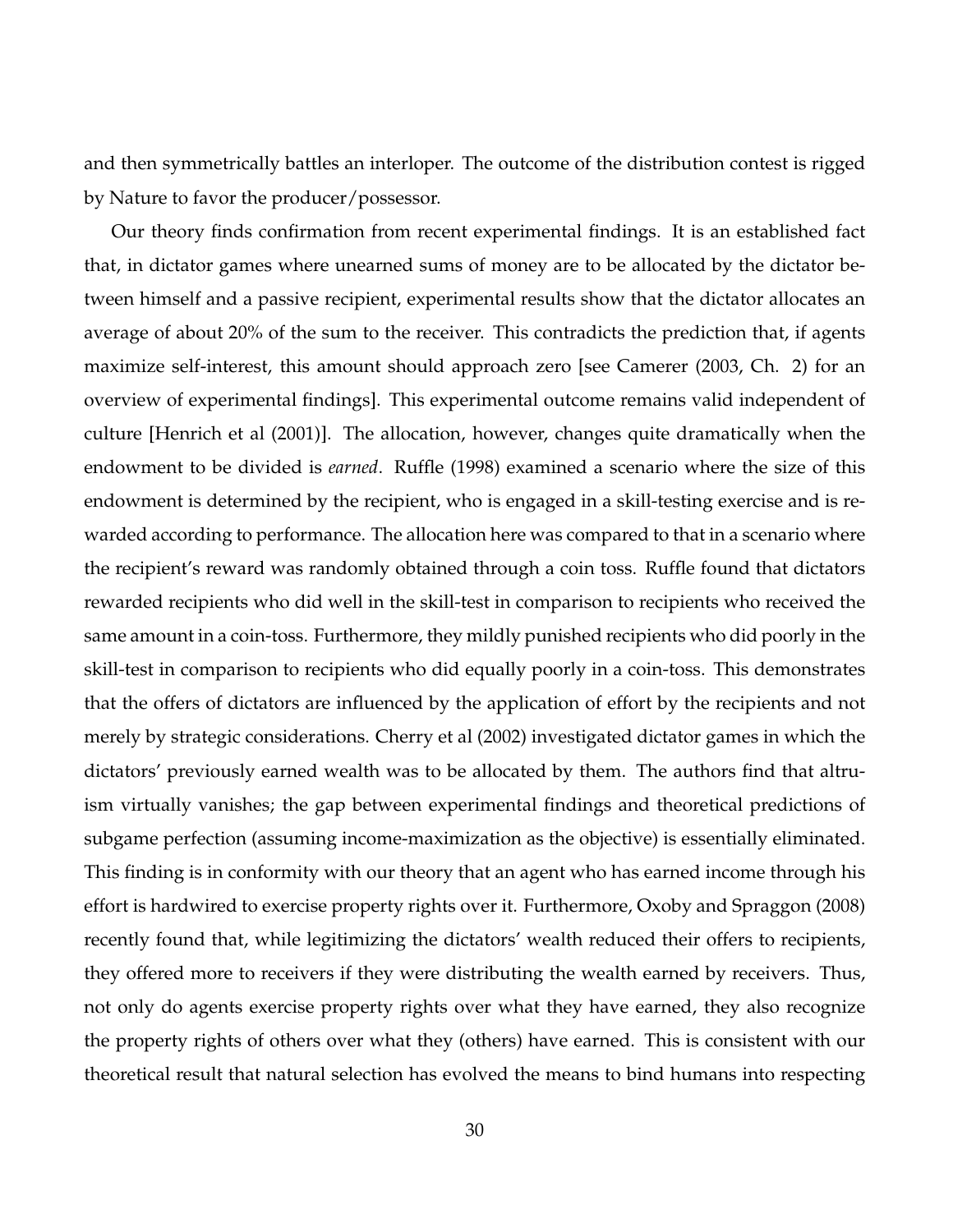the property rights of others.

## **5 Discussion and Implications for Economic Development**

The innate sense of property we have rationalized would clearly have important effects on economic development. Besley and Ghatak (2009) provide a comprehensive survey of the various channels through which property rights impinge on economic development. However, there is an evolutionary link between work and property rights that has gone unnoticed. Before we discuss this, we note that our analysis of evolutionarily stable preferences has held constant the environment in which evolution takes place. When the environment changes, preferences will also change as long as the new environment lasts long enough for evolution to operate. So the preference structure should more accurately be represented as  $(v_1, v_2, E)$ , where *E* denotes the environment, say as represented by the relative abundance of opportunities. We would probably be correct in assuming that, in the course of human evolution, there were many episodes of varying abundance. Each such episode would have an associated evolutionarily stable preference structure (assuming it lasted long enough). Indeed, it is well-known that humans have adapted themselves to many environments. It is reasonable to posit that what is handed down through genes from generation to generation is a whole menu of  $(v_1, v_2, E)$  triplets, which embody the preferences over our entire evolutionary history. According to our theory, those scenarios in which the environment was abundant would exhibit a substantial gap between  $v_1$  and  $v_2$ , and would have elicited high productive effort; and those in which the environment was harsh would exhibit a narrow gap between  $v_1$  and  $v_2$ , and would have elicited low productive effort. In contemporary times, a socially generated work ethic that emphasizes hard work would only survive if the property rights compatible with hard work were implemented from the menu of hardwired preferences. Since hard work was induced in scenarios where property rights were strong (*v*<sup>1</sup> high relative to *v*2), a social ethic that emphasizes hard work would have to ensure strong property rights, that would elicit hard work.

This line of argumentation rationalizes the recent empirical findings on the correlation be-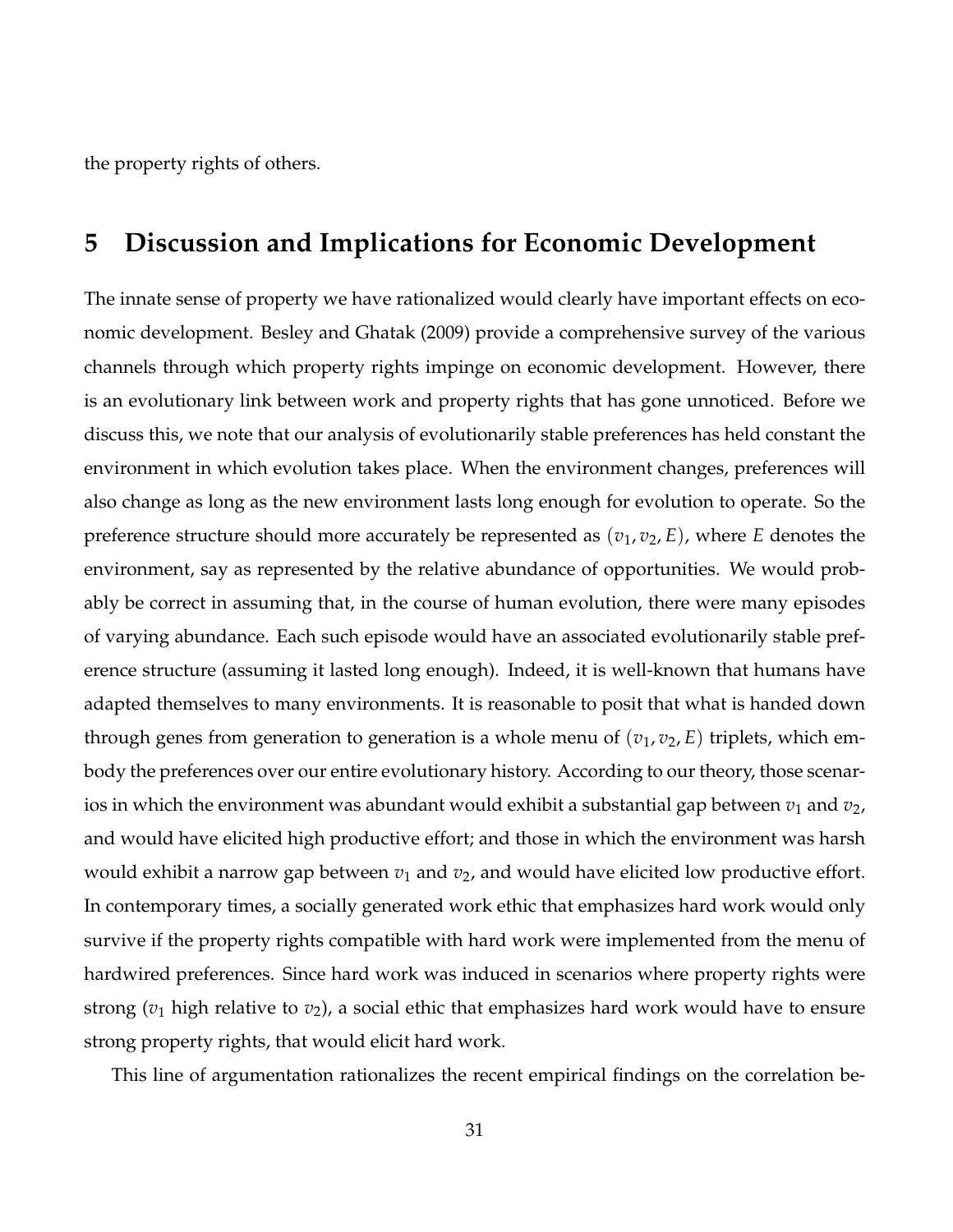tween various religions and property rights. Using a sample of 49 countries, Stulz and Williamson (2003) found that Protestant countries not only have stronger creditor rights than do Catholic countries but also enforce creditor property rights better. Our theory provides a causal link. As is well-known, Weber (1905) has argued that the Protestant work ethic was instrumental in the rise of capitalism. Calvin emphasized that one's vocation is divinely ordained and so one should work diligently. Since our paper validates Locke's labor theory of property, this should automatically accentuate the salience of property rights in that culture. In other words, since the Protestant culture emphasizes the ethic of hard work it would also emphasize the sanctity of property rights. This provides an explanation for the empirical finding of Stulz and Williamson (2003).

The case for the link between work ethic and the protection of property, in fact, is more general than in its application to Protestantism. *Any* culture that emphasizes the importance of a work ethic would also enforce stricter property rights. The famed Japanese work ethic has its roots in Confucianism, Buddhism, and Shintoism, which urged individuals to achieve salvation (Nirvana) through means vaguely similar to those espoused by Calvin for Protestants [Bellah (1957)]. Work, it was believed, was to be done for its own sake and Japanese individuals were to discover their identity with the transcendent unity through single-minded devotion to work. This practice, however, would have called forth institutions to help secure the fruits of one's labor. Medieval Japan had weak governments that could not enforce property rights. However, the ownership of land rights were secured and contracts were enforced in an alternative manner. The historical details of how this came about is described in the recent work of Adolphson and Ramseyer (2009). Farmers donated their land to Buddhist temples and monasteries for a fixed share to acquire the tax-exempt status of the temples. This provided an incentive for the temples to protect farmers' properties against outsiders by employing warriors. They also resolved disputes between insiders in what was tantamount to private judicial services through their educated monks. Adolphson and Ramseyer (2009) argue that temples later diversified into providing enforcement of contracts for creditors, merchants, industrialists, etc.

In our view, the correlation between the Japanese work ethic and the strict enforcement of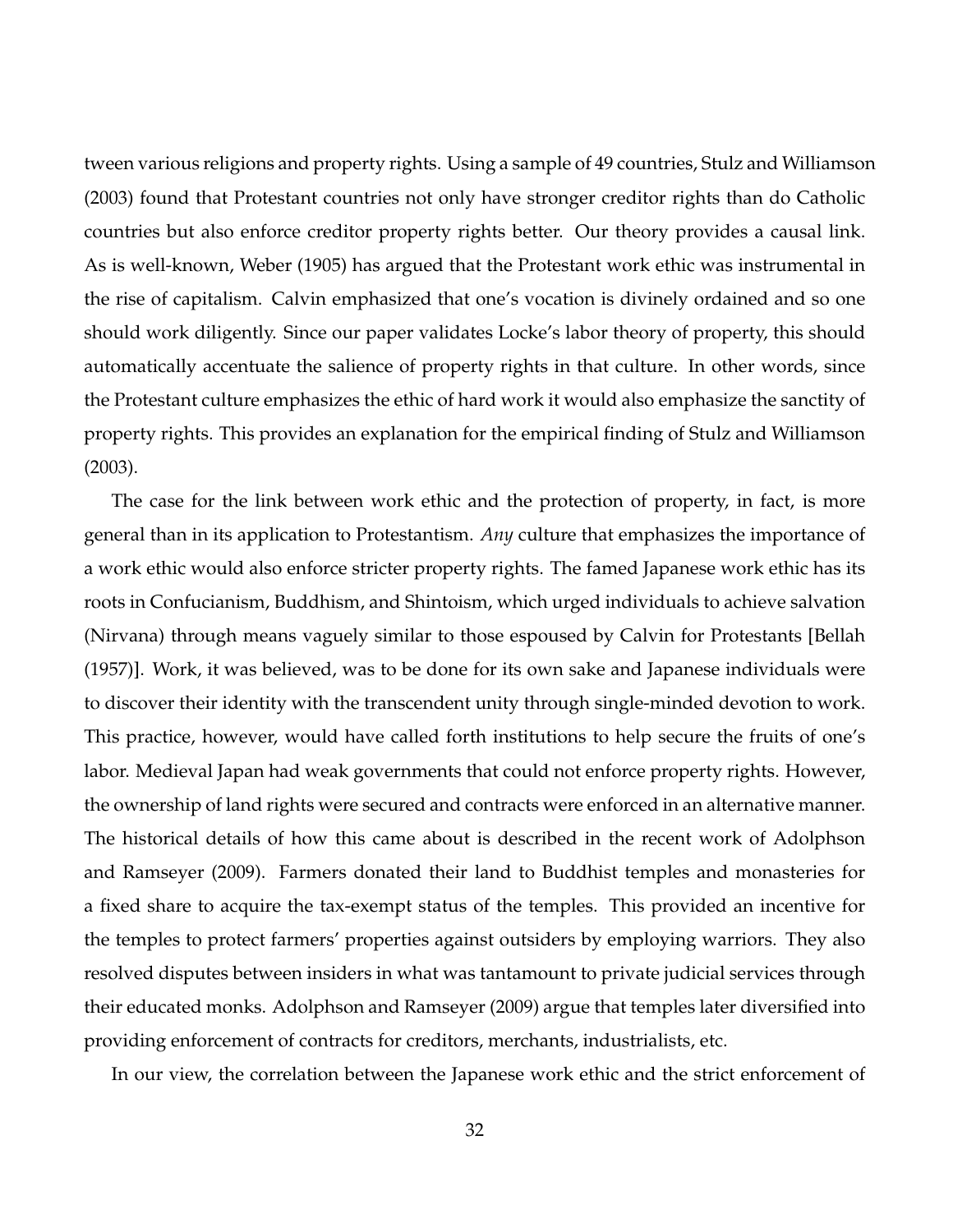property rights is not an accident. Whatever the motivation for one's action—be it for profit in the here and now, or some perceived intangible benefit in the distant future or simply the aesthetics of actions carried to perfection—our evolutionary hardwiring induces institutions that ensure that the fruits of one's labor are not appropriated by others. Protestantism and the religions of Japan, through their cultural norms, inadvertently harnessed the machinery put in place by Nature for securing the property created by one's labor. It follows that the quality of labor devoted to innovation and production does not capture the full effect on economic development of a culture that emphasizes a stringent work ethic. The attendant emphasis on property rights may have greatly enhanced those benefits. Indeed, this causal link may provide the evolutionary underpinnings of the most pertinent avenue through which some religions impinge on economic development. In this view, culture is a proximate—not an ultimate—cause in the emergence of capitalism. The usual causal argument is that secure property rights motivate individuals to invest and work hard. Our reasoning underlines the fact that the causality between hard work and property rights goes both ways: hard work will also have the effect of bringing more secure property rights in its wake.

The above line of reasoning has a bearing on an intriguing, albeit suggestive, argument made by De Long (1989). He compares two hypotheses regarding the factors that influence economic growth. One is Weber's (1905) claim about the Protestant ethic and the other is the security of property, emphasized first by Adam Smith (1776/1976, Book II, Ch. 1). De Long identified 14 countries of 1870 which might have been deemed likely to make it into First World membership in the twentieth century. (He leaves out Japan because its low GDP per capita in 1870 wouldn't have warranted inclusion.) He then ranks these countries by GDP per capita in 1979 to see whether performance in the twentieth century was influenced by the Protestant work ethic. He finds reasonably suggestive evidence for Weber's claim. The line of reasoning we have outlined above, based on our theory, suggests however that the two hypotheses (work ethic v. property rights) are not independent hypotheses; they reinforce each other. In that sense, the effect of property rights may be overstated because it may be receiving credit for some explanatory power that it owes to the competing hypothesis (Protestant work ethic).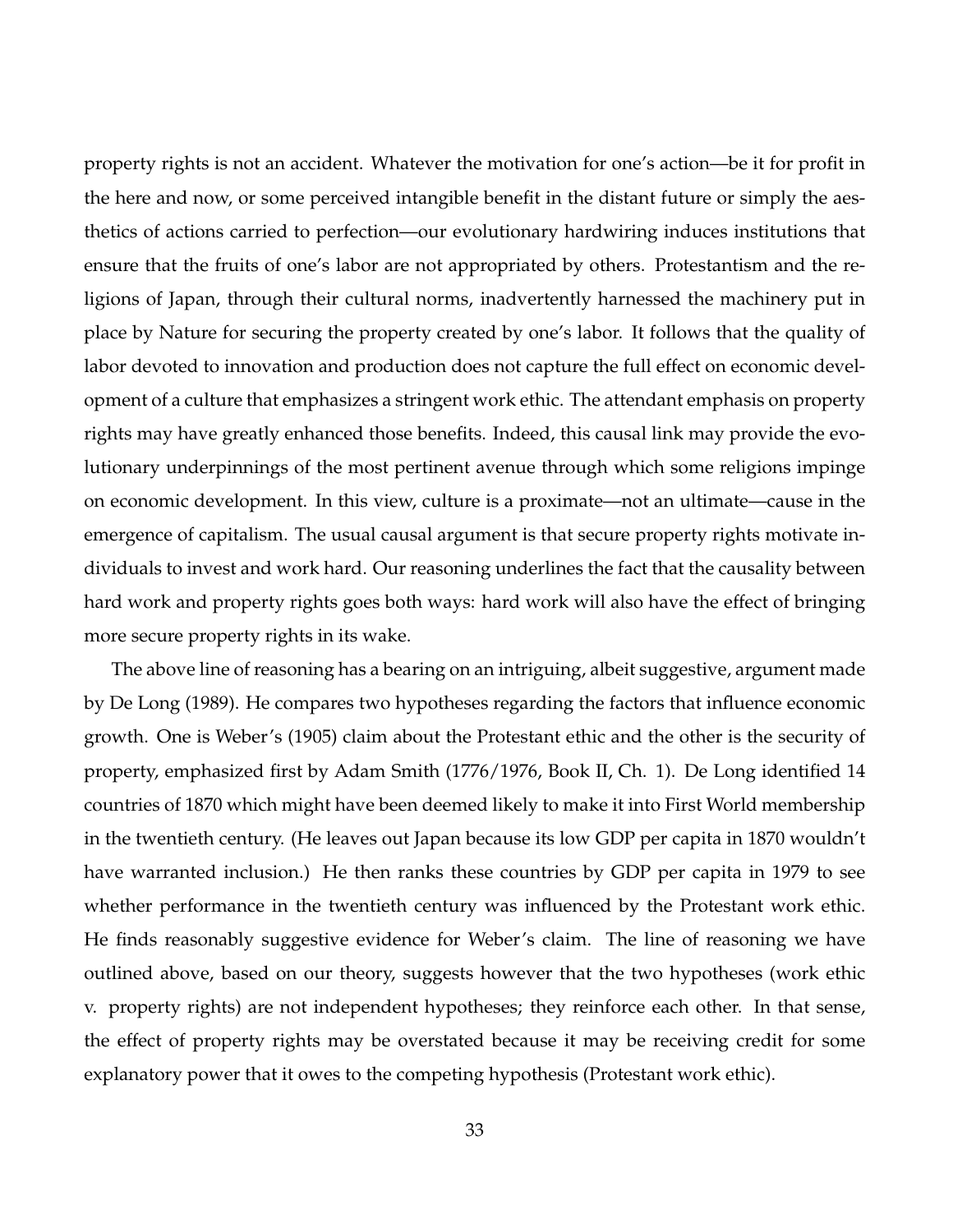The implications of our theory may also extend to economic growth in the distant past during the Neolithic Revolution. Our theory suggests that the returns to productive activity in our prehistory were probably higher than would be surmised under the presumption that all players treat the output to be of equal worth. Theft of farming output during the Neolithic Revolution was probably less widespread than what the standard models of violent confrontation for property would lead us to believe. This hardwired sense of ownership would have served humans well in the transition from hunting and gathering to agriculture. In the former phase, this sense of ownership would have been of little use because meat is perishable and so had to be given away, especially if the animals comprised large game. North and Thomas (1977) have argued that property was common in this phase, whereas with the transition to agriculture property became communal. In their view, this transition, along with the emergence of social norms of appropriate behavior within the community, led to more efficient use of resources because it effectively privatized property.<sup>17</sup> If this view is correct, an entrenched sense of ownership such as we have demonstrated here would have lowered the transactions costs of enforcing property rights and thereby facilitated the Neolithic Revolution. This would have been all the more true because, arguably, there is less production in hunting and gathering than in farming. Thus property rights would be more salient in the latter scenario.

Our theory may also explain some observed correlations between social capital and religion [Guiso et al (2003)]. Using World Value Surveys the authors investigated, among other things, the effect of religion on various measures of social capital. One of these measures was how much people in a society trusted strangers. The authors provide evidence to suggest that predominantly Protestant societies exhibit higher levels of trust than those that are predominantly Catholic, confirming a hypothesis originally made by Putnam (1993). Various explanations have been offered to explain this empirical fact. Putnam (1993) has argued that Catholicism promotes distrust by emphasizing the hierarchical (vertical) relationship between individuals and the Church, at the expense of non-hierarchical (horizontal) relations between individuals. This

 $17$ Weisdorf (2005) surveys the various theories that have been proposed to explain the transition from hunting and gathering to agriculture.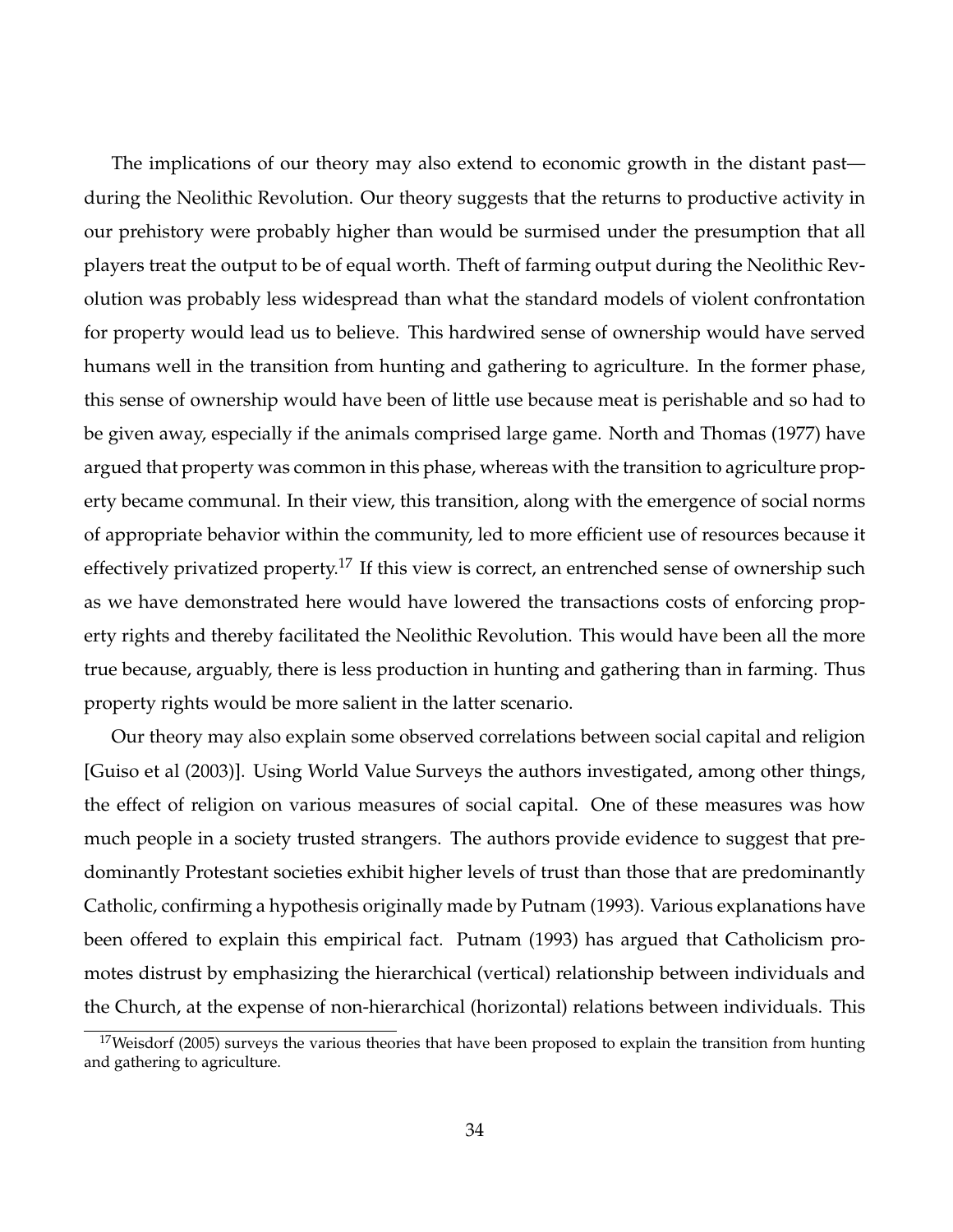argument appears strained to us, for it is difficult to see why the Church would persist in cultivating distrust amongst it members. Our theory suggests an alternative reason. Protestant societies, we have argued above, will exhibit greater respect for property rights. We have seen that one of the features of hardwired preferences is that they exhibit asymmetry between the owner/producer's value and the potential interloper's. The more trenchant this distinction is in the mind of the population, the less disposed will people be towards appropriating what is not theirs. In such an environment, people will automatically be more trusting. In our reckoning, therefore, Protestantism elicits greater trust among people than Catholicism does because Calvin's this-worldly theology inadvertently taps into the innate sense of ownership fashioned by natural selection. Where the proclivity for appropriation and opportunism is less manifest, trust in others will follow. Furthermore, this explains the positive correlation found by Knack and Keefer (1997) between trust and the GDP growth rates of countries. Our reasoning, we think, also explains why these authors find that associational memberships (memberships of unions, church groups, etc.)—which have a narrower focus on one's immediate group and, therefore, are not likely to trigger a general respect for property rights—show no correlation with trust or with GDP growth rates.

## **6 Summary**

We have presented a simple evolutionary model of the emergence of an innate sense of property rights in humans. One key element of the model is resource scarcity, which results in a distribution contest between individuals for the limited goods available. This contest involves expenditure of effort by both parties, which reduces evolutionary fitness. The outcome of the contest depends, *inter alia*, on how strongly individuals value the contested object. These valuations or preferences can differ from a valuation based simply on fitness. We allow the valuations of an individual for an object which he possesses to differ from that of the same individual for the same object possessed by another individual. This set-up thereby allows for the possibility that an object is valued differently by an individual according to the criterion of being "mine"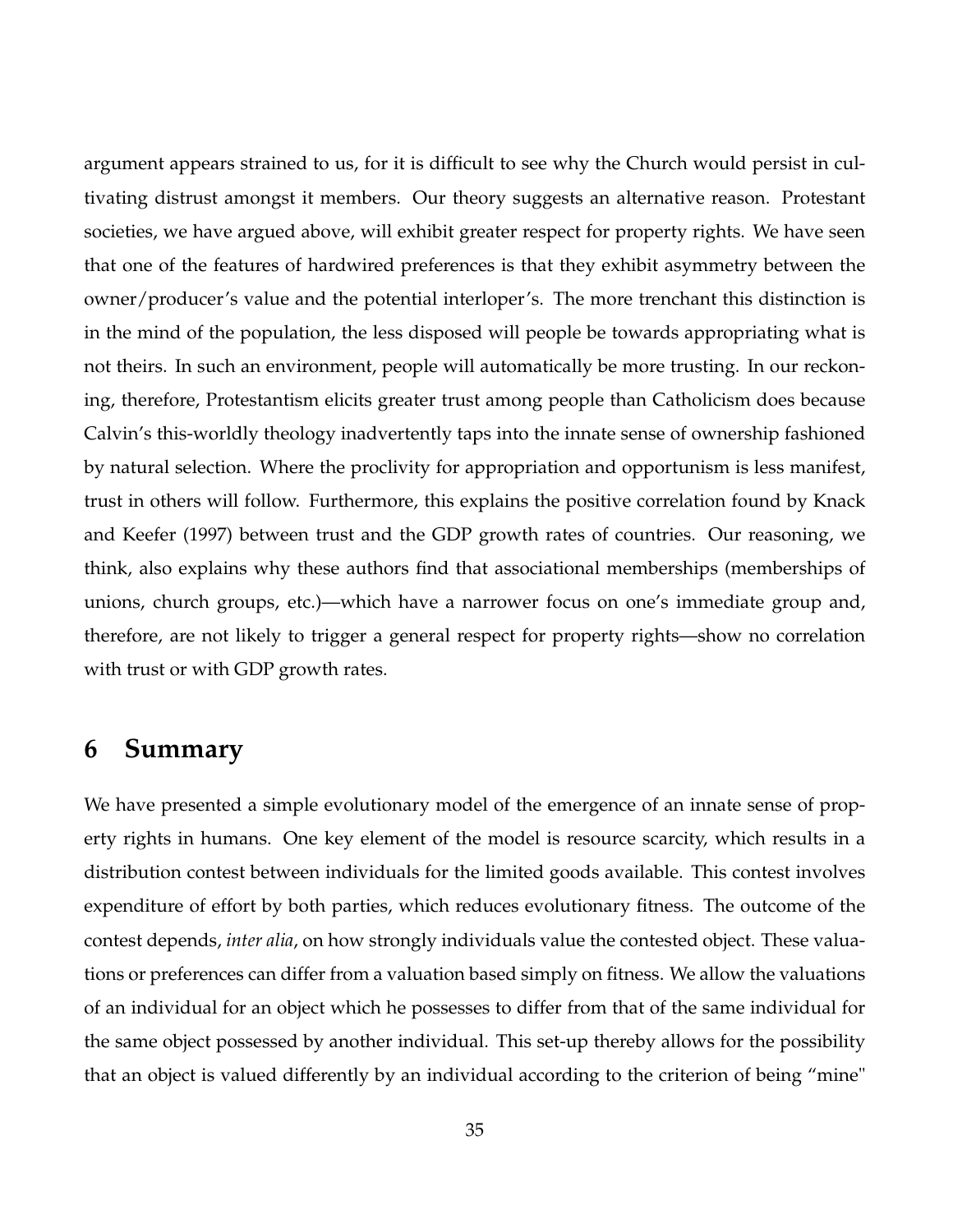or "yours".

When these valuations are allowed to be subject to natural selection, and if there is an exogenous asymmetry that confers a first possession incumbent advantage, selection hardwires the sense of private property. In particular, a given object is valued more by the individual if he possesses it than if he does not. This model provides an evolutionary basis for the importance of the concept of first possession, which is crucial ingredient of the philosophical and legal approaches to property rights.

A natural extension of the model shows a role for Locke's labour theory of property rights. If production is included in the model, in a manner that affects the outcome of the distribution contest, evolutionarily stable valuations are generated in which the producer values the output more highly than does an interloper.

Our theory explains a wide range of empirical regularities observed in diverse scenarios. It explains why the law in most countries gives a great deal of importance to first possession. By providing the evolutionary underpinnings of Locke's theory of property rights, our theory explains why property rights are more firmly enforced in Protestant countries than in Catholic ones. It also explains why the Japanese work ethic probably contributed to Japan's rapid economic development, despite the fact that Japan was not Protestant. It explains recent experimental findings in dictator games where the experiments were done with wealth earned by dictators or by the recipients differ from results of experiments performed when the players were simply given the wealth by the experimenter. Finally, our theory offers an explanation for why social capital is higher in Protestant countries than in Catholic ones.

## **References**

[1] Adolphson, M., and J. M. Ramseyer (2009), "The Competitive Enforcement of Property Rights in Medieval Japan: The Role of Temples and Monasteries", *Journal of Economic Behavior & Organization*, 71, pp. 660–668.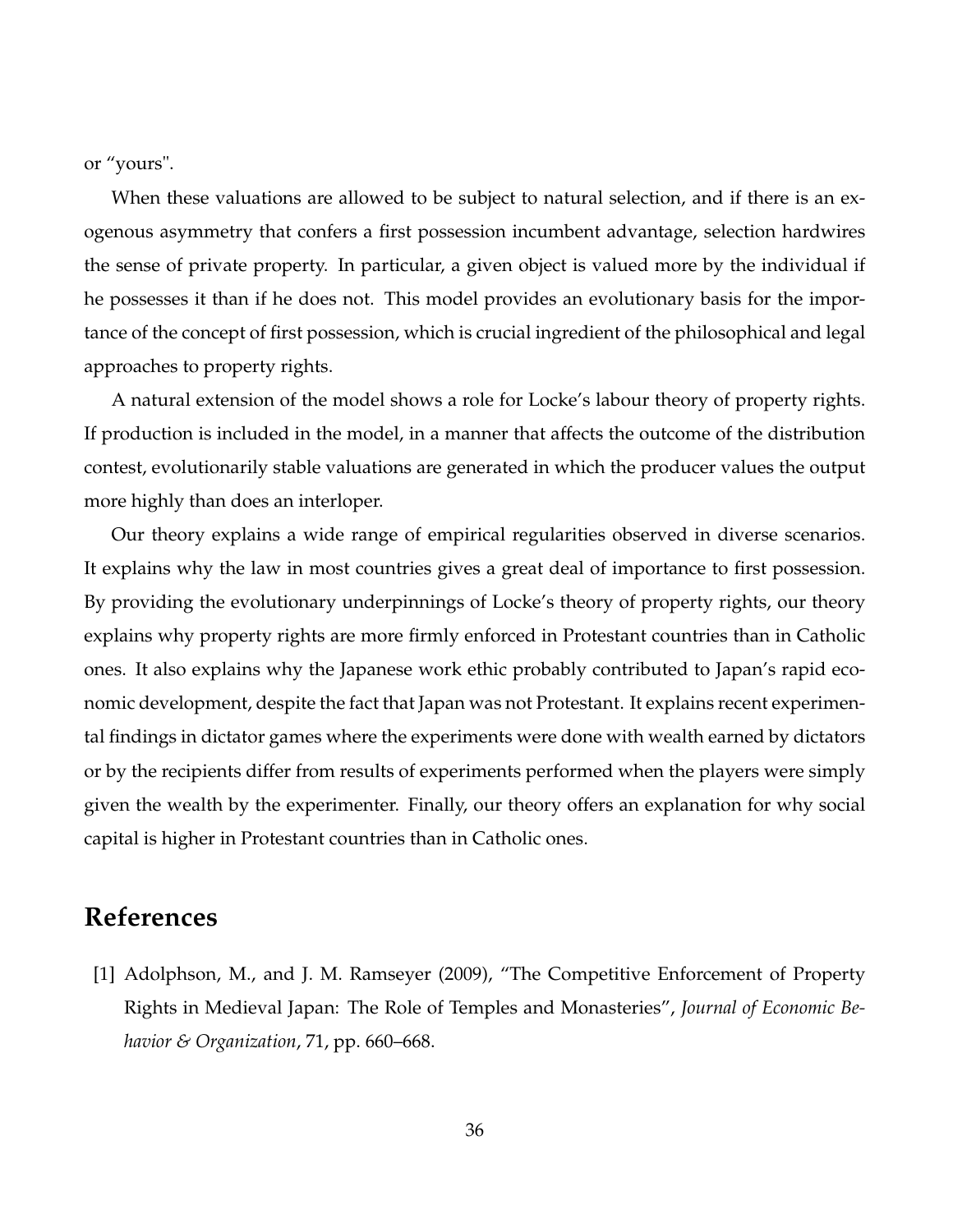- [2] Bellah, R.H. (1957), *Tokugawa Religion: The Values of Pre-Industrial Japan*, The Free Press, New York.
- [3] Besley, T. and M. Ghatak (2009), "Property Rights and Economic Development", in *Handbook of Economic Development, Vol. V*, (eds.) D. Rodrik and M. Rosenzweig, North Holland, Amsterdam.
- [4] Bester, H. and W. Guth (1998), "Is Altruism Evolutionarily Stable?", *Journal of Economic Behavior and Organization*, 34, pp. 193-209.
- [5] Bolle, F. (2000), "Is Altruism Evolutionarily Stable? And Envy and Malevolence?", *Journal of Economic Behavior and Organization*, 42, pp. 131-133.
- [6] Camerer, C.F. (2003), *Behavioral Game Theory*, Princeton University Press, Princeton, NJ.
- [7] Cherry, T.L., P. Frykblom, J.F. Shogren (2002), "Hardnose the Dictator", *American Economic Review*, 92, pp. 1218–1221.
- [8] Darwin, C. (1872), *The Expression of the Emotions in Man and Animals*, University of Chicago Press, Chicago.
- [9] Dawkins, R. and H.J. Brockmann (1980), "Do Digger Wasps Commit the Concorde Fallacy?", *Animal Behaviour*, 28 pp. 892–896.
- [10] Dawkins, R. and T.R. Carlisle (1976), "Parental investment, mate desertion and a fallacy.", *Nature*, 262 (5564) pp. 131-133.
- [11] Dekel, E., J.C. Ely, and O. Yilankaya (2007), "Evolution of Preferences", *Review of Economic Studies*, 74, pp. 685-704.
- [12] De Long, J.B. (1989), "The 'Protestant Ethic' Revisited: A Twentieth century Look", *Fletcher Forum*, 13, Summer, pp. 229-242.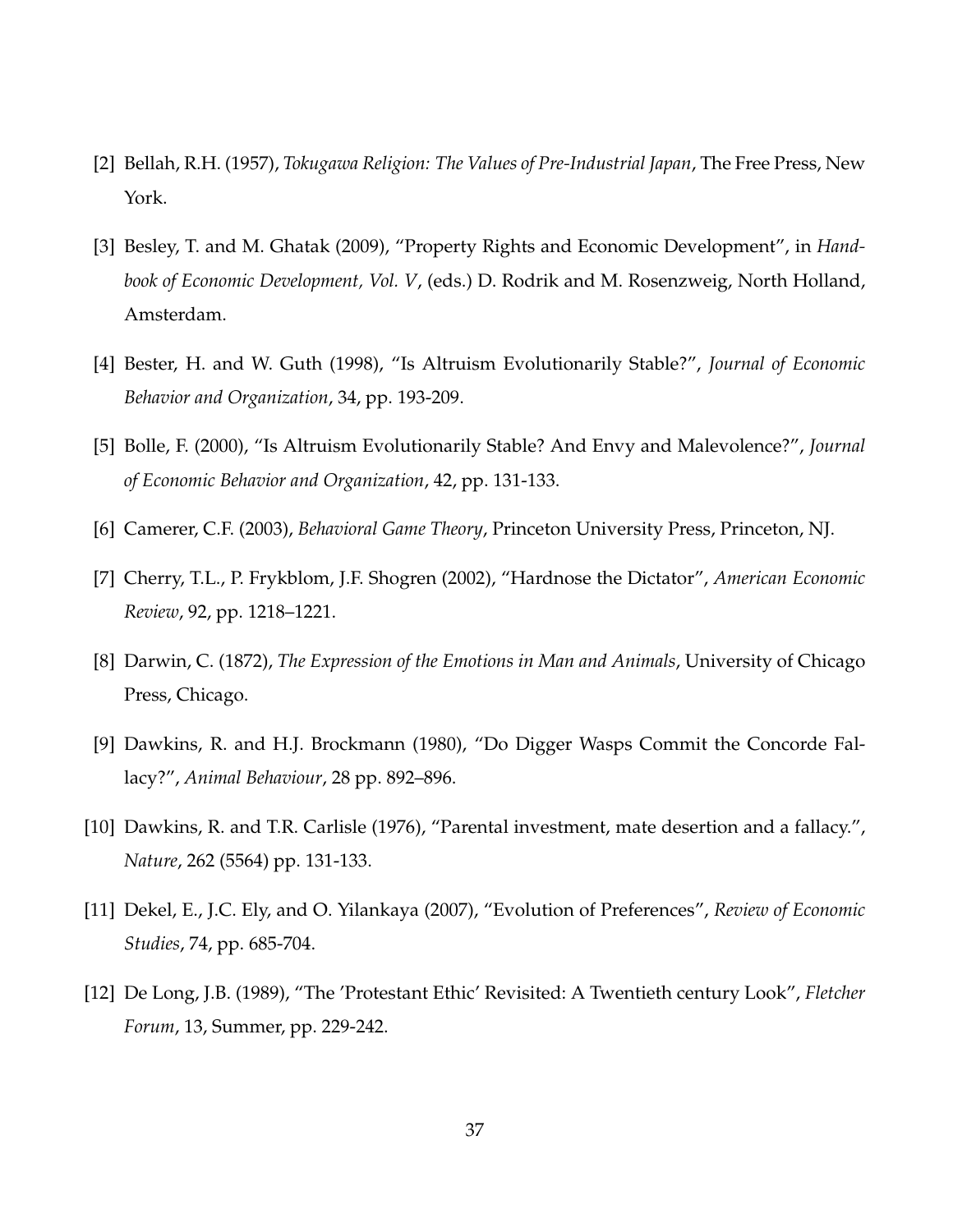- [13] Demsetz, H. (1967), "Toward a Theory of Property Rights", *American Economic Review Papers and Proceedings*, 62, pp. 347-359.
- [14] Eaton, B.C. and M. Eswaran (2003), "The Evolution of Preferences and Competition: A Rationalization of Veblen's Theory of Invidious Comparisons", *Canadian Journal of Economics*, 36, pp. 832-859.
- [15] Eaton, B.C., M. Eswaran, and R. Oxoby (2011), " 'Us' and 'Them': The Origin of Identity and its Economic Implications", *Canadian Journal of Economics*, 44, pp. 719-748.
- [16] Ekman, P. (2003), "Darwin, Deception, and Facial Expression", *Annals of the New York Academy of Sciences*, 1000, pp. 205-221.
- [17] Ely, J. and O. Yilankaya (2001), "Nash Equilibrium and the Evolution of Preferences", *Journal of Economic Theory*, 97, pp. 255-272.
- [18] Epstein, R.A. (1979), "Possession as the Root of Title", *Georgia Law Review*, 13, pp. 1221-1243.
- [19] Eswaran, M. and A. Kotwal (2004), "A Theory of Gender Differences in Parental Altruism", *Canadian Journal of Economics*, 37, pp. 918-950.
- [20] Gintis, H. (2007), "The Evolution of Private Property", *Journal of Economic Behavior & Organization*, 64, pp. 1-16.
- [21] Guiso, L., P. Sapienza, L. Zingales (2003), "People's Opium? Religion and Economic Attitudes", *Journal of Monetary Economics*, 50, pp. 225–282.
- [22] Guth, W., and M.E. Yaari (1992), "Explaining Reciprocal Behavior in Simple Strategic Games", in *Explaining Process and Change: Approaches to Evolutionary Economics*, ed. U. Witt, University of Michigan Press, Ann Arbor.
- [23] Henrich, J., R. Boyd, S. Bowles, C. Camerer, E. Fehr, H. Gintis, R. McElreath (2001) "In Search of Homo-Economicus: Behavioral Experiments in 15 Small-Scale Societies", *American Economic Review*, 91, pp. 73–78.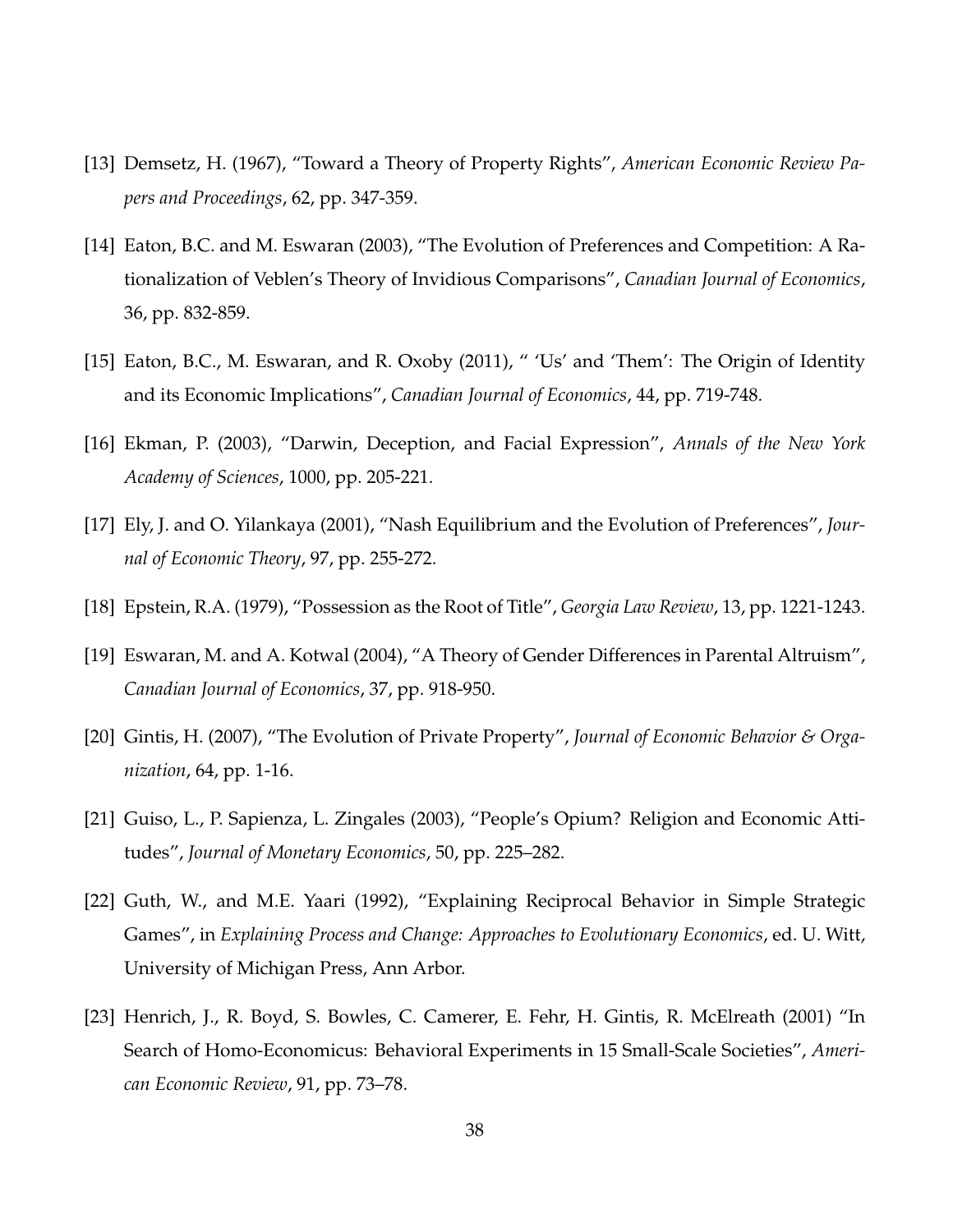- [24] Herold, F., and C. Kuzmics (2009), "Evolutionary Stability of Discrimination Under Observability", *Games and Economic Behavior*, 67, pp. 542-551.
- [25] Kahneman, D., J. L. Knestch, R.H. Thaler (1980), "Experimental Tests of the Endowment Effect and the Coase Theorem", *Journal of Political Economy*, 98, pp. 1325-1348.
- [26] Kahneman, D., J. L. Knestch, R.H. Thaler (1991), "Anomalies: The Endowment Effect, Loss Aversion, and Status Quo Bias", *The Journal of Economic Perspectives*, 5, pp. 193-206.
- [27] Knack, S. and P. Keefer (1997), "Does Social Capital Have an Economic Payoff? A Cross-Country Investigation", *Quarterly Journal of Economics*, 112, pp. 1251-1288.
- [28] Krier, J.E. (2009), "Evolutionary Theory and the Origin of Property Rights", University of Michigan Law School, Paper 98.
- [29] Krueger, A.B., and J. Maleckova (2003), "Education, Poverty and Terrorism: Is There a Causal Connection?", *Journal of Economic Perspectives*, 17, Fall, pp. 119–144.
- [30] Locke, J. (1689/1967), *Two Treatises of Government*, A Critical Edition with an Introduction and Apparatus Criticus, (ed.) P. Laslett, Cambridge University Press, Cambridge.
- [31] Maynard Smith, J. (1982), *Evolution and the Theory of Games*, Cambridge University Press, Cambridge.
- [32] North, D. C. and R.P. Thomas (1977), "The First Economic Revolution", *Economic History Review*, 30, pp. 229–241.
- [33] Nozick, R. (1974), *Anarchy, State, and Utopia*, Basic Books, New York.
- [34] Ok, E.A., and F. Vega-Redondo (2001), "On the Evolution of Individualistic Preferences: An Incomplete Information Scenario", *Journal of Economic Theory*, 97, pp. 231-254.
- [35] Oxoby, R.J. and L. Spraggon (2008), "Yours and Mine: Property Rights in Dictator Games", *Journal of Economic Behavior & Organization*, 65, pp. 703–713.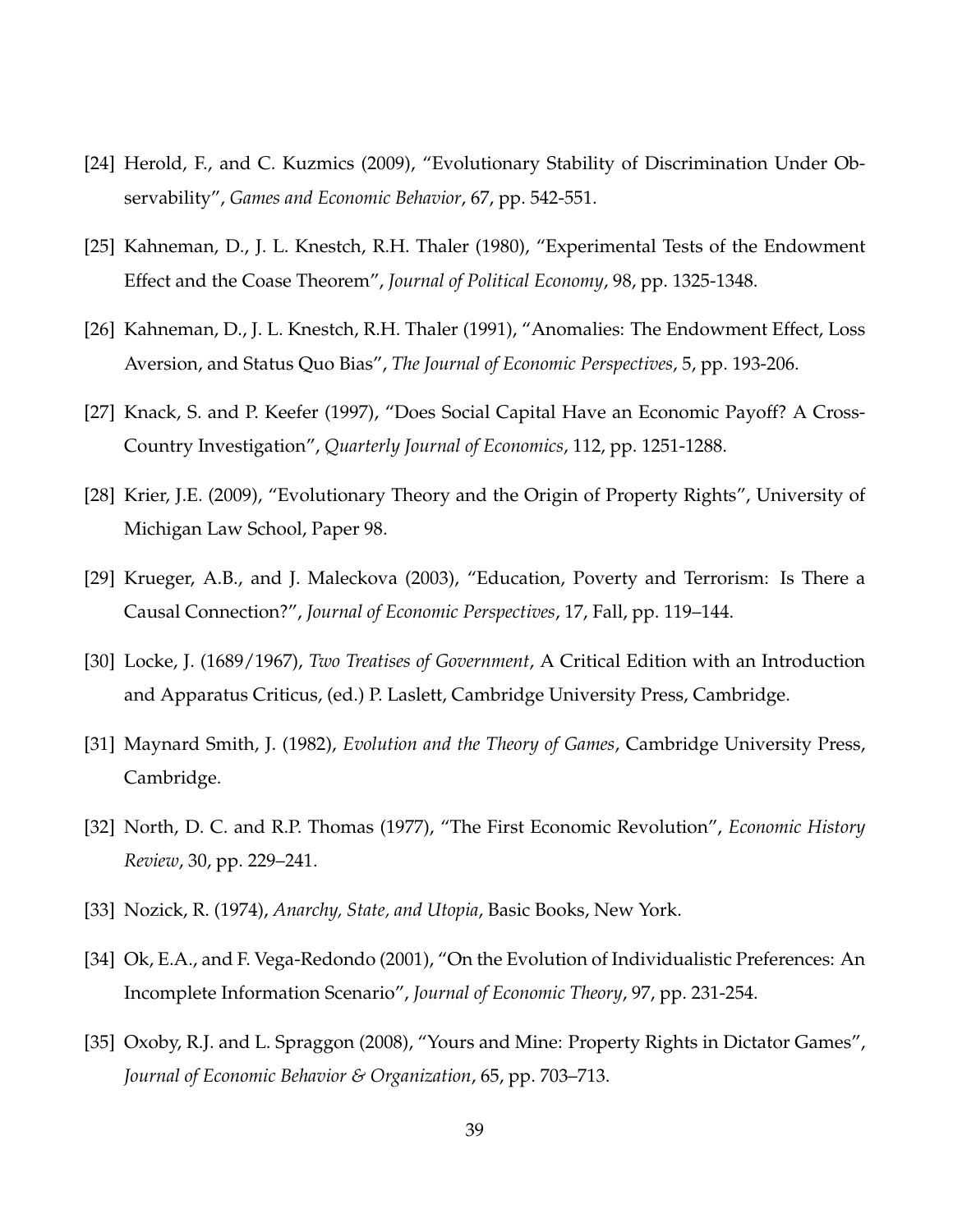- [36] Porter, S., and L. ten Brinke (2008), "Reading between the Lies: Identifying Concealed and Falsified Emotions in Universal Facial Expressions", *Psychological Science*, 19, pp. 508-514.
- [37] Posner, R.A. (1972), *Economic Analysis of Law*, Little, Brown, and Co., Boston.
- [38] Possajennikov, A. (2000), "On the Evolutionary Stability of Altruistic and Spiteful Preferences", *Journal of Economic Behavior and Organization*, 42, pp. 125-129.
- [39] Putnam, R. (1993), *Making Democracy Work*, Princeton University Press, Princeton, NJ.
- [40] Robson, A.J. (1990), "Efficiency in Evolutionary Equilibria: Darwin, Nash, and the Secret Handshake", *Journal of Theoretical Biology*, 144, pp. 379-396.
- [41] Rose, C. (1985), "Possession as the Origin of Property", *University of Chicago Law Review*, 52, pp. 73-88.
- [42] Ruffle, B.J. (1998), "More Is Better, But Fair Is Fair: Tipping in Dictator and Ultimatum Games", *Games and Economic Behavior*, 23, pp. 247-265.
- [43] Samuelson, L. (1997), *Evolutionary Games and Equilibrium Selection*, MIT Press, Cambridge.
- [44] Schaffer, M.E. (1988), "Evolutionarily Stable Strategies for a Finite Population and a Variable Contest Size", *Journal of Theoretical Biology*, 132, pp. 469-478.
- [45] Schaffer, M.E. (1989), "Are Profit-Maximizers the Best Survivors? A Darwinian Model of Economic Natural Selection", *Journal of Economic Behavior and Organization*, 12, 29-45.
- [46] Smith, A. (1776/1976), *An Inquiry into the Nature and Causes of the Wealth of Nations*, Liberty Classics, Indianapolis.
- [47] Stake, J.E. (2004), "The Property 'Instinct' ", *Philosophical Transactions of the Royal Society, London B*, 359, pp. 1763-1774.
- [48] Sugden, R. (2004), *The Economics of Rights, Cooperation and Welfare*, Palgrave Macmillan, New York.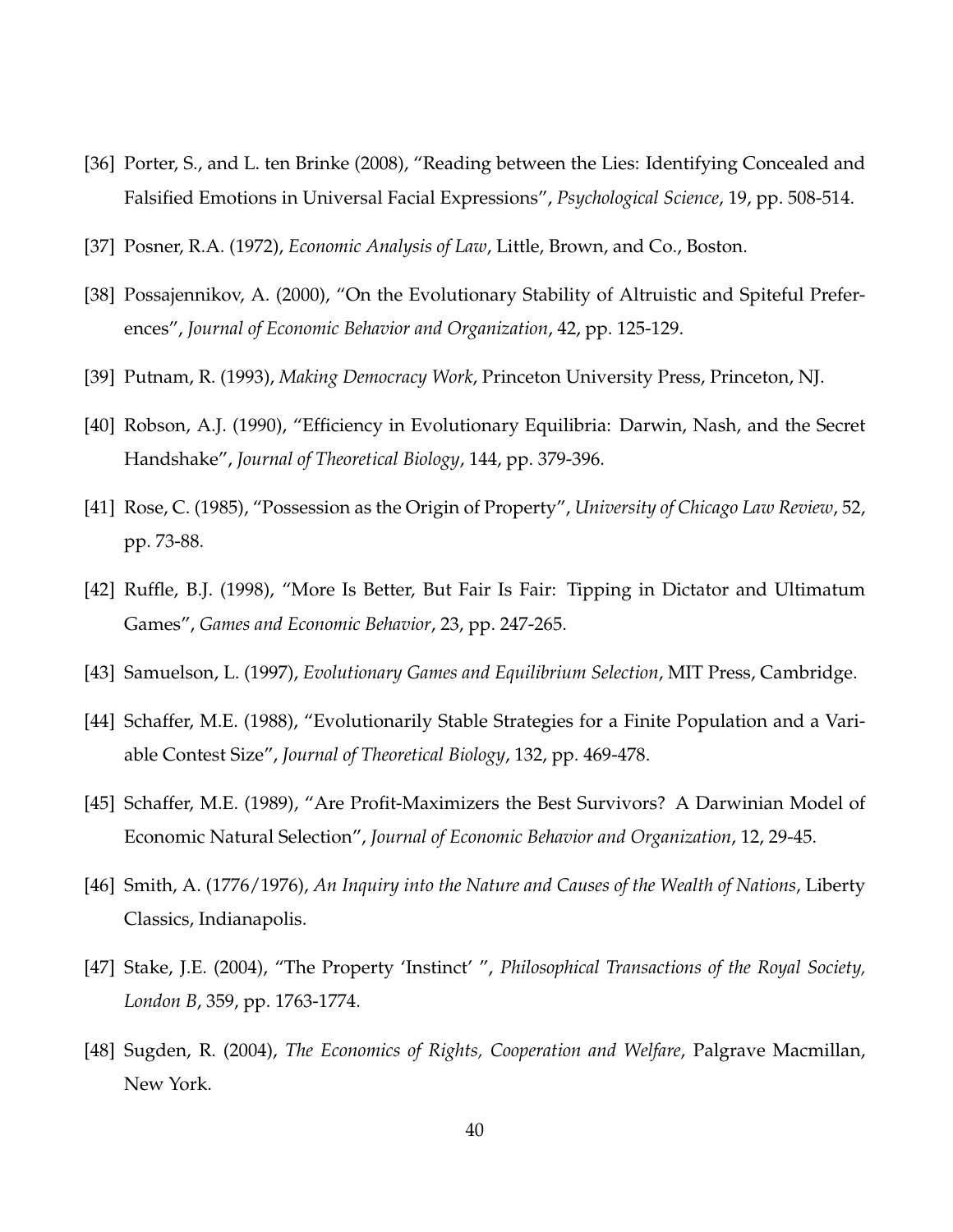- [49] Stulz, R.M. and R. Williamson (2003), "Culture, Openness, and Finance", *Journal of Financial Economics*, 70, pp. 313-349.
- [50] Trivers, R. L. 1972. "Parental Investment and Sexual Selection", in *Sexual Selection and the Descent of Man, 1871-1971* (ed. B. Campbell), Ch. 7. Chicago: Aldine.
- [51] Weber, M. (1905), *The Protestant Ethic and the Spirit of Capitalism*, Unwin, London.
- [52] Weisdorf, J.L. (2005), "From Foraging to Farming: Explaining the Neolithic Revolution", *Journal of Economic Surveys*, 19, pp. 561-586.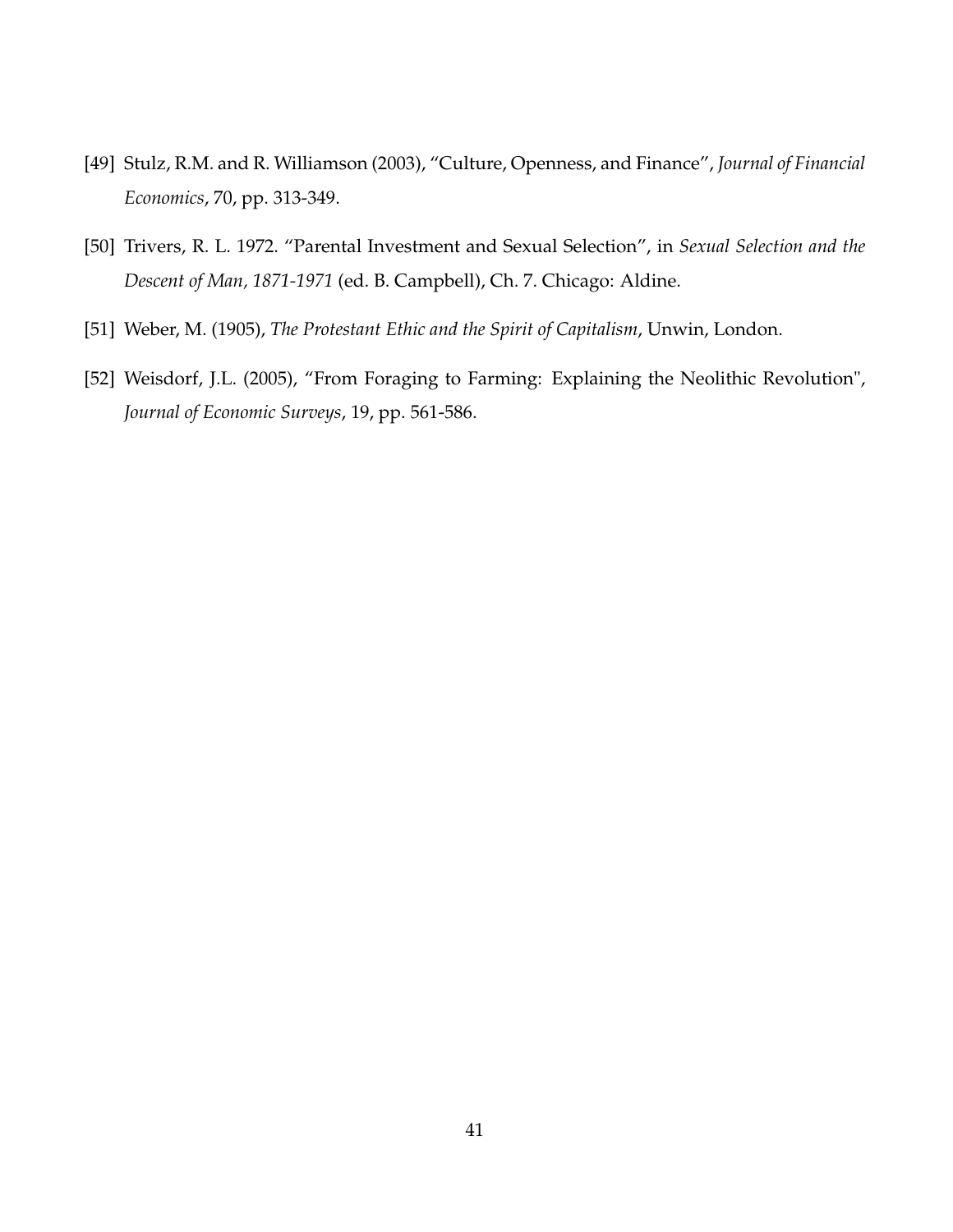#### APPENDIX

We present the proofs of the propositions here.

### **Preliminaries**

The Nash effort levels in the distribution contest are

$$
e_1^* = \frac{v_1\sqrt{v_2}}{\sqrt{\beta v_1} + \sqrt{v_2}}; \qquad e_2^* = \frac{\sqrt{\beta}\sqrt{v_1}v_2}{\sqrt{\beta v_1} + \sqrt{v_2}}
$$
(A.1)

and the share solutions are

$$
s_1^* = \frac{\sqrt{\beta}\sqrt{v_1}}{\sqrt{\beta v_1} + \sqrt{v_2}}; \qquad s_2^* = \frac{\sqrt{v_2}}{\sqrt{\beta v_1} + \sqrt{v_2}}.
$$
 (A.2)

For future reference we note from (A.2) we see that  $s_1^*$  is increasing in  $\beta$  and  $v_1$  and decreasing in  $v_2$ , while  $s_2^*$  is decreasing in  $\beta$  and  $v_1$  and increasing in  $v_2$ .

Define

$$
g^{1}(v_{1}, v_{2}, \beta) = \ln(s_{1}^{*}) - e_{1}^{*}; \qquad g^{2}(v_{1}, v_{2}, \beta) = \ln(s_{2}^{*}) - e_{2}^{*}.
$$
 (A.3)

These functions and their derivatives are key to many expressions in this Appendix. A listing of derivatives is provided here. First-order derivatives include

$$
\frac{\partial g^1}{\partial v_1} = \frac{\sqrt{v_2}(1 - v_1 - e_1^*)}{2v_1(\sqrt{\beta v_1} + \sqrt{v_2})} \qquad \frac{\partial g^2}{\partial v_2} = \frac{\sqrt{\beta v_1}(1 - v_2 - e_2^*)}{2v_2(\sqrt{\beta v_1} + \sqrt{v_2})} \qquad (A.4)
$$
\n
$$
\frac{\partial g^1}{\partial v_1} = \frac{\sqrt{v_2}(1 + v_1 s_1^*)}{\sqrt{v_2}(1 + v_1 s_1^*)} \qquad \frac{\partial g^2}{\partial v_2} = \frac{\sqrt{\beta v_1}(1 - v_2 - e_2^*)}{2v_2(\sqrt{\beta v_1} + \sqrt{v_2})} \qquad (A.5)
$$

$$
\frac{\partial g^1}{\partial \beta} = \frac{\sqrt{v_2(1 + v_1 s_1^2)}}{2\beta(\sqrt{\beta v_1} + \sqrt{v_2})} > 0 \qquad \qquad \frac{\partial g^2}{\partial \beta} = \frac{-\sqrt{\beta v_1(1 + v_2 s_2^2)}}{2\beta(\sqrt{\beta v_1} + \sqrt{v_2})} < 0. \qquad (A.5)
$$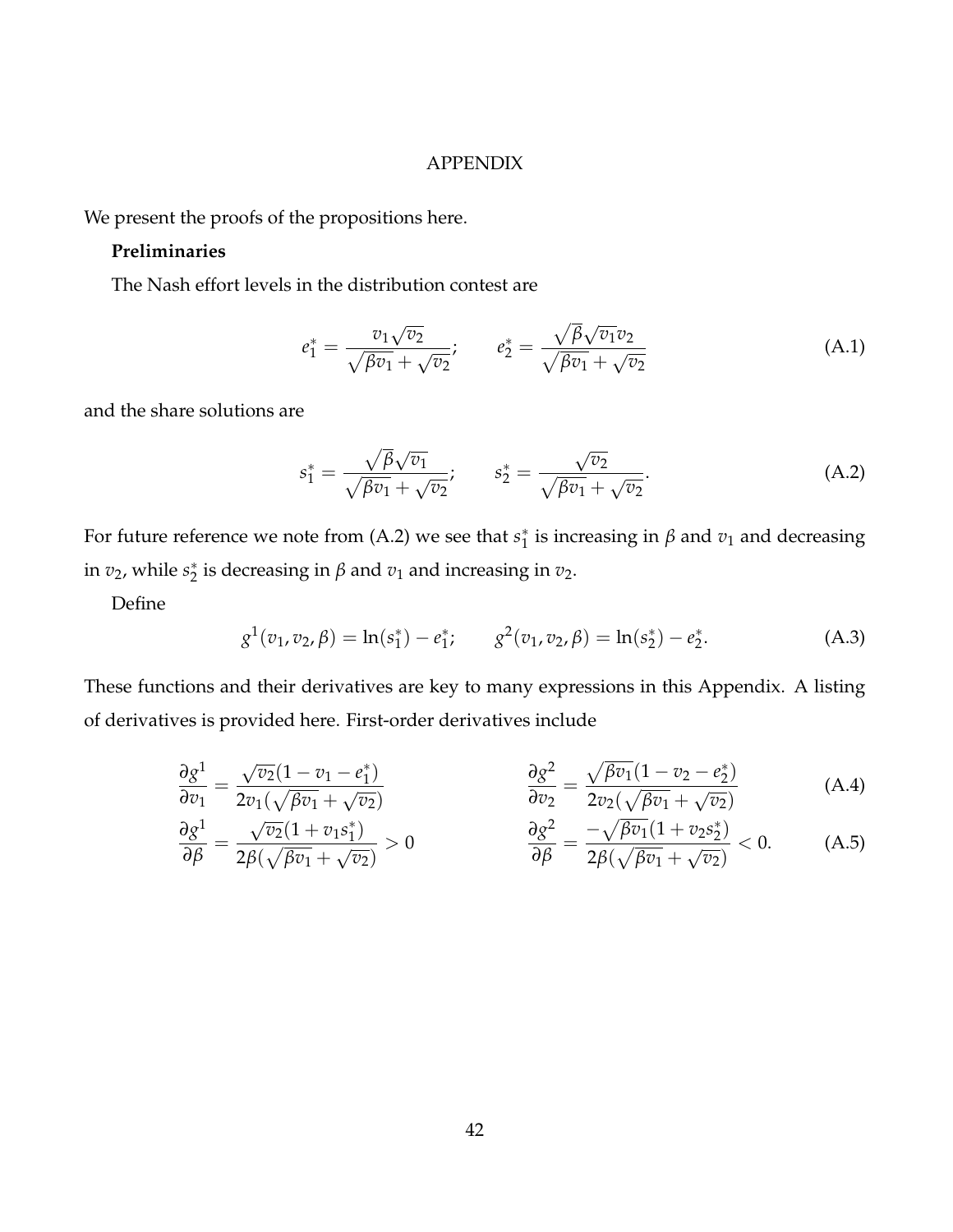Second-order derivatives include

$$
\frac{\partial^2 g^1}{\partial v_1^2} = \frac{-\sqrt{v_2} [2v_2 + (5 - 3v_1)\sqrt{\beta v_1 v_2} + (3 - v_1)\beta v_1]}{4v_1^2(\sqrt{\beta v_1} + \sqrt{v_2})^3} < 0 \quad \text{for} \quad v_1 \le \frac{5}{3}
$$
 (A.6)

$$
\frac{\partial^2 g^2}{\partial v_2^2} = \frac{-\sqrt{\beta v_1} [2\beta v_1 + (5 - 3v_2)\sqrt{\beta v_1 v_2} + (3 - v_2)v_2]}{4v_2^2(\sqrt{\beta v_1} + \sqrt{v_2})^3} < 0 \quad \text{for} \quad v_2 \le \frac{5}{3}
$$
 (A.7)

$$
\frac{\partial^2 g^1}{\partial \beta^2} = \frac{-\sqrt{v_2} [2v_2 + (5+v_1)\sqrt{\beta v_1 v_2} + 3\beta v_1 (1+v_1)]}{4\beta^2 (\sqrt{\beta v_1} + \sqrt{v_2})^3} < 0
$$
\n(A.8)

$$
\frac{\partial^2 g^2}{\partial \beta^2} = \frac{\sqrt{v_1} [2\beta v_1 + 3\sqrt{\beta v_1 v_2} (1 + v_2) + v_2 (1 + v_2)]}{4\beta^{3/2} (\sqrt{\beta v_1} + \sqrt{v_2})^3} > 0.
$$
 (A.9)

Cross-partial derivatives include

$$
\frac{\partial^2 g^1}{\partial \beta \partial v_1} = \frac{-\sqrt{v_2}(1 - v_1 - 2e_1^*)}{4\sqrt{\beta v_1}(\sqrt{\beta v_1} + \sqrt{v_2})^2} > 0
$$
\n
$$
\frac{\partial^2 g^2}{\partial \beta \partial v_2} = \frac{\sqrt{v_1}(1 - v_2 - 2e_2^*)}{4\sqrt{\beta v_2}(\sqrt{\beta v_1} + \sqrt{v_2})^2} < 0
$$
\n(A.10)

$$
\frac{\partial^2 g^1}{\partial v_1 \partial v_2} = \frac{\sqrt{\beta}(1 - v_1 - 2e_1^*)}{4\sqrt{v_1 v_2} (\sqrt{\beta v_1} + \sqrt{v_2})^2} < 0 \qquad \qquad \frac{\partial^2 g^2}{\partial v_2 \partial v_1} = \frac{\sqrt{\beta}(1 - v_2 - 2e_2^*)}{4\sqrt{v_1 v_2} (\sqrt{\beta v_1} + \sqrt{v_2})^2} < 0 \qquad (A.11)
$$

$$
\frac{\partial^2 g^1}{\partial \beta \partial v_2} = \frac{\sqrt{v_1}[\sqrt{v_2}(1-v_1) + \sqrt{\beta v_1}(1+v_1)]}{4\sqrt{\beta v_2}(\sqrt{\beta v_1} + \sqrt{v_2})^3} > 0.
$$
\n(A.12)

The signs of these cross-partial derivatives follow from the fact (to be established) that in equilibrium  $1 - v_i - e_i^* \leq 0$ , requiring  $1 - v_i - 2e_i^* < 0$ , and  $v_1 < 1$ . The determinant of second-order derivatives of  $g^1$  and  $g^2$  with respect to  $v_1$  and  $v_2$  is

$$
\Delta = \frac{\sqrt{\beta}[\beta v_1(3 - v_1) + 3\sqrt{\beta v_1 v_2}(2 - v_1 - v_2) + v_2(3 - v_2)]}{8(v_1 v_2)^{3/2}(\sqrt{\beta v_1} + \sqrt{v_2})^4} > 0 \quad \text{for} \quad v_i \le 1. \tag{A.13}
$$

## **Proof of Proposition 1**

Here output is simply  $\bar{q}$ , and there is no expenditure of effort *K* on production. The expected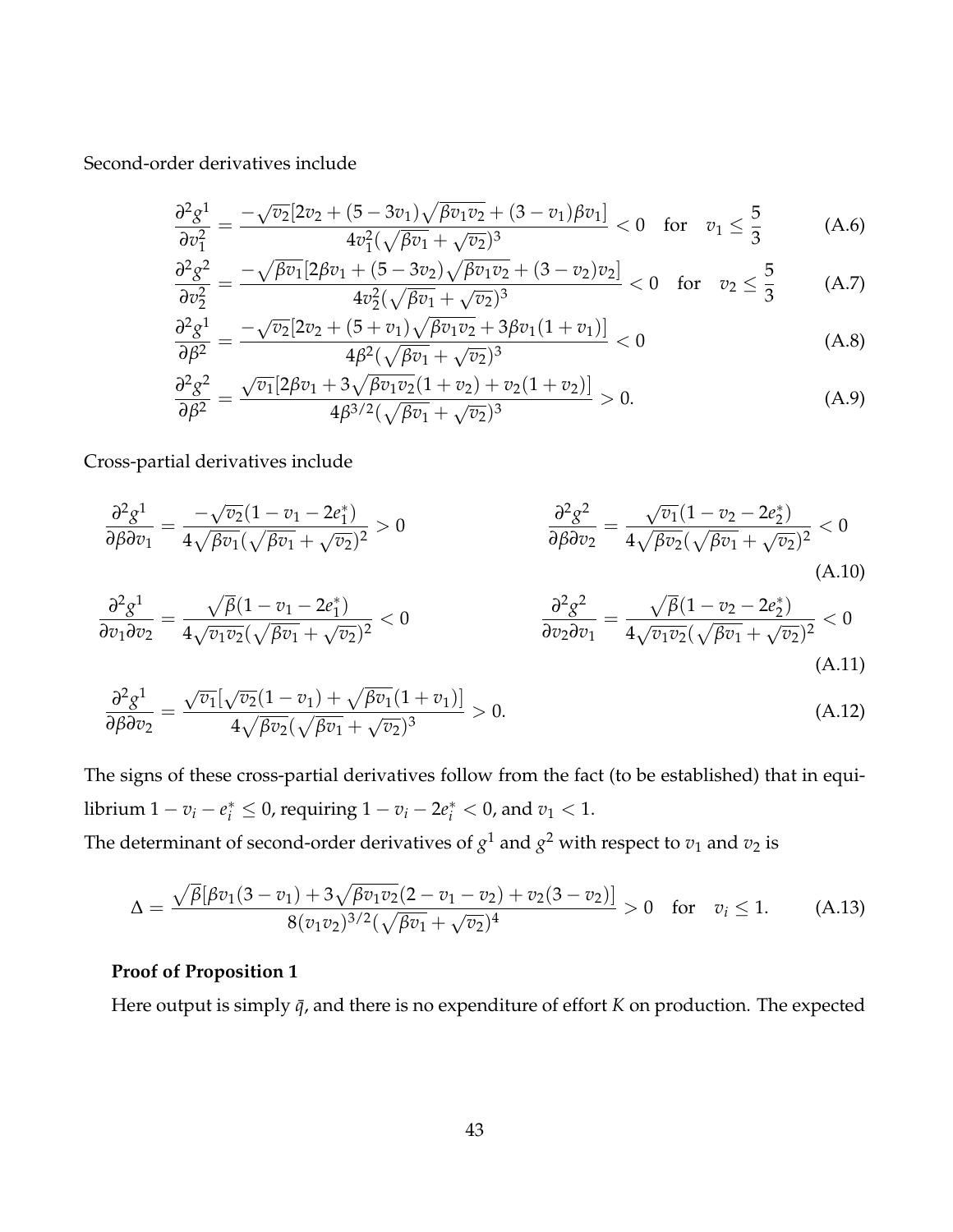fitness functions are

$$
f^{1} = \ln(\bar{q}) + \mu g^{1}(v_{1}, v_{2}, \beta)
$$
 and  $f^{2} = \phi \ln(\bar{q}) + (1 - \phi) \ln(\bar{c}) + \phi g^{2}(v_{1}, v_{2}, \beta).$ 

The first-order conditions for maximization of  $f^1$  with respect to  $v_1$ , and  $f^2$  with respect to *v*2, are:

$$
f_1^1 = \mu \frac{\partial g^1}{\partial v_1} = 0
$$

$$
f_2^2 = \phi \frac{\partial g^2}{\partial v_2} = 0.
$$

From (A.4) the first-order conditions imply that, in equilibrium,

$$
(1 - v_1^{\dagger} - e_1^{\dagger}) = 0 = (1 - v_2^{\dagger} - e_2^{\dagger}). \tag{A.14}
$$

It is immediate that

$$
v_i^\dagger = 1 - e_i^* < 1
$$

so both equilibrium parameter values *v* †  $i$ <sub>i</sub> are less than the objective fitness value of 1.

From (A.6) and (A.7), the second-order conditions are satisfied for  $v_i \leq 1$ :

$$
f_{11}^1 = \mu \frac{\partial^2 g^1}{\partial v_1^2} < 0
$$

$$
f_{22}^2 = \mu \frac{\partial^2 g^2}{\partial v_2^2} < 0.
$$

The slopes of the best-response functions  $v_1^{br}$  $_1^{br}(v_2)$  and  $v_2^{br}$  $2^{br}(v_1)$  are easily seen to be

$$
\frac{dv_1^{br}}{dv_2} = -\frac{f_{12}^1}{f_{11}^1} < 0 \quad \text{and} \quad \frac{dv_2^{br}}{dv_1} = -\frac{f_{21}^2}{f_{22}^2} < 0.
$$

Since the fitness functions are strictly concave at any point where the first-order conditions hold, the equilibrium values (*v* †  $\frac{1}{1}$ ,  $v_2^+$  $_{2}^{+}$ ) are unique. These solution values are independent of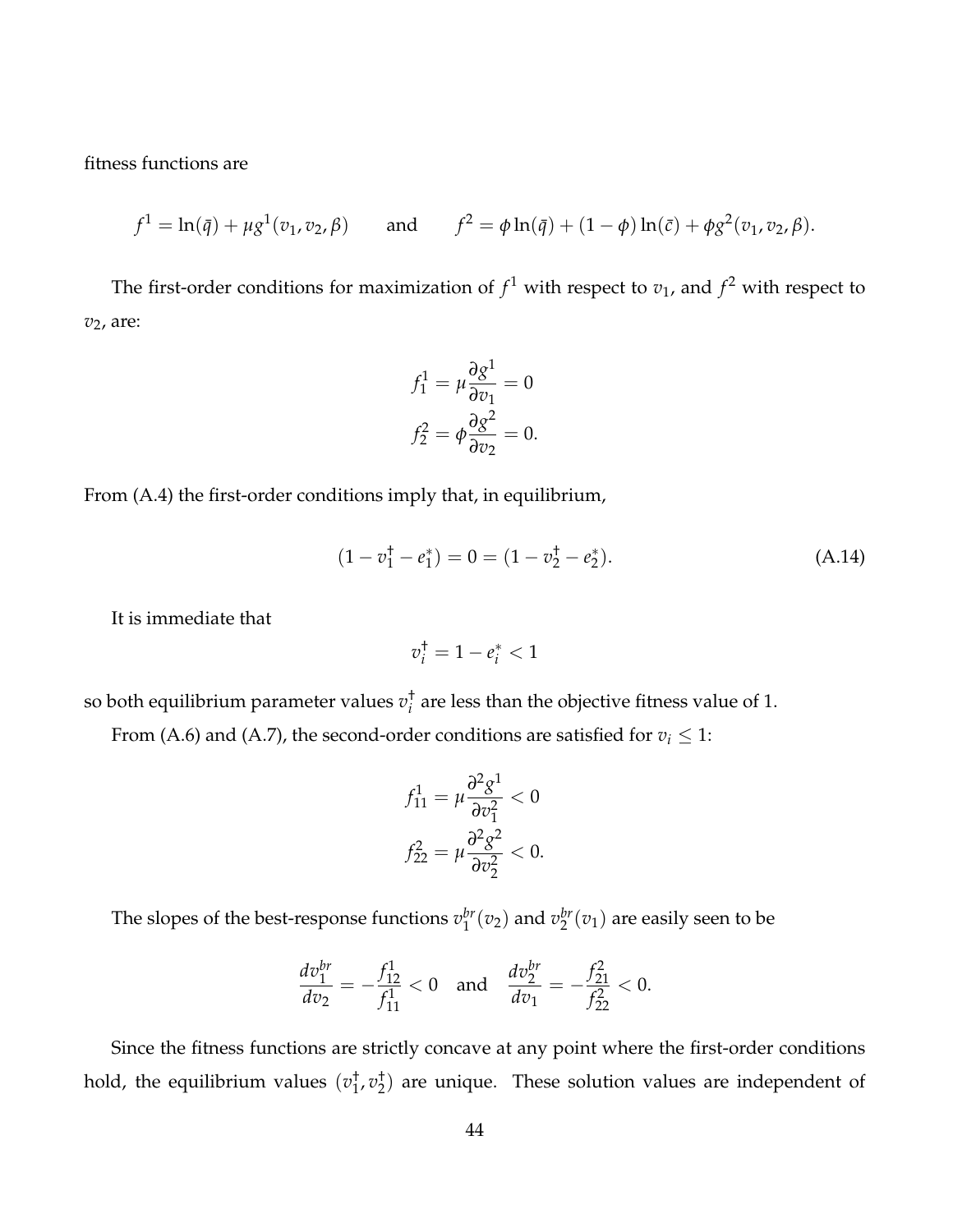$(\bar{q}, \bar{c}, \theta, \mu, \phi)$ . They depend only on the value of  $\beta$ . Since the best response functions are unique and a strict Nash equilibrium is sufficient for evolutionary stability [see e.g. Maynard-Smith (1982, Ch. 5), Samuelson (1997, Ch. 2)], it follows that *v* †  $1\overline{1}$  and  $v_2$ <sup>+</sup> 2 characterize the *evolutionarily stable preferences*.

We now look at the comparative statics with respect to  $β$ . The comparative static matrix equation is given by

$$
\begin{bmatrix} f_{11}^1 & f_{12}^1 \\ f_{21}^2 & f_{22}^2 \end{bmatrix} \begin{bmatrix} dv_1 \\ dv_2 \end{bmatrix} = \begin{bmatrix} -f_{1\beta}^1 d\beta \\ -f_{2\beta}^2 d\beta \end{bmatrix}
$$

where

$$
f_{12}^1 = \mu \frac{\partial^2 g^1}{\partial v_2 \partial v_1} < 0, \qquad f_{21}^2 = \phi \frac{\partial^2 g^2}{\partial v_1 \partial v_2} < 0,
$$

$$
f_{1\beta}^1 = \mu \frac{\partial^2 g^1}{\partial \beta \partial v_1} > 0, \qquad f_{2\beta}^2 = \phi \frac{\partial^2 g^2}{\partial \beta \partial v_2} < 0.
$$

The signs in all four cases follow because  $1 - v_i - e_i^* = 0$  from (A.14), which implies  $1 - v_i 2e_i^* < 0.$ 

The determinant

$$
\Delta = \begin{vmatrix} f_{11}^1 & f_{12}^1 \\ f_{21}^2 & f_{22}^2 \end{vmatrix} = \mu \phi \left[ \frac{\partial^2 g^1}{\partial v_1^2} \frac{\partial^2 g^2}{\partial v_2^2} - \frac{\partial^2 g^1}{\partial v_1 \partial v_2} \frac{\partial^2 g^2}{\partial v_2 \partial v_1} \right]
$$

is positive for  $v_i \leq 1$ , from (A.13).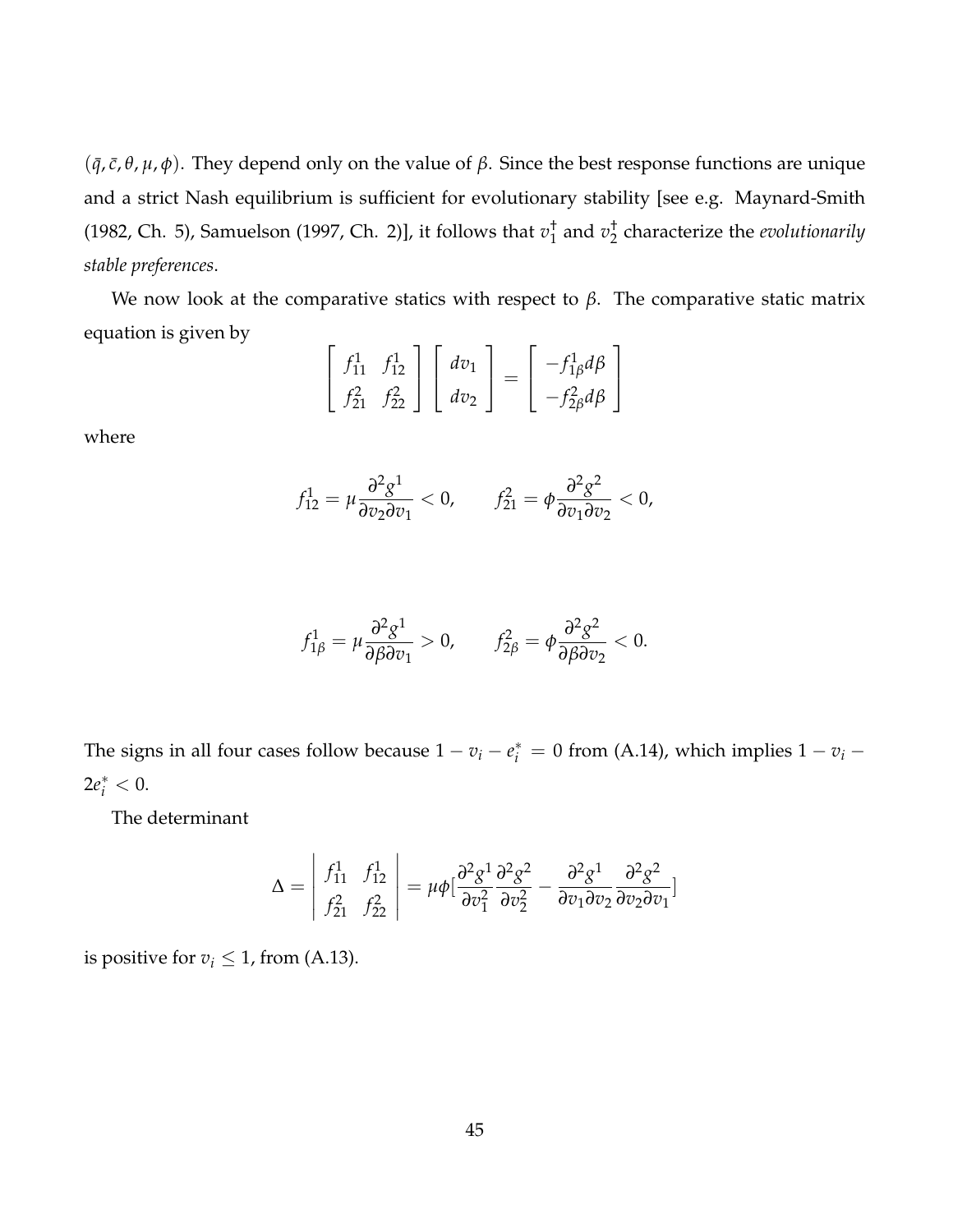The comparative static expressions are then

$$
\frac{dv_1^{\dagger}}{d\beta} = \frac{1}{\Delta}(-f_{1\beta}^1 f_{22}^2 + f_{2\beta}^2 f_{12}^1) > 0,
$$
  

$$
\frac{dv_2^{\dagger}}{d\beta} = \frac{1}{\Delta}(-f_{11}^1 f_{2\beta}^2 + f_{21}^2 f_{1\beta}^1) < 0.
$$

The overall signs follow from substituting the signs of the various second-order derivatives noted previously into the two expressions.

We now consider the relative magnitudes of *v* †  $1\overline{1}$  and  $v_2$ <sup>+</sup> <sup>†</sup><sub>2</sub>. The functions  $g^i(v_1, v_2, β)$  are fully symmetric at  $\beta = 1$  and hence the equilibrium in that case has  $v_1^\dagger = v_2^\dagger$ 2 . However, as *β* increases,  $v_1^{\dagger}$  $_1^{\dagger}$  increases and  $v_2^{\dagger}$  $\frac{1}{2}$  decreases, so that

$$
v_1^{\dagger} \geq v_2^{\dagger} \quad \iff \quad \beta \geq 1.
$$

With a probability  $\mu$  Player 1's consumption is  $s_1^*$   $\bar{q}$  and with probability  $(1 - \mu)$  it is  $\bar{q}$ . The expected consumption of a first possessor is  $[\mu s_1^* + (1 - \mu)] \bar{q}$ . The expected consumption of an interloper from this property is  $\phi s_2^*{\bar q}.$  Thus our property right index is

$$
\Pi = \frac{[\mu s_1^* + (1 - \mu)]}{\phi s_2^*} = \frac{\mu s_1^*}{\phi s_2^*} + \frac{(1 - \mu)}{\phi s_2^*}.
$$

If  $\theta \leq 1/2$ ,  $\mu = 1$  and while the second term vanishes the first term necessarily exceeds 1 because  $s_1^* > s_2^*$  when  $β > 1$ . When  $θ > 1/2$ ,  $φ = 1$  and the second term necessarily exceeds 1. Thus  $\Pi > 1$  when  $\beta > 1$ .

#### **Proof of Proposition 2**

When  $\beta = 1$ , the distribution contest is perfectly symmetric and we obtain  $v_1^+ = v_2^+$  $\frac{1}{2}$ . From (A.1), we see that  $e_1^* = e_2^* = v_1^{\dagger}$  $_{1}^{+}/2$ . Using (A.4), the solution to the first order condition for  $v_1^{\dagger}$  $\frac{1}{1}$  yields  $v_1^{\dagger} = v_2^{\dagger} = 2/3$  and  $e_1^* = e_2^* = 1/3$ . That  $v_1^{\dagger}$  $_1^{\dagger}$  increases (and  $v_2^{\dagger}$ 2 decreases) with *β* has been demonstrated in the proof of Proposition 1. As  $\beta \longrightarrow \infty$ , we see that  $e_1^* \longrightarrow 0$  and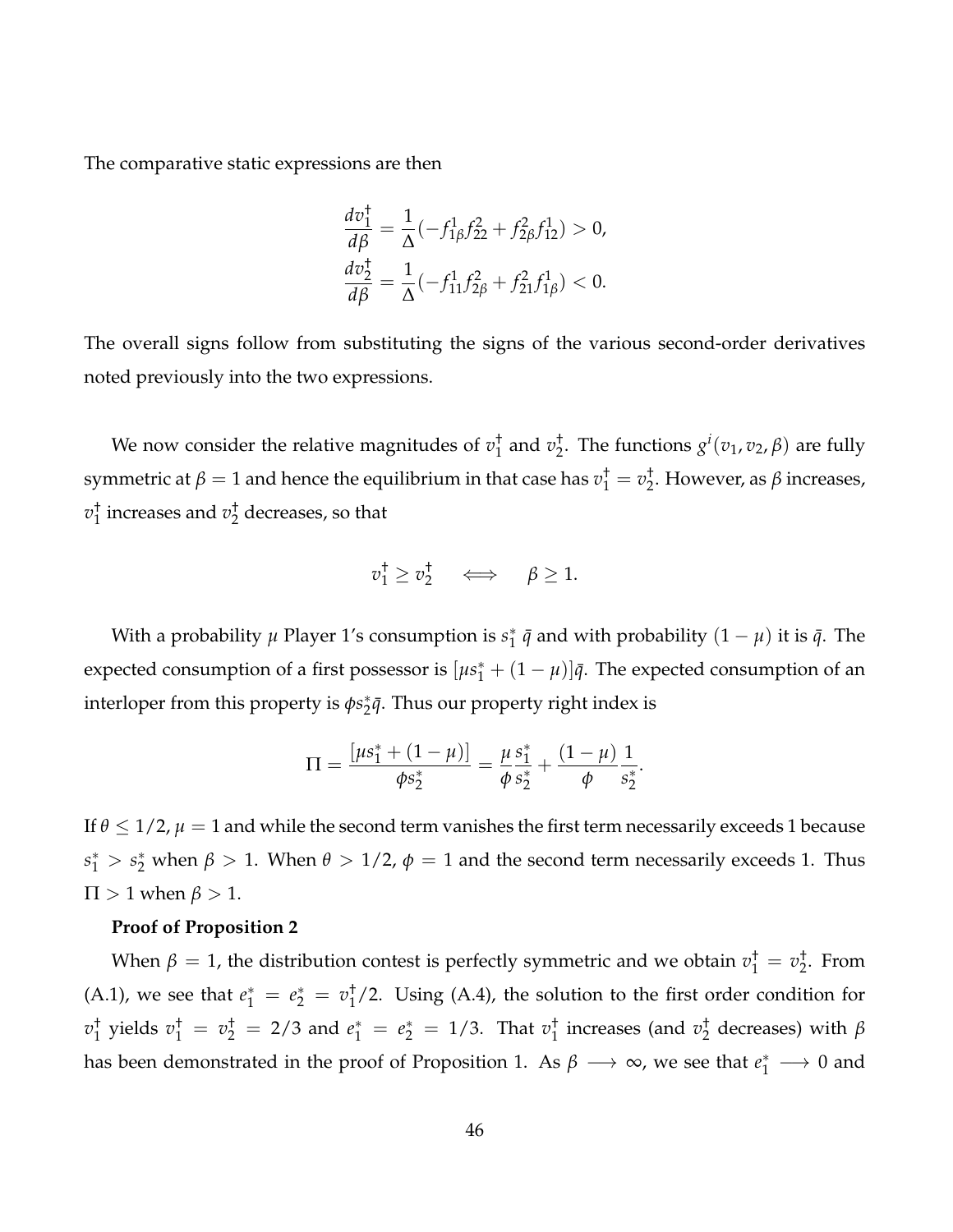$e_2^* \longrightarrow v_2$ . From the first order conditions for  $v_1$  and  $v_2$ , we see that  $v_1^{\dagger} \longrightarrow 1$  and  $v_2^{\dagger} \longrightarrow 1/2$ . The aggregate effort falls from 2/3 when  $\beta = 1$  to 1/2 when  $\beta \longrightarrow \infty$ . The monotonicity in  $\beta$ has been demonstrated in the proof of Proposition 1. From (A.2) if follows that, as  $\beta \longrightarrow \infty$ ,  $s_1^* \longrightarrow 1$ ,  $s_2^* \longrightarrow 0$  and so  $\Pi \longrightarrow \infty$ .

#### **Proof of Proposition 3**

Here output depends on production effort *K*

$$
q(K) = aK^{\alpha}.
$$

*K* is chosen by Player 1 to maximize his expected utility

$$
U_1 = v_1 \ln(aK^{\alpha}) - K + \mu[v_1 \ln(s_1^*) - e_1^*].
$$

The first order condition and solution are

$$
\frac{\partial U_1}{\partial K} = \frac{\alpha v_1}{K} - 1 = 0 \quad \Longrightarrow \quad K^* = \alpha v_1.
$$

Note that full production efficiency requires  $v_1 = 1$ .

The expected fitness functions are

$$
f1 = \ln(q(K*)) - K* + \mu g1(v1, v2, \beta)
$$
  

$$
f2 = \phi \ln(q(K*)) + (1 - \phi) \ln(\bar{c}) + \phi g2(v1, v2, \beta).
$$

The first-order conditions for maximization of  $f^1$  with respect to  $v_1$ , and  $f^2$  with respect to *v*2, are:

$$
f_1^1 = \alpha(\frac{1}{v_1} - 1) + \mu \frac{\partial g^1}{\partial v_1} = 0
$$
 (A.15)

$$
f_2^2 = \phi \frac{\partial g^2}{\partial v_2} = 0. \tag{A.16}
$$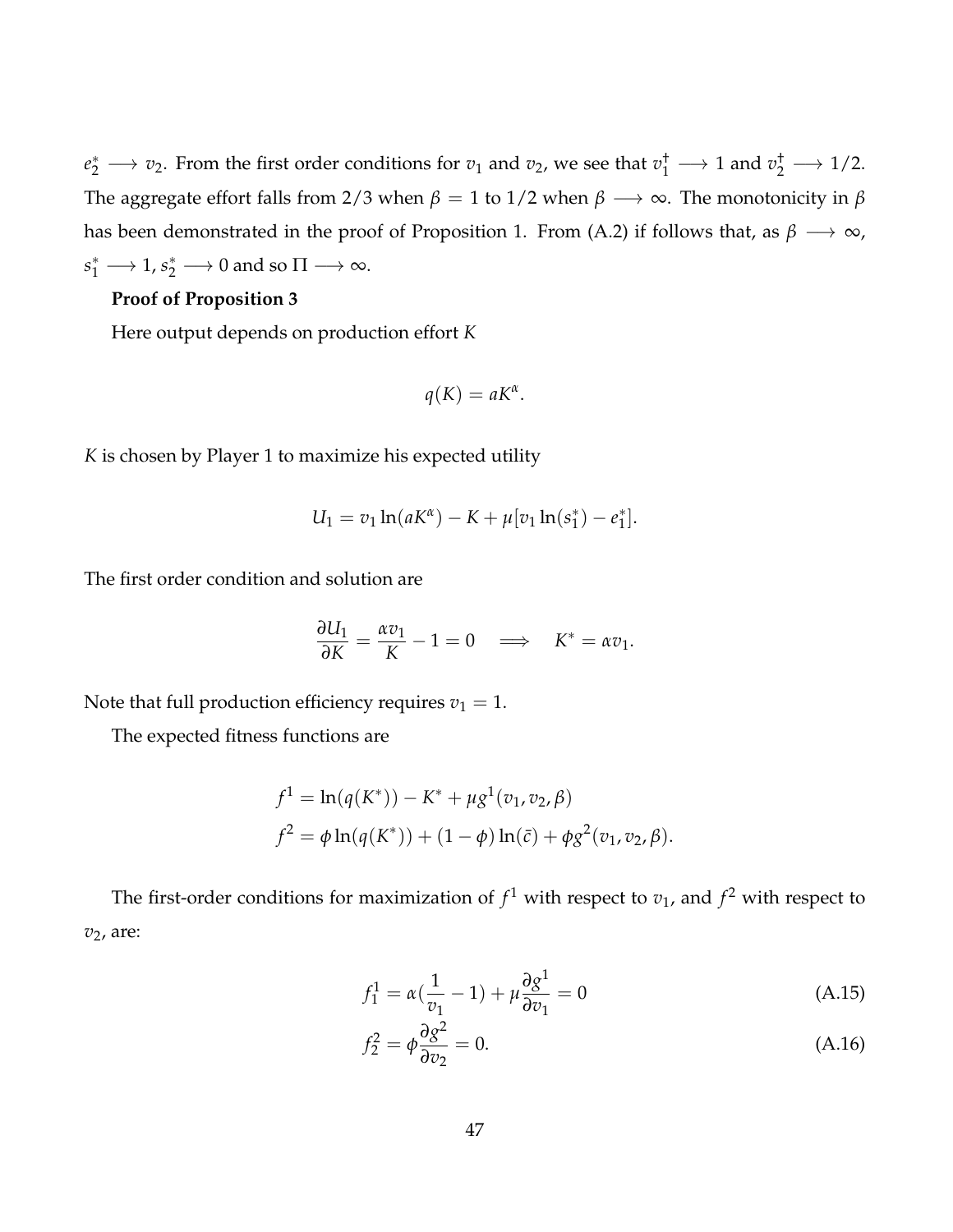A sufficient condition for the respective second-order conditions,

$$
f_{11}^1 = \frac{-\alpha}{v_1^2} + \mu \frac{\partial^2 g^1}{\partial v_1^2} < 0 \quad \text{and} \quad f_{22}^2 = \phi \frac{\partial^2 g^2}{\partial v_2^2} < 0
$$

to be satisfied is  $v_i < 5/3$ . We will see shortly that this condition must be satisfied because the first-order conditions require  $v_i < 1$ .

Condition (A.16) implies that, in equilibrium,

$$
(1 - v_2^{\dagger} - e_2^*) = 0. \tag{A.17}
$$

It is immediate that

$$
v_2^{\dagger} = 1 - e_2^* < 1.
$$

Condition (A.15) evaluated at  $v_1 = 1$ , gives

$$
f_1^1 = \mu \frac{\partial g^1}{\partial v_1} < 0.
$$

Given strict concavity of the function  $f^1$  in  $v_1$  for  $v_1 < 5/3$ , this implies that  $v_1^{\dagger} < 1$  in the solution.

Since the fitness functions are strictly concave wherever the first-order conditions hold, the equilibrium values (*v* †  $\frac{1}{1}$ ,  $v_2^+$  $_2^{\uparrow}$ ) are unique.

The evolutionary selection of  $v_1$  balances two margins: ceteris paribus higher  $v_1$  would result in higher productive input and therefore higher fitness; however, lower  $v_1$  reduces the cost of conflict in the distribution contest. In equilibrium,  $v_1$  is such that productive effort is underprovided *α*( 1  $\frac{1}{v_1}$  − 1) > 0 and *∂g*<sup>1</sup>/*∂v*<sub>1</sub> < 0, implying from (A.4) and (A.15)

$$
1 - v_1^+ - e_1^* < 0. \tag{A.18}
$$

Suppose now that  $v_2^{\dagger} \geq v_1^{\dagger}$  $_{1}^{+}$  in the solution. Then conditions (A.17) and (A.18), together with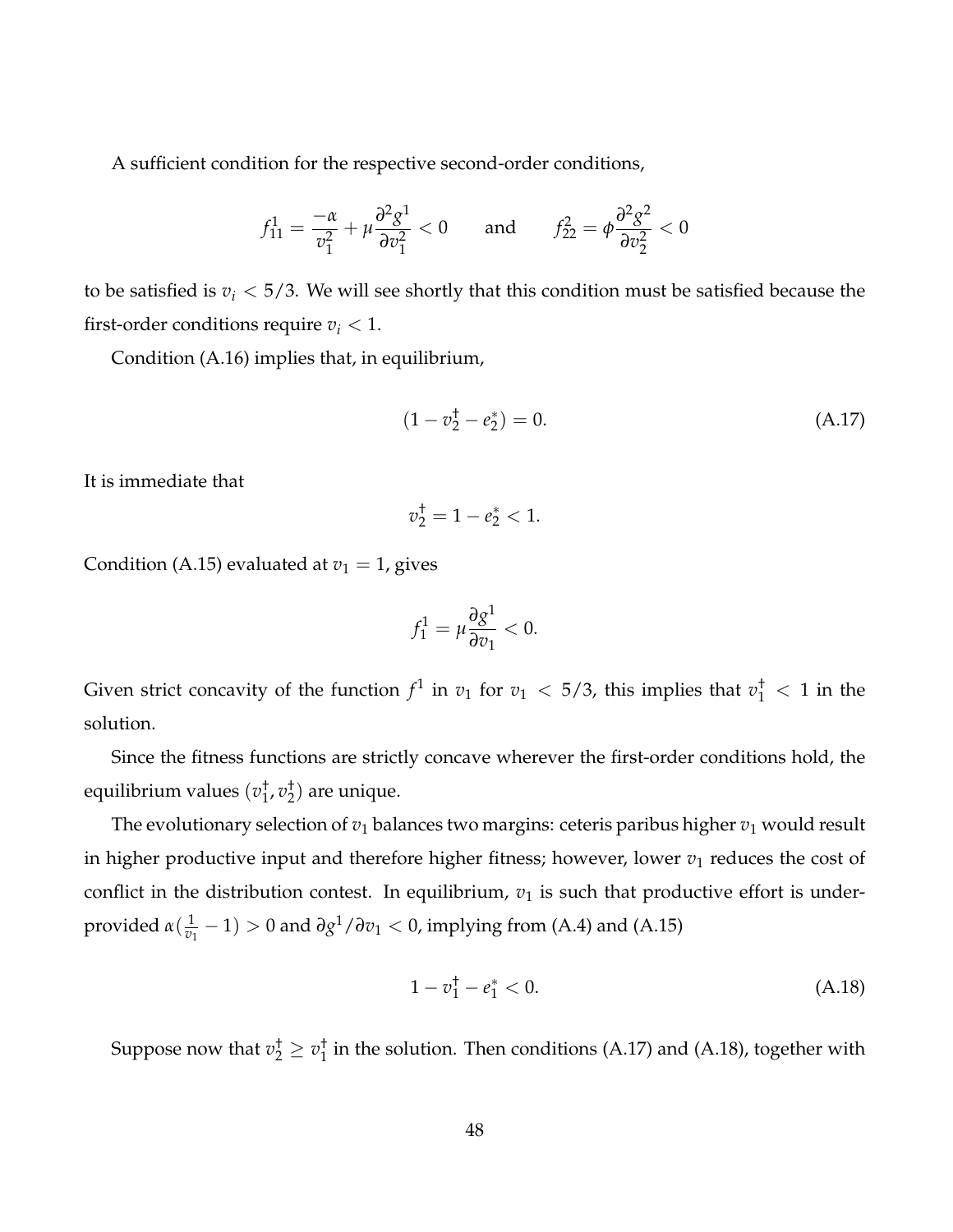(A.1), can be combined to generate

$$
\frac{1 - v_1}{1 - v_2} < \frac{e_1^*}{e_2^*} = \frac{1}{\sqrt{\beta}} \frac{\sqrt{v_1}}{\sqrt{v_2}} \le 1
$$

since  $\beta \geq 1$  and  $v_2 \geq v_1$  by supposition. However the inequality

$$
\frac{1-v_1}{1-v_2}<1
$$

implies that  $v_1 > v_2$  and thus contradicts the original supposition. Therefore it must be that  $v_1^{\dagger} > v_2^{\dagger}$  $\frac{1}{2}$  in the solution even when  $\beta = 1$  and there is no incumbent advantage. So  $v_1^{\dagger} > v_2^{\dagger}$  $\frac{1}{2}$  for  $\beta \geq 1$ . Since  $s_1^* > s_2^*$ , it follows that  $\Pi > 1$  for all  $\theta$ .

The slopes of the best-response functions  $v_1^{br}$  $_1^{br}(v_2)$  and  $v_2^{br}$  $2^{b r}(v_1)$  are seen to be negative from:

$$
\frac{dv_1^{br}}{dv_2} = -\frac{f_{12}^1}{f_{11}^1} < 0 \quad \text{and} \quad \frac{dv_2^{br}}{dv_1} = -\frac{f_{21}^2}{f_{22}^2} < 0.
$$

#### **Proof of Proposition 4**

The first-order condition for  $v_2$  in (A.16) is multiplicative in  $\phi = \theta/(1-\theta)$  and so  $v_2^{\dagger}$  $\frac{1}{2}$  does not depend directly on *θ*. In (A.15),  $\mu = 1$  for all values  $\theta \le 1/2$ , so  $v_1^{\dagger}$  $_1^{\dagger}$ , and therefore  $v_2^{\dagger}$  $_2^{\text{t}}$ , are independent of  $\theta$  for  $\theta \le 1/2$ . When  $\theta > 1/2$  then  $\mu = (1 - \theta)/\theta$  and the comparative statics with respect to *θ*, *α* and *β* are obtained below.

The comparative static matrix equation is given by

$$
\begin{bmatrix} f_{11}^1 & f_{12}^1 \\ f_{21}^2 & f_{22}^2 \end{bmatrix} \begin{bmatrix} dv_1 \\ dv_2 \end{bmatrix} = \begin{bmatrix} -f_{1\beta}^1 d\beta & -f_{1\alpha}^1 d\alpha & -f_{1\mu}^1 d\mu \\ -f_{2\beta}^2 d\beta & 0 & 0 \end{bmatrix}
$$

where, as in the previous case,

$$
f_{12}^1 = \mu \frac{\partial^2 g^1}{\partial v_2 \partial v_1} > 0, \qquad f_{21}^2 = \phi \frac{\partial^2 g^2}{\partial v_1 \partial v_2} < 0,
$$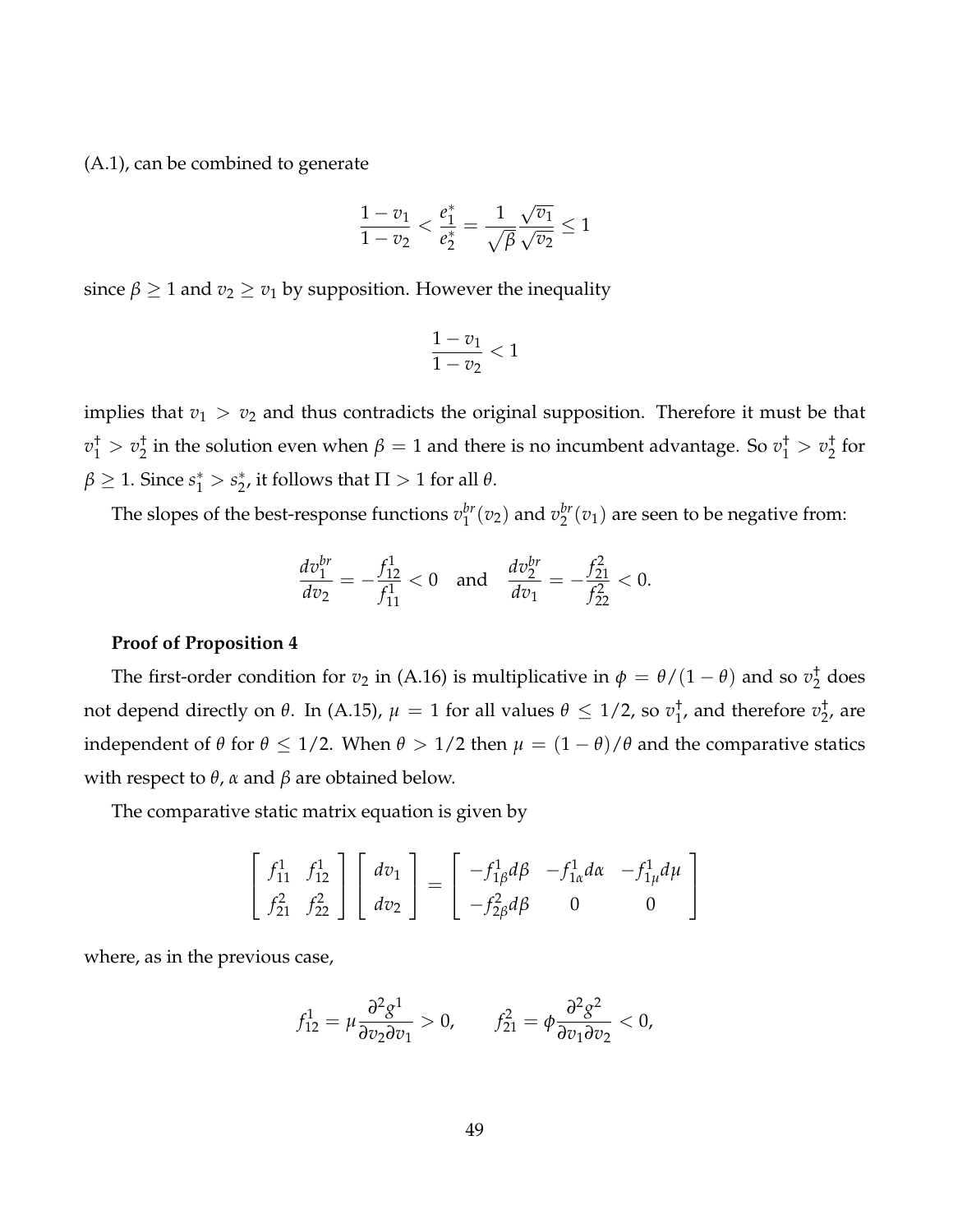$$
f_{1\beta}^1 = \mu \frac{\partial^2 g^1}{\partial \beta \partial v_1} > 0, \qquad f_{2\beta}^2 = \phi \frac{\partial^2 g^2}{\partial \beta \partial v_2} < 0
$$
  

$$
f_{1\alpha}^1 = \frac{1}{v_1} - 1 > 0, \qquad f_{1\mu}^1 = \frac{\partial g^1}{\partial v_1} < 0.
$$

The signs in the first four cross-partials above are as in the previous case. In the fifth case  $v_1$  < 1 and the sixth follows from the first-order condition for  $v_1$ . The determinant

$$
\Delta = \begin{vmatrix} f_{11}^1 & f_{12}^1 \\ f_{21}^2 & f_{22}^2 \end{vmatrix} = \mu \phi \left[ \frac{\partial^2 g^1}{\partial v_1^2} \frac{\partial^2 g^2}{\partial v_2^2} - \frac{\partial^2 g^1}{\partial v_1 \partial v_2} \frac{\partial^2 g^2}{\partial v_2 \partial v_1} \right] - \frac{\alpha \phi}{v_1^2} \frac{\partial^2 g^2}{\partial v_2^2}
$$

is again positive for  $v_i \leq 1$ .

The comparative static expressions are then

$$
\frac{dv_1^{\dagger}}{d\beta} = \frac{1}{\Delta}(-f_{1\beta}^1 f_{22}^2 + f_{2\beta}^2 f_{12}^1) > 0, \qquad \frac{dv_2^{\dagger}}{d\beta} = \frac{1}{\Delta}(-f_{11}^1 f_{2\beta}^2 + f_{21}^2 f_{1\beta}^1) < 0
$$
  

$$
\frac{dv_1^{\dagger}}{d\mu} = \frac{1}{\Delta}(-f_{1\mu}^1 f_{22}^2) < 0, \qquad \frac{dv_2^{\dagger}}{d\mu} = \frac{1}{\Delta}(f_{21}^2 f_{1\mu}^1) > 0
$$
  

$$
\frac{dv_1^{\dagger}}{d\alpha} = \frac{1}{\Delta}(-f_{1\alpha}^1 f_{22}^2) > 0, \qquad \frac{dv_2^{\dagger}}{d\alpha} = \frac{1}{\Delta}(f_{21}^2 f_{1\alpha}^1) < 0.
$$

The signs of these expressions follow from using the signs of the various cross-partials  $f^i_{jk}$ . Since  $s_1^*$  is increasing, and  $s_2^*$  is decreasing, in *α* and *β* it follows that Π is increasing in both these parameters.

## **Proof of Proposition 5**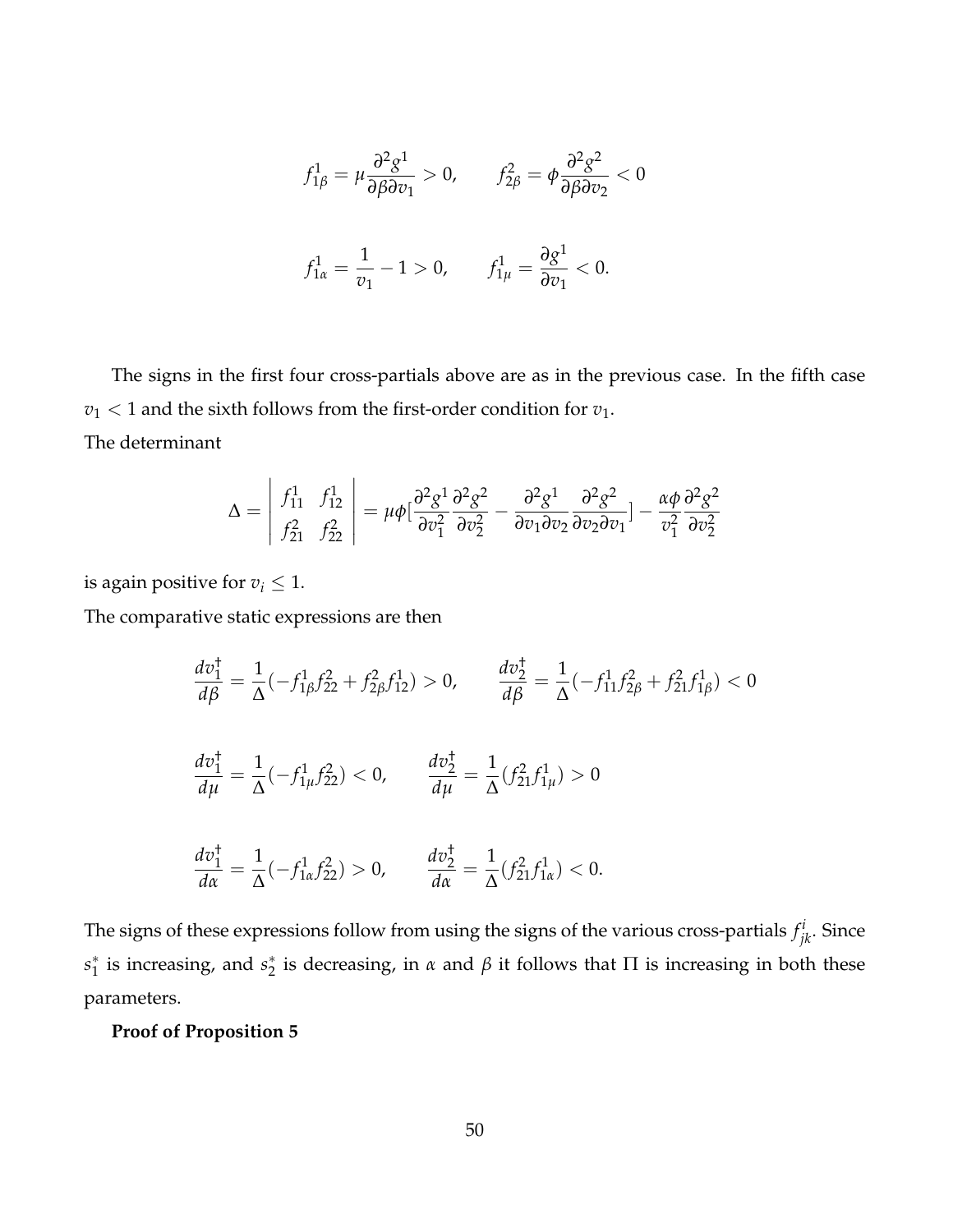Substituting  $K^* = \alpha V_1$  into the expected fitness functions yields

$$
f^{1} = \ln(a(\alpha V_{1})^{\alpha}) - \alpha V_{1} + \mu g^{1}(v_{1}, v_{2}, \beta)
$$
  

$$
f^{2} = \phi \ln(a(\alpha V_{1})^{\alpha}) + (1 - \phi) \ln(\bar{c}) + \phi g^{2}(v_{1}, v_{2}, \beta).
$$

The first-order conditions for maximization of  $f^1$  with respect to  $V_1$  and  $v_1$  are:

$$
f_{V_1}^1 = \alpha(\frac{1}{V_1} - 1) = 0 \implies V_1 = 1,
$$
  

$$
f_{v_1}^1 = \mu \frac{\partial g^1}{\partial v_1} = 0.
$$

The second-order sufficiency conditions

$$
f_{V_1V_1}^1 = \frac{-\alpha}{V_1^2} < 0; \quad f_{v_1v_1}^1 = \mu \frac{\partial^2 g^1}{\partial v_1^2} < 0; \quad f_{V_1V_1}^1 f_{v_1v_1}^1 - [f_{V_1v_1}^1]^2 > 0
$$

also hold.

The result that  $V_1 = 1$  maximizes  $f^1$  is independent of anything else in the model. With this solution in hand we can simply solve for equilibrium *K* and *q* as  $\bar{K} = \alpha$  and  $\bar{q} = a\alpha^{\alpha}$ , and then maximizing the respective fitness functions with respect to  $v_1$  and  $v_2$  only.

That is, taking  $V_1 = 1$ , look for the equilibrium  $(v_1, v_2)$  values that solve

$$
\max_{v_1} f^1 = \ln(\bar{q}) - \bar{K} + \mu g^1(v_1, v_2, \beta)
$$
  

$$
\max_{v_2} f^2 = \phi \ln(\bar{q}) + (1 - \phi) \ln(\bar{c}) + \phi g^2(v_1, v_2, \beta).
$$

Since this is exactly the model of First Possession considered above, the proof is identical.

#### **Proof of Proposition 6**

Here output depends on production effort *K*

$$
q(K) = aK^{\alpha}.
$$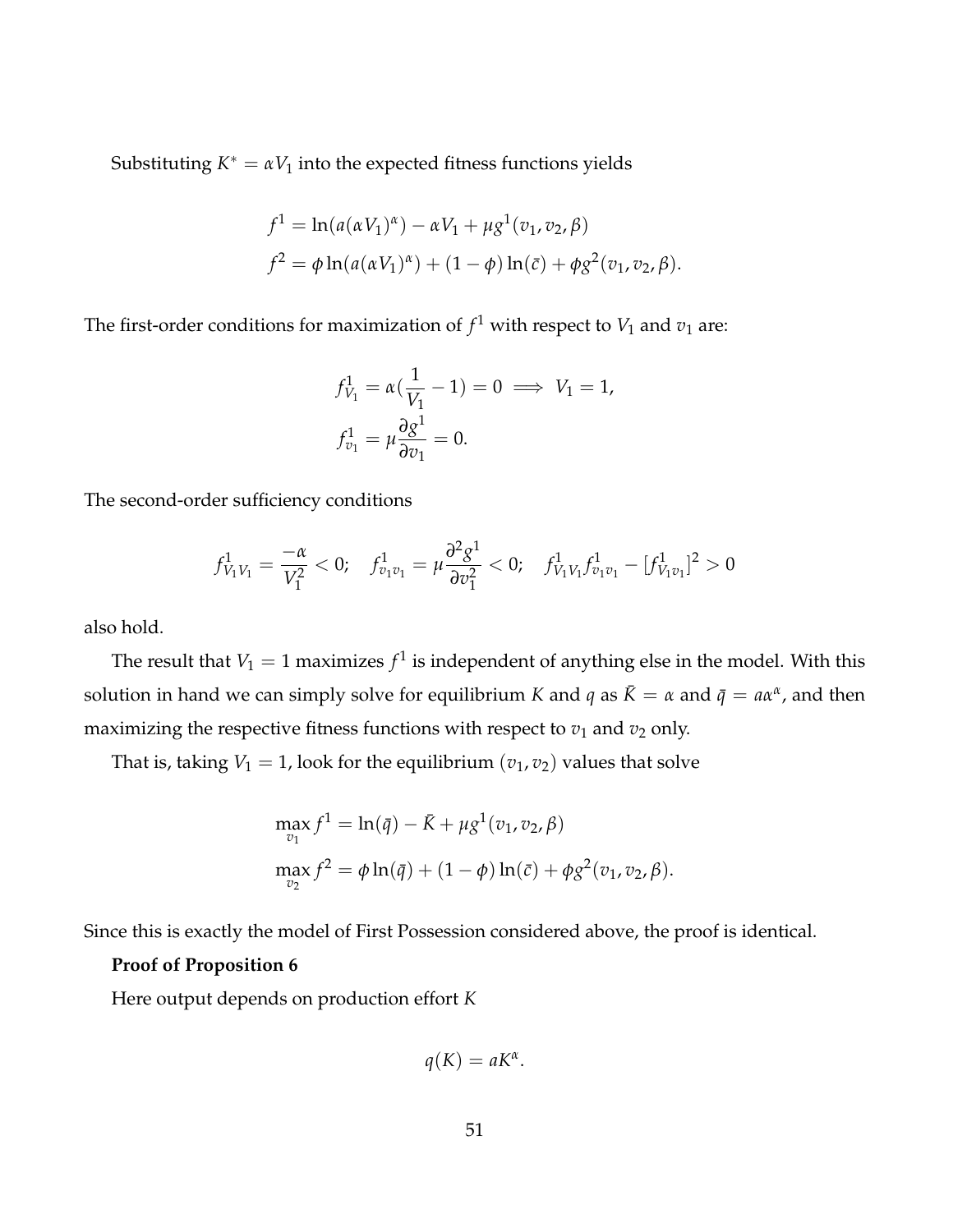*K* is chosen by Player 1 to maximize his expected utility

$$
U_1 = V_1 \ln(aK^{\alpha}) - K + \mu[V_1 \ln(s_1^*) - e_1^*].
$$

The first order derivative is

$$
\frac{\partial U_1}{\partial K} = \frac{\alpha V_1}{K} - 1 + \mu \left[ \frac{V_1}{s_1} \frac{\partial s_1^*}{\partial \beta} - \frac{\partial e_1^*}{\partial \beta} \right] \frac{\partial \beta}{\partial K}.
$$

When Player 1 behaves non-strategically, he takes *∂β*/*∂K* = 0 and the first order condition and solution become

$$
\frac{\partial U_1}{\partial K} = \frac{\alpha V_1}{K} - 1 = 0 \qquad \Longrightarrow \quad K^* = \alpha V_1.
$$

The expected fitness functions are

$$
f^{1} = \ln(a(\alpha V_{1})^{\alpha}) - \alpha V_{1} + \mu g^{1}(v_{1}, v_{2}, \beta_{0} + \gamma \alpha V_{1})
$$
  

$$
f^{2} = \phi \ln(a(\alpha V_{1})^{\alpha}) + (1 - \phi) \ln(\bar{c}) + \phi g^{2}(v_{1}, v_{2}, \beta_{0} + \gamma \alpha V_{1}).
$$

The first-order conditions for maximization of  $f^1$  with respect to  $V_1$  and  $v_1$  are:

$$
f_{V_1}^1 = \alpha \left( \frac{1}{V_1} - 1 \right) + \mu \gamma \alpha \frac{\partial g^1}{\partial \beta} = 0
$$
  

$$
f_{v_1}^1 = \mu \frac{\partial g^1}{\partial v_1} = 0.
$$
 (A.19)

Note that because *∂g* <sup>1</sup>/*∂β* > 0 by (A.5), it follows that the solution value of *V*<sup>1</sup> must satisfy  $V_1^{\dagger} > 1.$ 

Sufficient second-order conditions for the maximization of  $f^1$  with respect to  $V_1$  and  $v_1$ , are

$$
f_{V_1V_1}^1 = \frac{-\alpha}{V_1^2} + \mu(\alpha\gamma)^2 \frac{\partial^2 g^1}{\partial \beta^2} < 0; \qquad f_{v_1v_1}^1 = \mu \frac{\partial^2 g^1}{\partial v_1^2} < 0
$$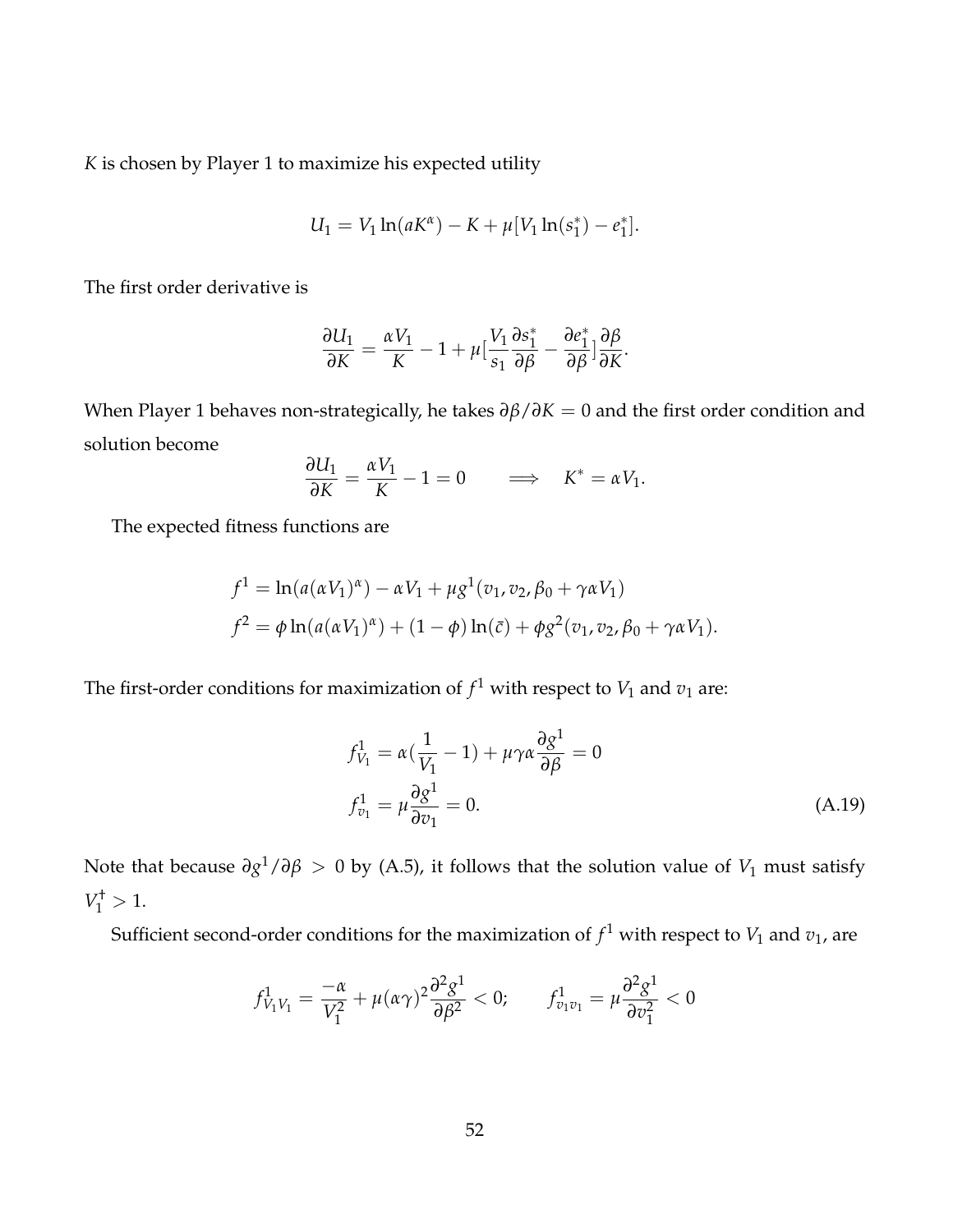where the signs are given in  $(A.8)$  and  $(A.6)$ , and

$$
f_{V_1V_1}^1 f_{v_1v_1}^1 - f_{V_1v_1}^1 f_{v_1V_1}^1 > 0
$$

where

$$
f_{V_1v_1}^1 = \mu \alpha \gamma \frac{\partial^2 g^1}{\partial \beta \partial v_1} > 0
$$

signed in (A.10). The latter condition can be rewritten as

$$
f_{V_1V_1}^1 f_{v_1v_1}^1 - f_{V_1v_1}^1 f_{v_1V_1}^1 = \frac{-\alpha\mu}{V_1^2} \frac{\partial^2 g^1}{\partial v_1^2} + (\alpha\gamma\mu)^2 \left[\frac{\partial^2 g^1}{\partial \beta^2} \frac{\partial^2 g^1}{\partial v_1^2} - \left(\frac{\partial^2 g^1}{\partial \beta \partial v_1}\right)^2\right]
$$
  
=  $\frac{-\alpha\mu}{V_1^2} \frac{\partial^2 g^1}{\partial v_1^2} +$   
 $(\alpha\gamma\mu)^2 v_2 \left[\frac{(\beta v_1)^{3/2} (2 + 2v_1 - v_1^2) + v_2^{3/2} + \sqrt{\beta v_1 v_2} (\sqrt{\beta v_1} (5 + v_1 - 3v_1^2) + \sqrt{v_2} (4 - v_1))}{(2\beta v_1)^2 (\sqrt{\beta v_1} + \sqrt{v_2})^5}\right] > 0$ 

where the sign follows from (A.6), and for  $v_1 \leq 1$ . We will see shortly that the first-order conditions require  $v_i < 1$ .

The first-order condition for maximization of  $f^2$  with respect to  $v_2$  is:

$$
f_{v_2}^2 = \phi \frac{\partial g^2}{\partial v_2} = 0 \tag{A.20}
$$

The second-order condition,

$$
f_{v_2v_2}^2 = \phi \frac{\partial^2 g^2}{\partial v_2^2} < 0
$$

is satisfied from (A.7).

Since both  $f^1$  and  $f^2$  are strictly concave functions of their arguments for values  $v_i \leq 1$ , any Nash equilibrium with solutions  $v_i < 1$  must be unique.

Conditions (A.19) and (A.20) imply that, in any equilibrium,  $(v_1^{\dagger})$ 1 , *v* †  $_{2}^{2}$ ) are each less than 1. That is, using (A.4), these first-order conditions show that any equilibrium values of  $v_1$  and  $v_2$